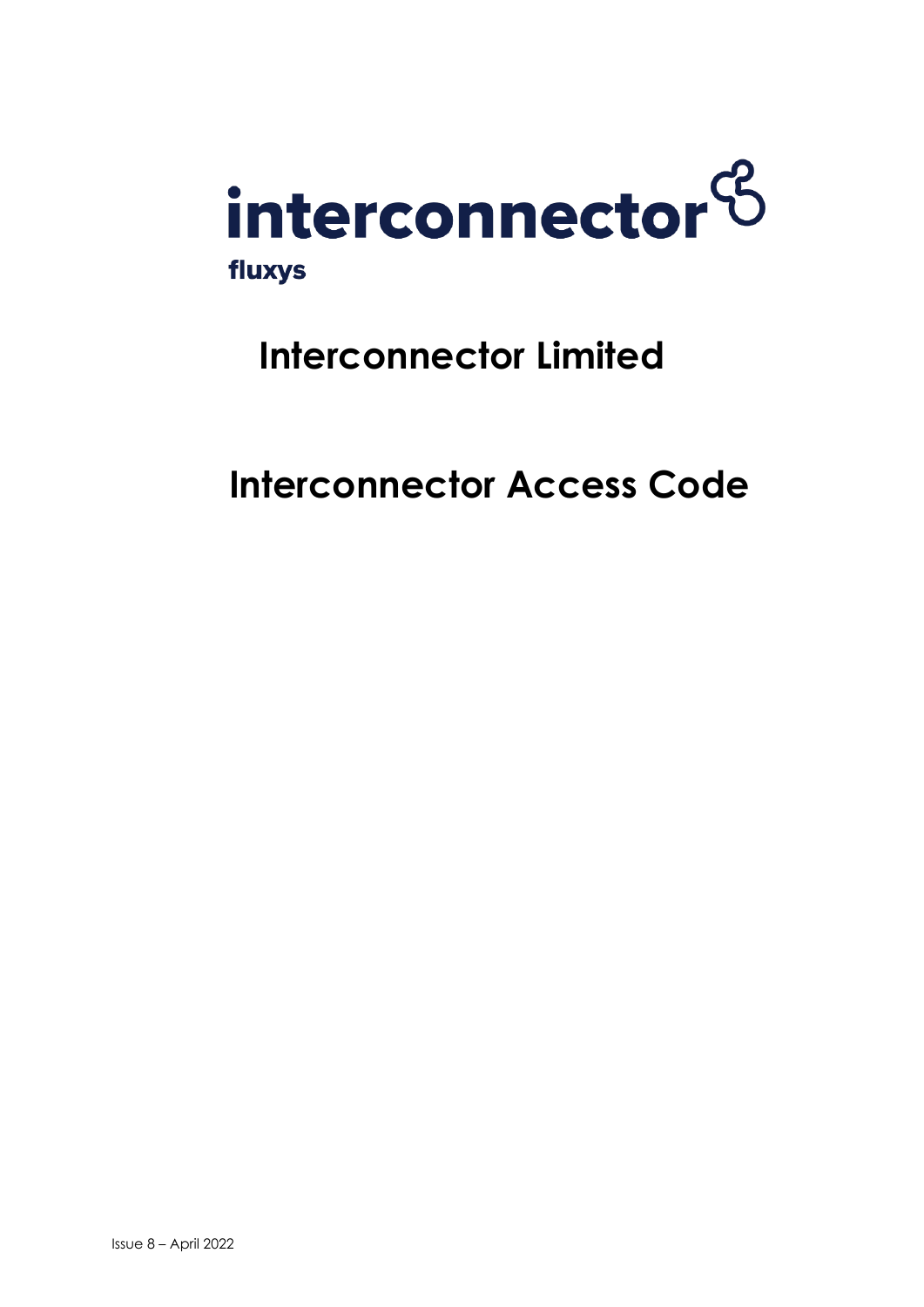# Contents

| 1.  |  |
|-----|--|
| 2.  |  |
| 3.  |  |
| 4.  |  |
| 5.  |  |
| 6.  |  |
| 7.  |  |
| 8.  |  |
| 9.  |  |
| 10. |  |
|     |  |
|     |  |
| 1.  |  |
| 2.  |  |
| 3.  |  |
| 4.  |  |
| 5.  |  |
| 6.  |  |
| 7.  |  |
| 8.  |  |
| 9.  |  |
|     |  |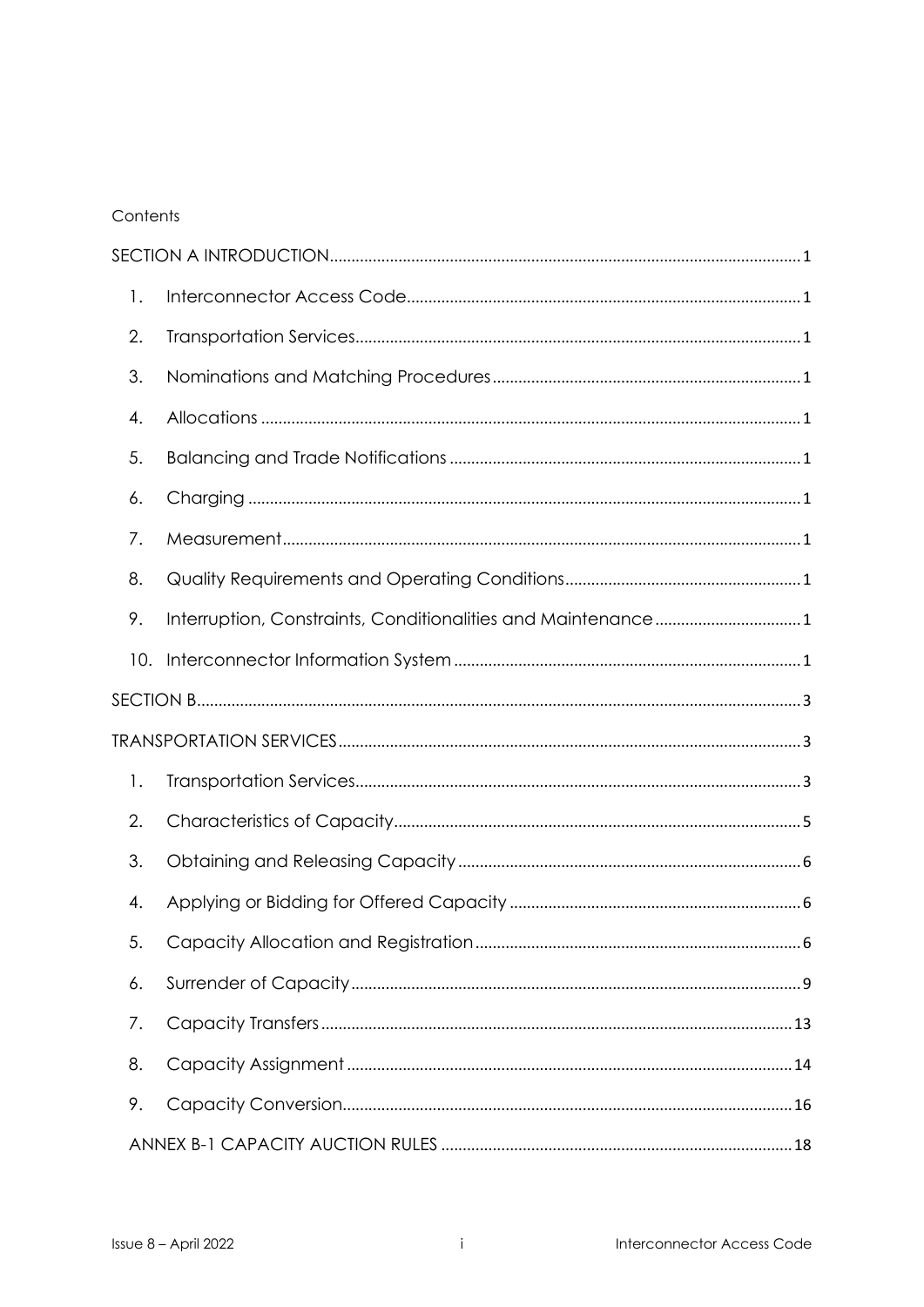| 1. | Relationship between the Capacity Auction Rules and the JBP Rules18 |  |  |
|----|---------------------------------------------------------------------|--|--|
| 2. |                                                                     |  |  |
|    |                                                                     |  |  |
|    |                                                                     |  |  |
| 1. |                                                                     |  |  |
| 2. |                                                                     |  |  |
| 3. |                                                                     |  |  |
| 4. |                                                                     |  |  |
| 5. |                                                                     |  |  |
|    |                                                                     |  |  |
| 1. |                                                                     |  |  |
| 2. |                                                                     |  |  |
| 3. |                                                                     |  |  |
| 4. |                                                                     |  |  |
|    |                                                                     |  |  |
| 1. | Steering Differences and Operational Balancing Agreement37          |  |  |
| 2. |                                                                     |  |  |
| 3. |                                                                     |  |  |
| 4. |                                                                     |  |  |
|    |                                                                     |  |  |
| 1. |                                                                     |  |  |
| 2. |                                                                     |  |  |
| 3. |                                                                     |  |  |
| 4. |                                                                     |  |  |
| 5. |                                                                     |  |  |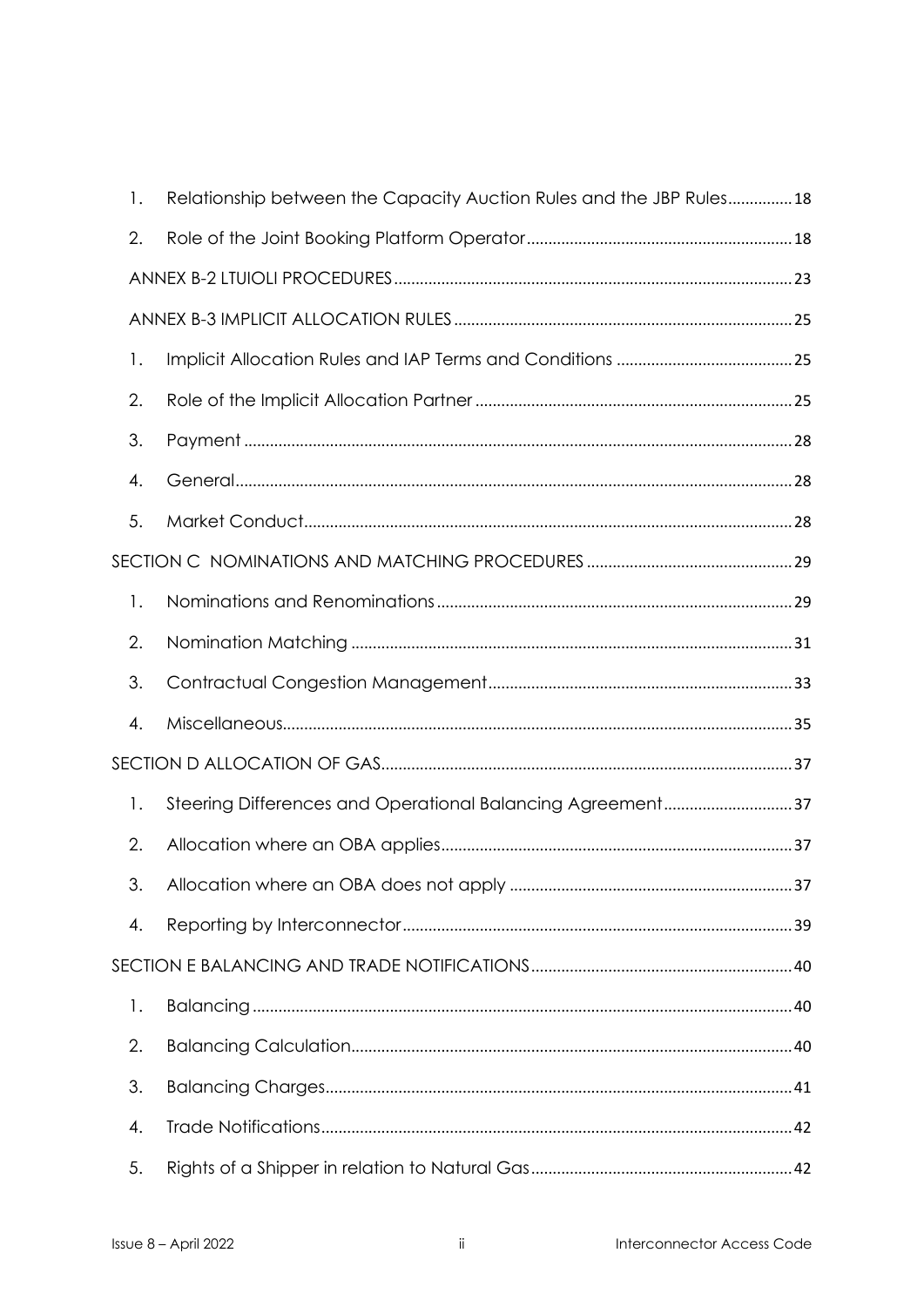| 1.  |                                                                         |  |
|-----|-------------------------------------------------------------------------|--|
| 2.  |                                                                         |  |
| 3.  |                                                                         |  |
| 4.  |                                                                         |  |
| 5.  |                                                                         |  |
| 6.  |                                                                         |  |
| 7.  |                                                                         |  |
| 8.  |                                                                         |  |
| 9.  |                                                                         |  |
| 10. |                                                                         |  |
|     |                                                                         |  |
|     |                                                                         |  |
| 1.  |                                                                         |  |
| 2.  |                                                                         |  |
| 3.  |                                                                         |  |
| 4.  |                                                                         |  |
|     |                                                                         |  |
| 1.  |                                                                         |  |
| 2.  |                                                                         |  |
| 3.  |                                                                         |  |
|     | ANNEX H-1 QUALITY REQUIREMENTS AND OPERATING CONDITIONS55               |  |
|     | SECTION I INTERRUPTION, CONSTRAINTS, CONDITIONALITIES AND MAINTENANCE57 |  |
| 1.  |                                                                         |  |
| 2.  |                                                                         |  |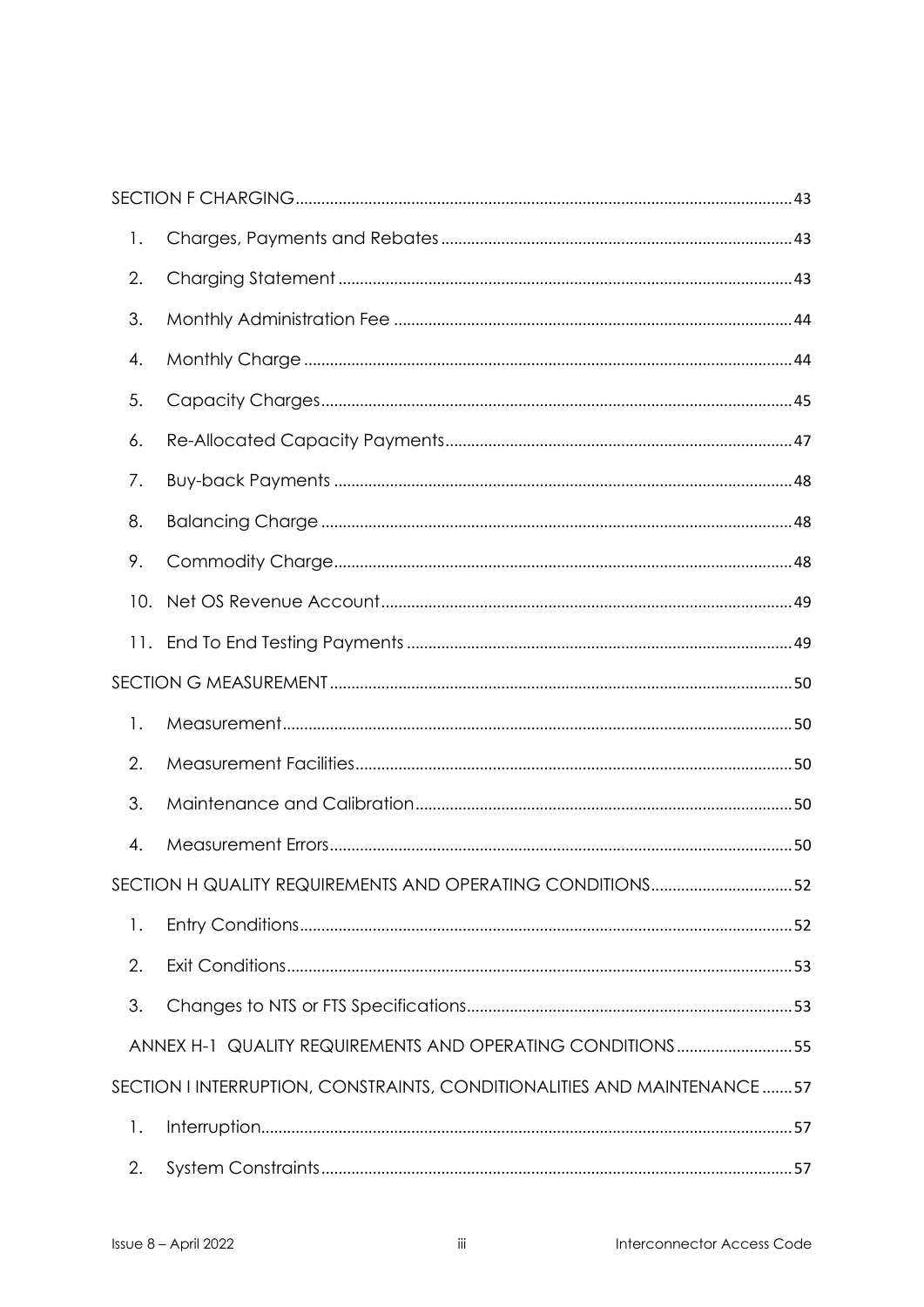| 3. |                                                                               |
|----|-------------------------------------------------------------------------------|
| 4. |                                                                               |
| 5. |                                                                               |
|    |                                                                               |
|    |                                                                               |
| 1. |                                                                               |
| 2. | Changes to and Availability of the Interconnector Information System63        |
| 3. | Conditions of Use of Equipment and/or Access to the Interconnector            |
| 4. | Copyright, Trade Marks and Other Intellectual Property Rights relating to the |
| 5. |                                                                               |
| 6. |                                                                               |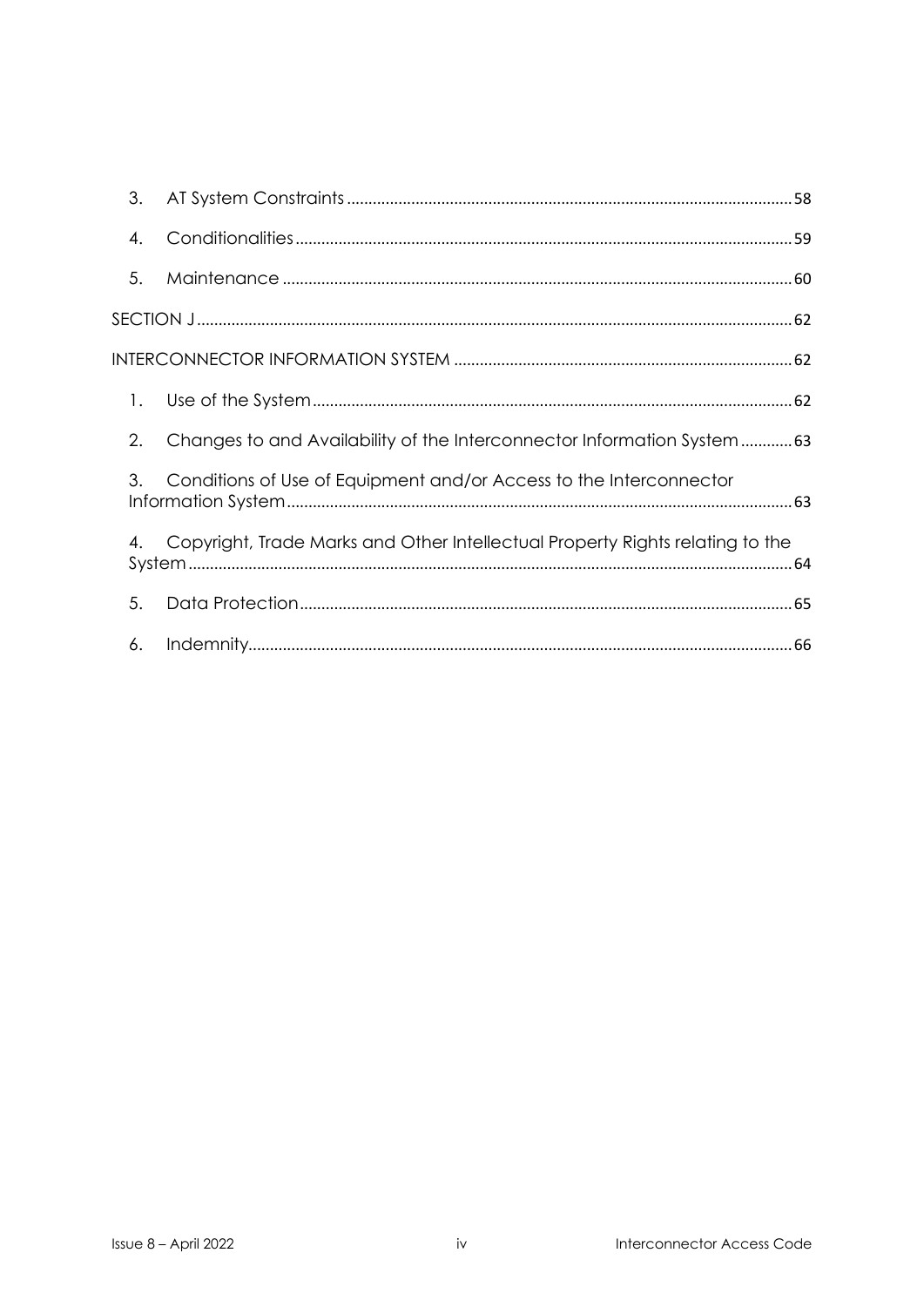# **SECTION A INTRODUCTION**

# <span id="page-5-1"></span><span id="page-5-0"></span>**1. Interconnector Access Code**

This Interconnector Access Code sets out the terms and conditions that govern the Transportation Services Interconnector provides to Shippers and the access to and use of Capacity in the System by Shippers.

# <span id="page-5-2"></span>**2. Transportation Services**

Section B sets out the Transportation Services Interconnector provides to Shippers in relation to the System.

# <span id="page-5-3"></span>**3. Nominations and Matching Procedures**

Section C contains provisions governing how a Shipper may make Nominations and Renominations in respect of Quantities of Natural Gas to be delivered to or redelivered from the System and the rules on how such Nominations are matched.

# <span id="page-5-4"></span>**4. Allocations**

Section D contains provisions governing how Interconnector shall allocate for a Shipper Natural Gas that such Shipper has nominated for delivery to or redelivery from the System.

# <span id="page-5-5"></span>**5. Balancing and Trade Notifications**

Section E contains provisions governing balancing of Quantities of Natural Gas delivered to or redelivered from the System by a Shipper and the trading of Quantities of Natural Gas between Shippers.

# <span id="page-5-6"></span>**6. Charging**

Section F sets out all charges payable by a Shipper to Interconnector and payments and rebates that may be made by Interconnector to a Shipper.

# <span id="page-5-7"></span>**7. Measurement**

Section G contains provisions governing the measurement of Quantities Natural Gas delivered to and redelivered from the System.

# <span id="page-5-8"></span>**8. Quality Requirements and Operating Conditions**

Section H contains provisions governing the quality of Natural Gas to be delivered and redelivered from the System.

# <span id="page-5-9"></span>**9. Interruption, Constraints, Conditionalities and Maintenance**

Section I contains provisions on interruption, constraints and maintenance of the System, and the conditionalities applicable to Conditional Firm Capacity Products.

# <span id="page-5-10"></span>**10. Interconnector Information System**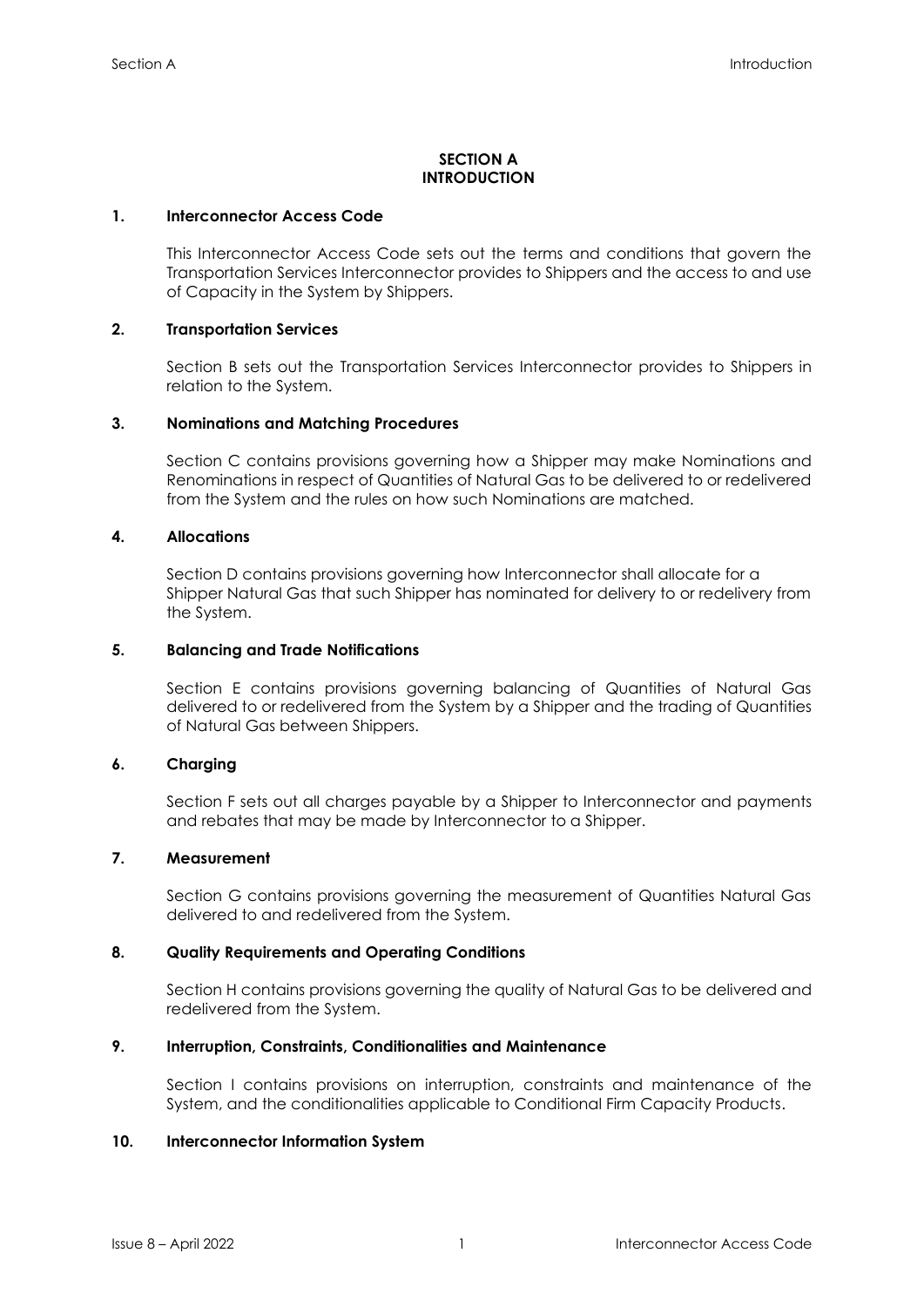Section J contains the provisions governing a Shipper's access to and use of the Interconnector Information System.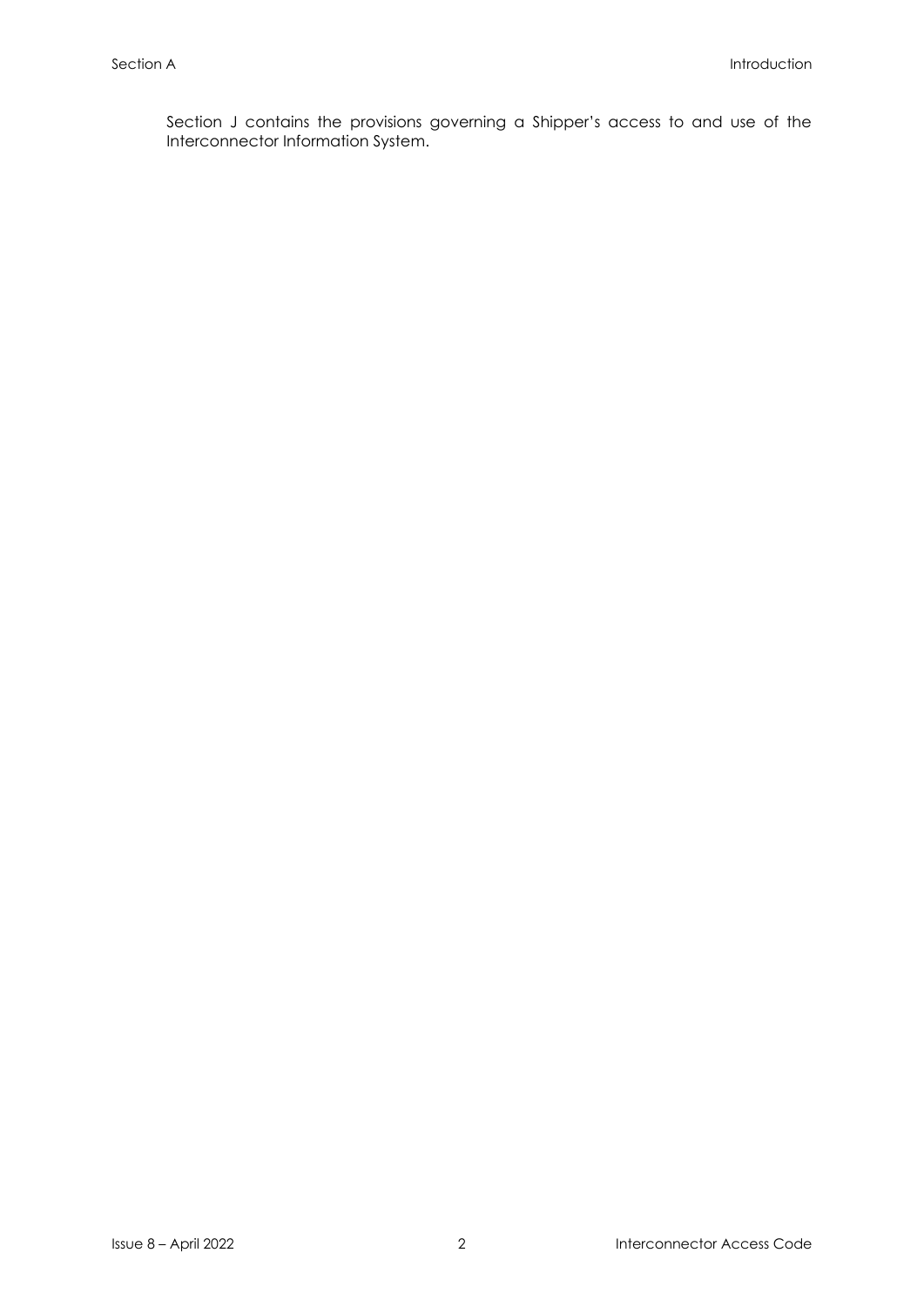# **SECTION B TRANSPORTATION SERVICES**

# <span id="page-7-2"></span><span id="page-7-1"></span><span id="page-7-0"></span>**1. Transportation Services**

- 1.1 (a) Interconnector shall offer Shippers services for the use, transfer, assignment, surrender, conversion, and buy-back of Entry Capacity and Exit Capacity in the System in accordance with this Section B (the "**Transportation Services**").
	- (b) Interconnector shall make available Entry Capacity and Exit Capacity as Offered Capacity (as defined in paragraph 1.2 of this Section B) and where such capacity is allocated to a Shipper it shall be held by a Shipper as part of that Shipper's Registered Capacity (as defined in paragraph 1.3 of this Section B).
- 1.2 "**Offered Capacity**" consists of the total amount of one or more of the following types of Entry Capacity and/or Exit Capacity that Interconnector makes available under an Allocation Mechanism (as defined in paragraph 1.4 of this Section B) and allocates in the order of priority set out below:
	- (a) "**Unsold Capacity**" being the total amount of Entry Capacity, in respect of an Entry Point, and/or the total amount of Exit Capacity, in respect of an Exit Point, in the System that is not held by a Shipper and that is not required to be withheld by Interconnector and includes Released Capacity (as defined in paragraph 9.7(b) of this Section B);
	- (b) Surrendered Capacity (as defined in paragraph 6.3.2 of this Section B);
	- (c) Entry Capacity or Exit Capacity of a Shipper that has been suspended or has ceased to be a Shipper;
	- (d) "**OS Capacity**" being Entry Capacity or Exit Capacity made available from oversubscription; and
	- (e) Entry Capacity or Exit Capacity (if any) that is additional to Capacity made available under any of sub- paragraphs (a), (b), (c) and (d).
- 1.3 The "**Registered Capacity**" of a Shipper in respect of an hour in a Gas Day at an:
	- $(a)$ Entry Point, is the total amount of Entry Capacity; and
	- (b) Exit Point, is the total amount of Exit Capacity;

registered on the Interconnector Information System that is available for use by the Shipper for a Capacity Period, comprised of the Contracted Capacity (defined in paragraph 5.2 below) and any Capacity re-designated under paragraph 3.9 of this Section B subject to any adjustments under paragraph 5.3 (b) to (h) of this Section B for that hour where applicable.

The amount of Registered Capacity that a Shipper is shown as holding on the Interconnector Information System at an Entry Point or Exit Point at a particular time is a final and conclusive record of the amount of Registered Capacity the Shipper holds at that Entry Point or Exit Point at that time.

A Shipper's Capacity available for Capacity Transfers, Surrender Notices, LTUIOLI Notices, applications for conversion, re-allocation of Capacity and Nominations is its Registered Capacity (as defined above).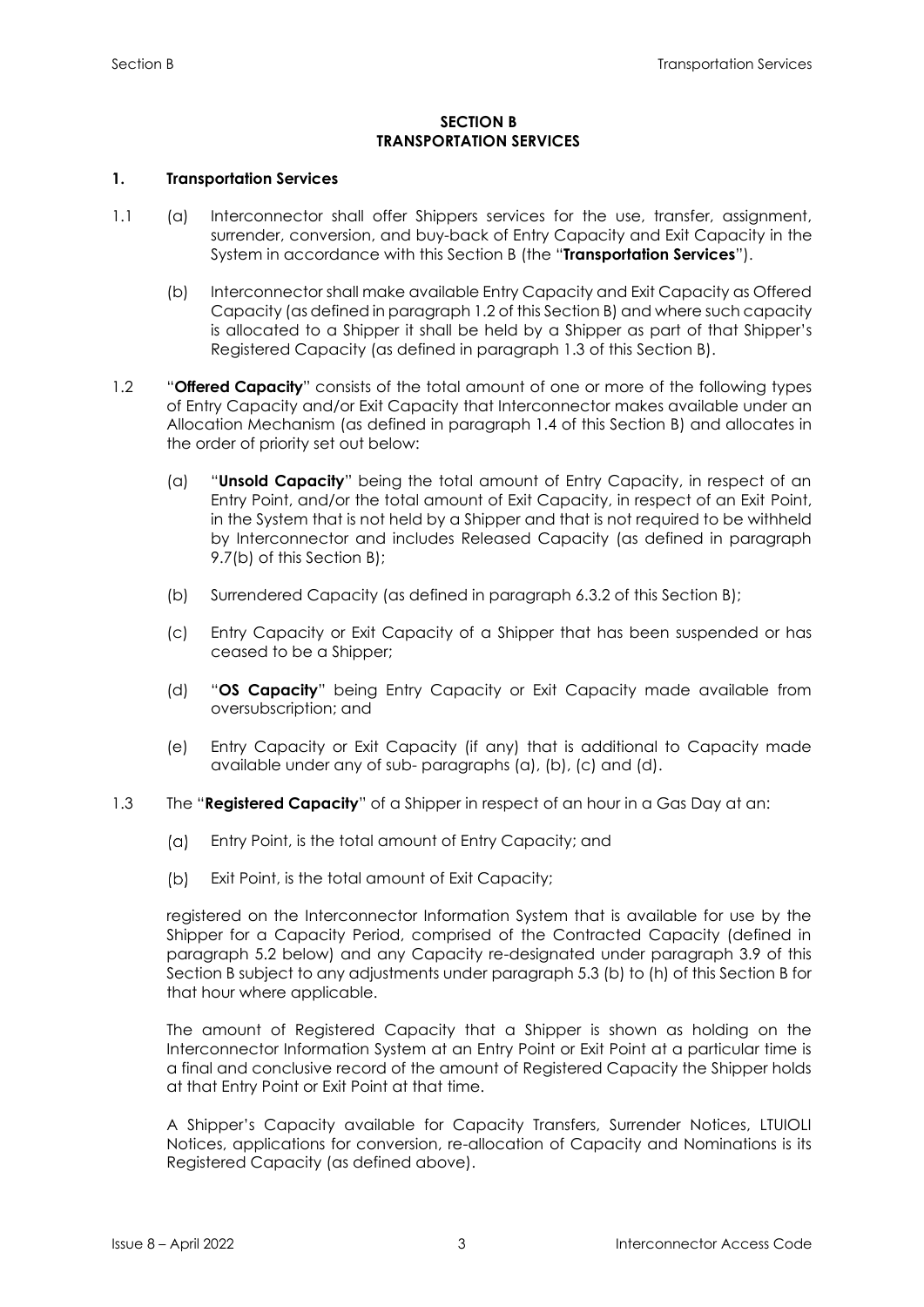- 1.4 Interconnector may make available Offered Capacity under an "**Allocation Mechanism**", being:
	- (a) a "**Subscription Process**" that is a mechanism, approved by the Regulator(s), under which Interconnector invites Shippers to subscribe for and be allocated Offered Capacity that is Firm, Conditional Firm or Interruptible, for specified Capacity Products, for a specified Capacity Period at an Entry Point or an Exit Point, at such time and under such rules ("**Subscription Rules**") as Interconnector determines;
	- (b) a "**Capacity Auction**" that is an auction of Offered Capacity that is Firm, Conditional Firm or Interruptible, for specified Capacity Products, for a specified Capacity Period at an Entry Point or an Exit Point, that Interconnector makes available on the electronic platform Interconnector has designated for holding such Capacity Auctions and such other functions as Interconnector specifies (the **"Joint Booking Platform**"), as further described in the "**Capacity Auction Rules**" set out in Annex B-1;
	- (c) "**Overnomination**" that is a mechanism under which Interconnector may make available Interruptible Offered Capacity as a Within Day Capacity Product and in respect of which Shippers may apply to Interconnector to subscribe for and be allocated such Interruptible Offered Capacity at an Entry Point or an Exit Point by submitting a Nomination which results in the Shipper's Total Nomination Quantities exceeding the Shipper's Firm or Conditional Firm Registered Capacity at such Entry Point or Exit Point for an hour on Gas Day D in accordance with such rules Interconnector determines ("**Overnomination Rules**"); or
	- (d) "**Implicit Allocation**" that is a mechanism under which Interconnector makes available Offered Capacity at an Entry Point or an Exit Point that is allocated to a Shipper by an Implicit Allocation Partner at the same time as such Shipper enters into a transaction for a corresponding quantity of Natural Gas with a person other than Interconnector as further described in the "**Implicit Allocation Rules**" set out in Annex B-3.
- 1.5 The Subscription Rules for a Subscription Process shall be set out in an annex to this Section B or such other document as Interconnector specifies and may include the following (without limitation):
	- (a) the conditions a Shipper must satisfy to be eligible to apply (if any);
	- (b) the application process for a Shipper, including requirements for the validity of applications or bids, whether applications may be amended or withdrawn or may have to be re-submitted;
	- (c) the period during which a Shipper may make an application or bid;
	- (d) the Capacity Product(s) a Shipper may apply or bid for and the Capacity Period(s) during which they are available;
	- (e) the amount of Offered Capacity that a Shipper may apply or bid for;
	- (f) the Entry Points and the Exit Points at which Capacity Product(s) are made available;
	- (g) the reserve price (whether indicative or actual) for Capacity Product(s);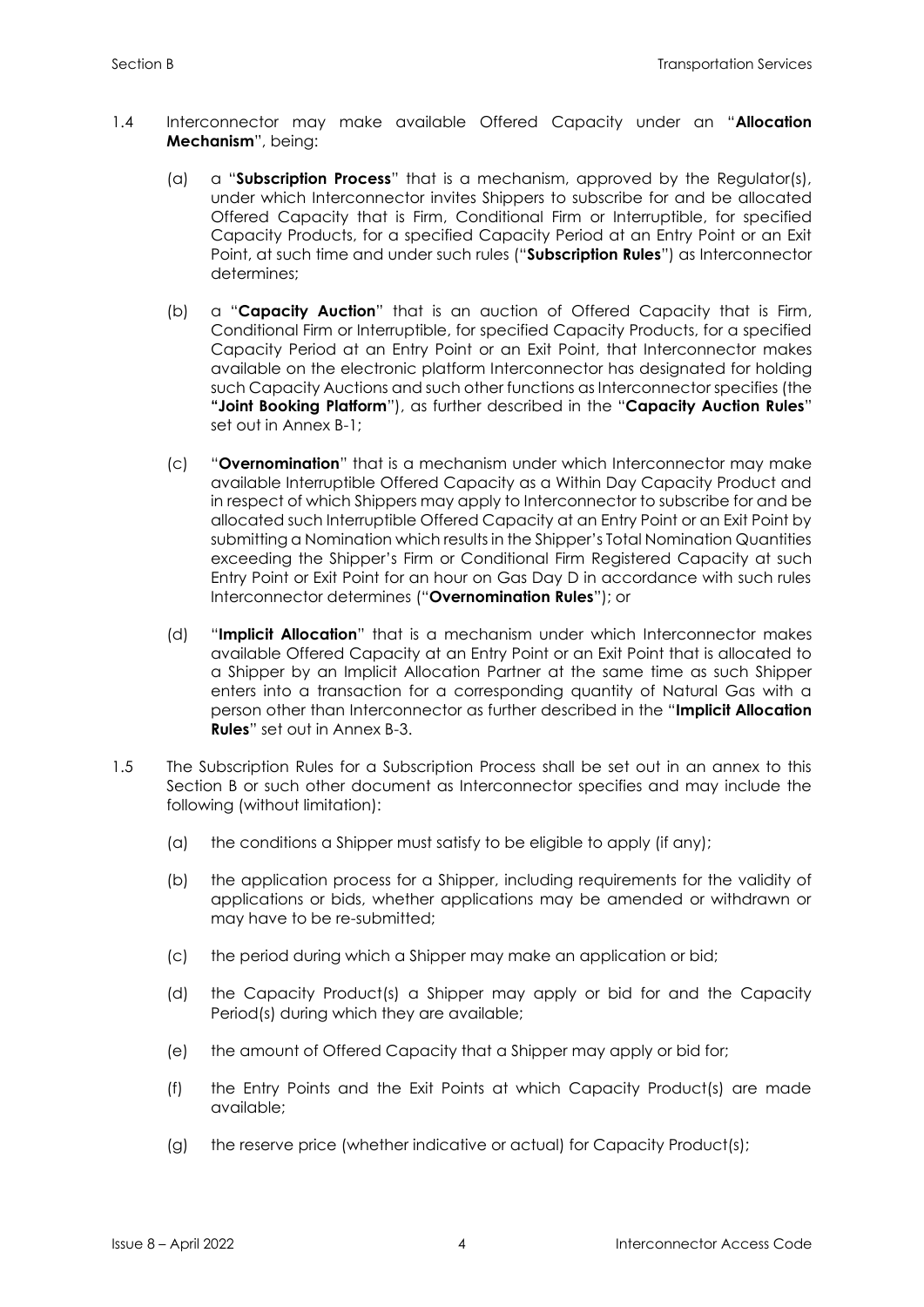(h) how applications are accepted by Interconnector and how Capacity Product(s) are allocated to a Shipper.

# <span id="page-9-0"></span>**2. Characteristics of Capacity**

- $2.1$ The **"Class**" of Offered Capacity and Registered Capacity is:
	- (a) "**Firm**" where it is not subject to curtailment, except under Section I; or
	- (b) "**Conditional Firm**" where it is not subject to curtailment, except under Section I, and is subject to conditions as set out in paragraph 4 of Section I; or
	- (c) "**Interruptible**" where it is additional to Firm Capacity and is subject to curtailment, including under paragraph 1.1 of Section I.
- $2.2$ Offered Capacity is made available to a Shipper and Registered Capacity is held by a Shipper for a duration in time, a ("**Capacity Product**"), as specified in the applicable Allocation Mechanism and is:
	- (a) "**Annual**" where it relates to a Gas Year;
	- (b) "**6 Monthly**" for any two consecutive Quarters;
	- (c) "**Quarterly**" for a Quarter;
	- (d) "**Monthly"** for a Month;
	- (e) "**Daily"** for a Gas Day;
	- (f) "**Within Day**" for part of a Gas Day;

# each a "**Standard Capacity Product**"; and

- (g) for any other duration in time as specified in an Allocation Mechanism, where approved by the Regulator(s) ("**Non-Standard Capacity Product**").
- $2.3$ A "**Capacity Period**" is the period from a specified start time (expressed as the start of an hour on a Gas Day) to a specified end time (expressed as the start of an hour on a Gas Day) in respect of which a Capacity Product is allocated to a Shipper under a Capacity Transaction (defined in paragraph 5.2 below).
- $2.4$ Offered Capacity is either:
	- (a) **"Bundled"** where it is made available by Interconnector (in respect of which there is Equivalent Adjacent TSO Capacity made available by the Adjacent TSO) and can only be applied for and allocated together with such Equivalent Adjacent TSO Capacity under an Allocation Mechanism;
	- (b) "**Unbundled**" where it is made available by Interconnector and is applied for and allocated separately from Equivalent Adjacent TSO Capacity.
- 2.5 For the purpose of paragraph 2.4 of this Section B, "**Equivalent Adjacent TSO Capacity**" is an amount of available capacity in an AT System that, in relation to Offered Capacity that Interconnector makes available under an Allocation Mechanism:
	- (a) consists of the same amount of Capacity;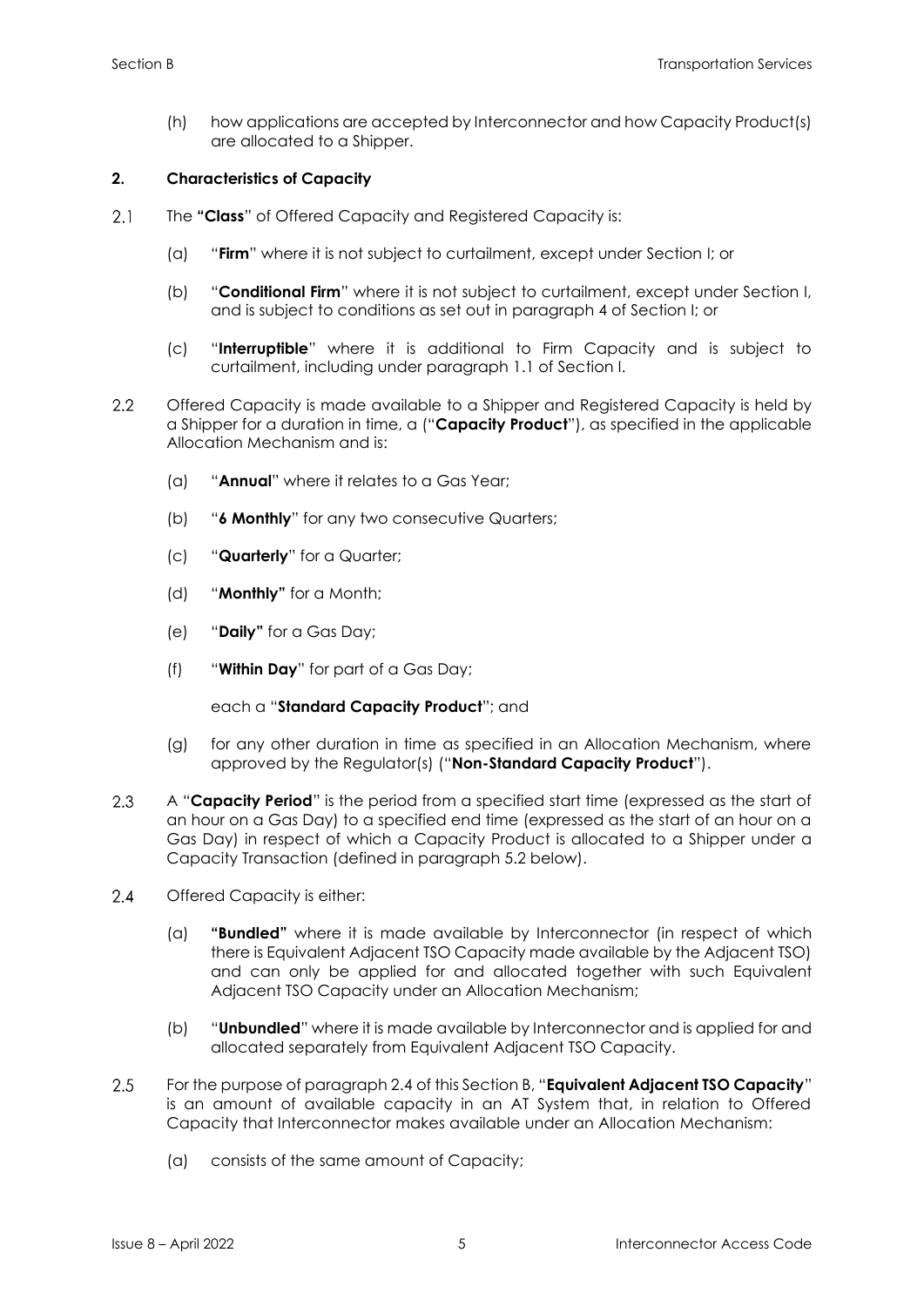- (b) is Firm;
- (c) is the same Capacity Product;
- (d) is for the same Capacity Period; and
- (e) is offered at the same Entry Point or Exit Point,

as the Offered Capacity.

# <span id="page-10-0"></span>**3. Obtaining and Releasing Capacity**

- $3.1$ A Shipper may apply for or submit a bid for Offered Capacity under an Allocation Mechanism.
- 3.2 A Shipper may apply to surrender its Registered Capacity in accordance with paragraph 6 of this Section B or be required to surrender its Registered Capacity in accordance with Annex B-2.
- $3.3$ A Shipper may transfer all (and not part of) its rights in respect of all or part of its Registered Capacity to another Shipper, a "**Capacity Transfer**", in accordance with paragraph 7 of this Section B.
- A Shipper may assign all (and not part of) its rights, liabilities and obligations in respect  $3.4$ of all or part of its Contracted Capacity (as defined in paragraph 5.2 below) to another Shipper, a "**Capacity Assignment**", in accordance with paragraph 8 of this Section B.
- $3.5$ A Shipper may submit a Buy-Back Offer to release Registered Capacity in accordance with paragraph 3.1 of Section C.
- $3.6$ Interconnector has the right to implement Forced Buy-Back in respect of a Shipper's Registered Capacity in accordance with paragraph 3.2 of Section C.
- $3.7$ Interconnector has the right to re-allocate Surrendered Capacity or the Registered Capacity of a Shipper that has been suspended or has ceased to be a Shipper, by making available such Capacity as Offered Capacity under an Allocation Mechanism.
- $3.8$ A Shipper has the right to convert its capacity in accordance with paragraph 9 of this Section B.

# <span id="page-10-1"></span>**4. Applying or Bidding for Offered Capacity**

- $4.1$ A Shipper may, where it is eligible under the applicable Subscription Rules, Capacity Auction Rules, Overnomination Rules or Implicit Allocation Rules apply for or submit a bid for Offered Capacity under an Allocation Mechanism.
- 4.2 A Shipper's application or bid for Offered Capacity shall comply with the applicable Subscription Rules, Capacity Auction Rules, Overnomination Rules or Implicit Allocation Rules for the Allocation Mechanism.
- 4.3 The validity, amendment or withdrawal of and the re-submission of an application or bid for Offered Capacity under an Allocation Mechanism is governed by the applicable Subscription Rules, Capacity Auction Rules, Overnomination Rules or Implicit Allocation Rules.

# <span id="page-10-2"></span>**5. Capacity Allocation and Registration**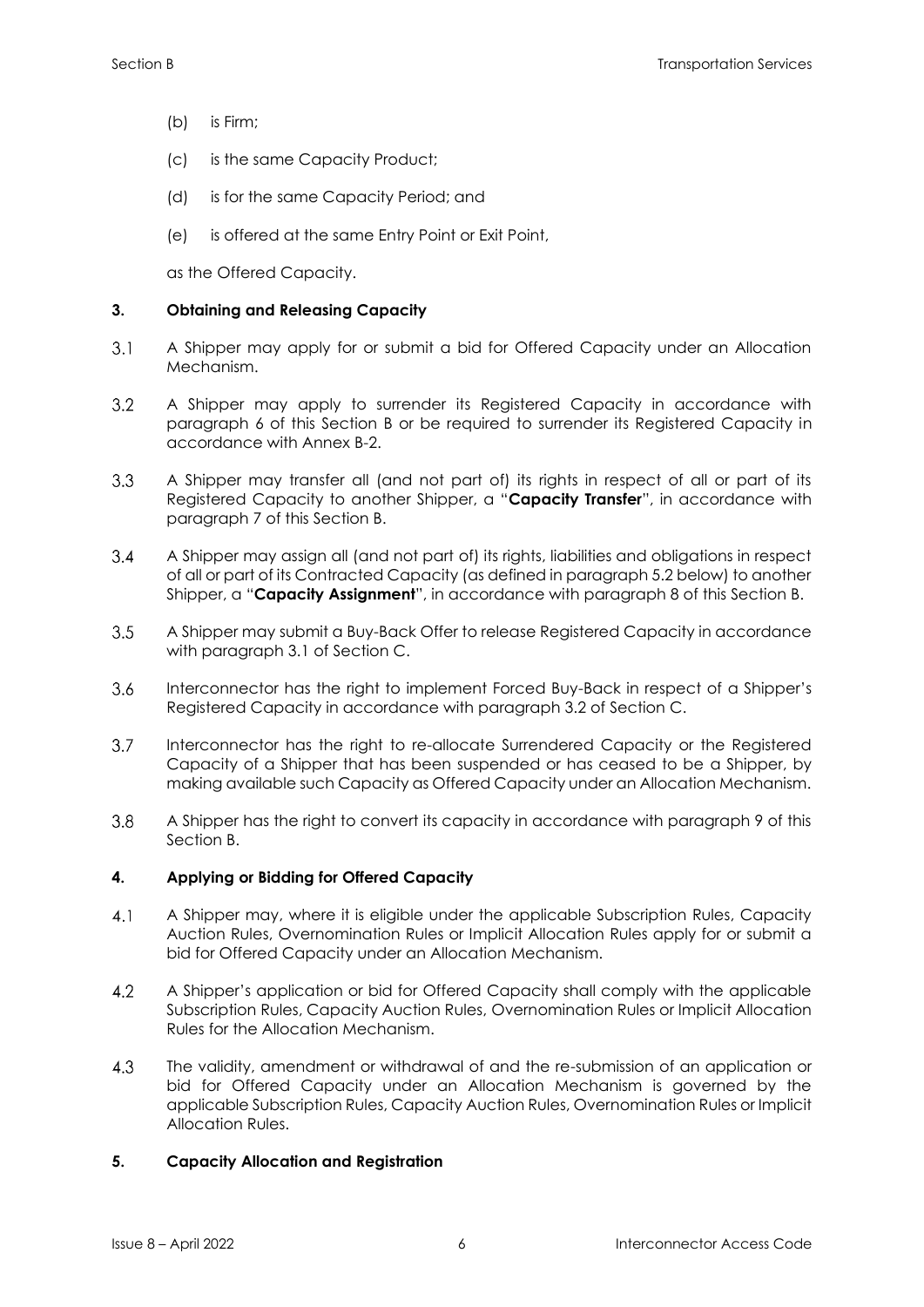#### $5.1$ **Allocation**

Where an application made or a bid submitted by a Shipper for Offered Capacity is accepted under an Allocation Mechanism, a Shipper shall be allocated an amount of Offered Capacity as Entry Capacity at an Entry Point or Exit Capacity at an Exit Point:

- (a) as Firm, Conditional Firm or Interruptible;
- (b) as a specified Capacity Product;
- (c) for a specified Capacity Period; and
- (d) for a specified price expressed in p/(kWh/h)/h ("**Contracted Capacity Price**"), being:
	- (i) where the Allocation Mechanism was a Capacity Auction, the Interconnector Reserve Price of the specified Capacity Product and the Interconnector Auction Premium (if any);
	- (ii) where the Allocation Mechanism was a Subscription Process, the SP Clearing Price;
	- (iii) where the Allocation Mechanism was by Overnomination, the applicable Overnomination price;
	- (iv) where the Allocation Mechanism was an Implicit Allocation Mechanism, the applicable Implicit Allocation Price;
	- (v) where a Shipper has obtained Entry Capacity or Exit Capacity under a Capacity Assignment, the Contracted Capacity Price that applied to such Assigned Capacity when it was allocated to the Capacity Assignor.

#### 5.2 **Capacity Transaction**

The allocation of Offered Capacity to a Shipper under paragraph 5.1 of this Section B and a Capacity Assignment to a Shipper that is a Capacity Assignee under paragraph 8 of this Section B each gives rise to a legally binding transaction (a "**Capacity Transaction**") between Interconnector and the Shipper in respect of such Capacity ("**Contracted Capacity**"), the details of which will be recorded in a Confirmation.

#### $5.3$ **Registration**

- 5.3.1 Interconnector shall register a Shipper as holding Capacity on the Interconnector Information System as set out below:
	- (a) Interconnector shall for a Capacity Transaction concluded between Interconnector and a Shipper under paragraph 5.2 of this Section B:
		- (i) register a Shipper on the Interconnector Information System as holding the allocated or assigned amount of Entry Capacity at the specified Entry Point or Exit Capacity at the specified Exit Point with all other details of the Capacity Transaction referred to in paragraph 5.1 of this Section B and allocate a unique reference number for the Capacity Transaction; and
		- (ii) include the allocated or assigned amount of Entry Capacity or Exit Capacity in the Registered Capacity of such Shipper; and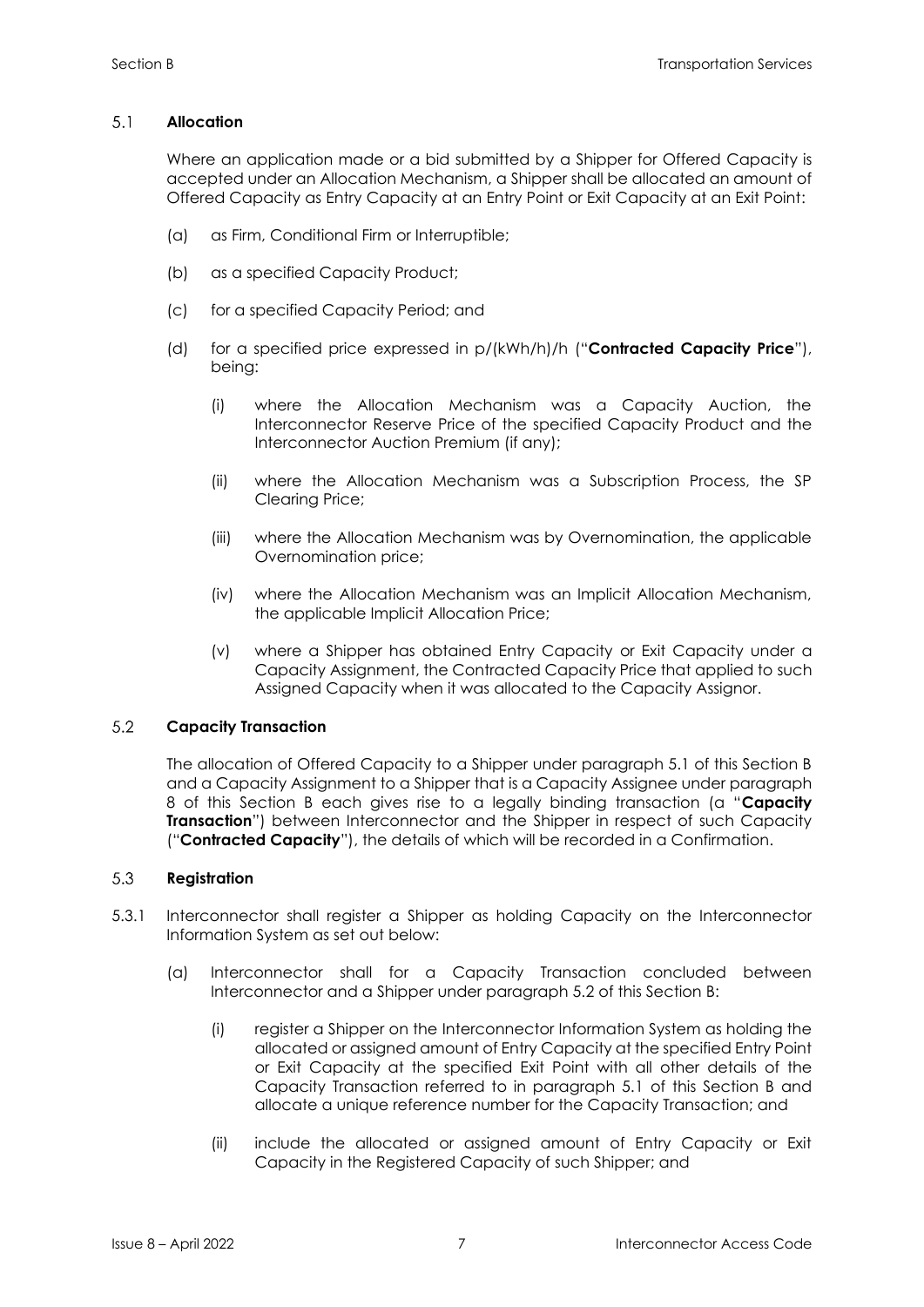- (iii) where the Capacity Transaction is a Capacity Assignment, deduct the Assigned Capacity from the Registered Capacity of the Capacity Assignor.
- (b) Where Interconnector gives effect to a Capacity Transfer under paragraphs 7.1 to 7.6 (inclusive) of this Section B, Interconnector shall, subject to the provisions of paragraphs 7.1 to 7.6 (inclusive) of this Section B:
	- (i) register the Capacity Transferee on the Interconnector Information System as holding the Transferred Capacity at the specified Entry Point or Exit Point and all other details of the Capacity Transfer;
	- (ii) include the Transferred Capacity in the Registered Capacity of the Capacity Transferee;
	- (iii) deduct the Transferred Capacity from the Registered Capacity of the Capacity Transferor.
- (c) Where a Capacity Transferee is suspended or ceases to be a Shipper under paragraph 7.7 of this Section B, and Interconnector has given a notification under paragraph 7.7(b) of this Section B to the Capacity Transferor referred to in paragraph 7.7(b) of this Section B, Interconnector shall:
	- (i) register the Capacity Transferor on the Interconnector Information System as holding the Transferred Capacity at the specified Entry Point or Exit Point, as Firm, Conditional Firm or Interruptible, for the remainder of the Transfer Period;
	- (ii) include the Transferred Capacity in the Registered Capacity of the Capacity Transferor;
	- (iii) deduct the Transferred Capacity from the Registered Capacity of the Capacity Transferee.
- (d) Where Capacity is re-allocated from a Surrendering Shipper or a suspended Shipper to another Shipper (whether due to it being Surrendered Capacity or Capacity of a suspended Shipper), Interconnector shall deduct the Re-Allocated Capacity from the Registered Capacity of the Surrendering Shipper or suspended Shipper and register it as being held by the other Shipper.
- (e) Where Capacity is re-allocated from a Surrendering Shipper or a suspended Shipper to another Shipper (whether due to it being Surrendered Capacity or the Capacity of a suspended Shipper) and the Shipper that holds the Re-Allocated Capacity ceases to be a Shipper or is suspended, Interconnector shall:
	- (i) register on the Interconnector Information System the Surrendering Shipper or suspended Shipper that previously held such Capacity as holding such Capacity at the specified Entry Point or Exit Point and as Firm, Conditional Firm or Interruptible;
	- (ii) include such Capacity in the Registered Capacity of the Surrendering Shipper or suspended Shipper that previously held such Capacity; and
	- (iii) deduct the Capacity from the Registered Capacity of the Shipper that had been re-allocated such Capacity.
- (f) Where Interconnector accepts Buy-Back Offers under paragraph 3.1 of Section C, Interconnector shall by three (3) hours after the Offer Deadline, reduce the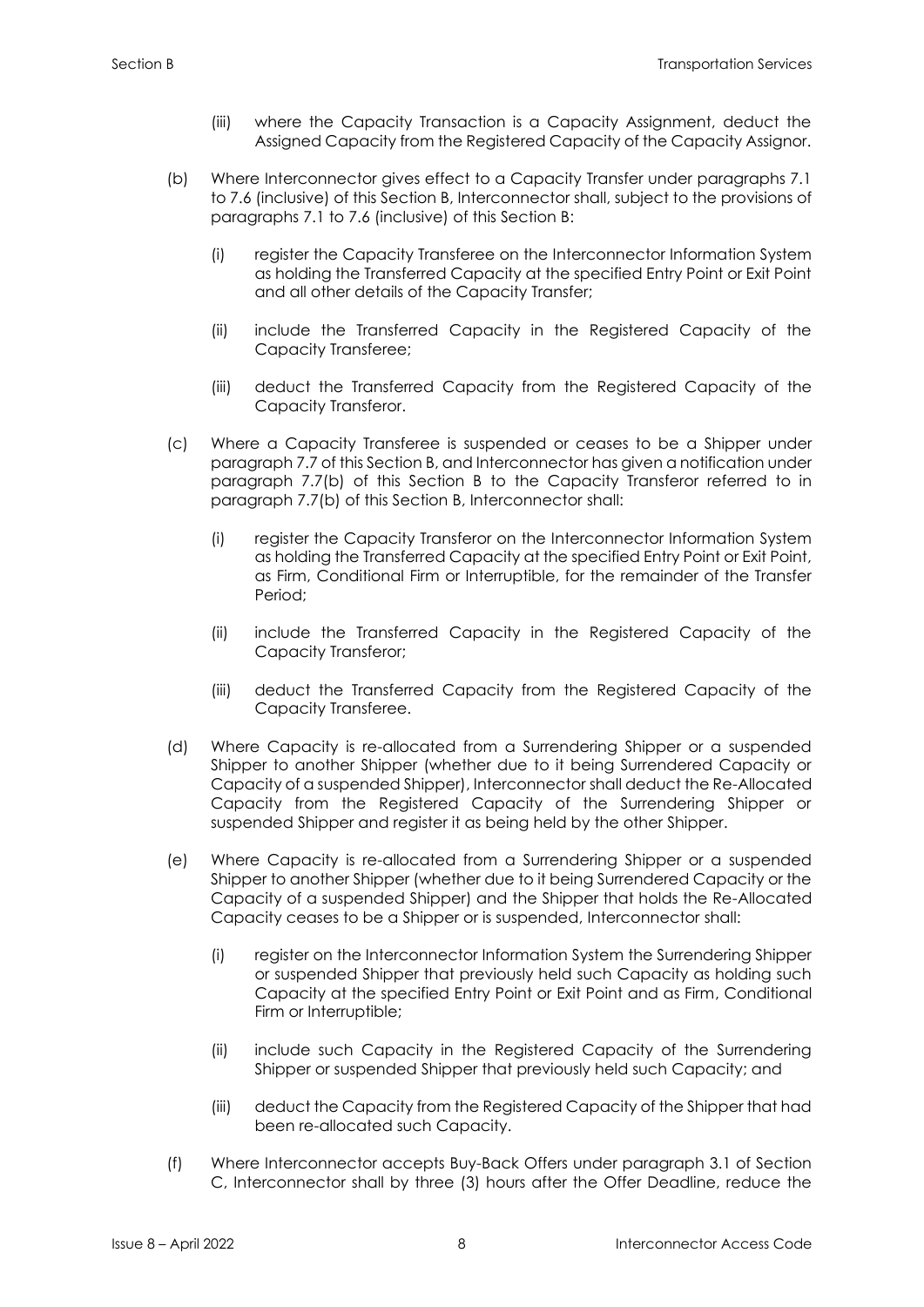Registered Capacity for each Shipper in respect of which Interconnector has accepted Buy-back Offers in accordance with paragraph 3.1 of Section C.

- (g) Where Interconnector accepts an application for capacity conversion under paragraph 9.9 of this Section B Interconnector shall deduct the amount of the Released Capacity from the Registered Capacity of the Shipper.
- 5.3.2 A Shipper may apply to Interconnector in writing to request Capacity allocated to such Shipper as Unbundled Capacity be recorded as subject to a bundling arrangement, where such Shipper (acting as an ATS Shipper) requests simultaneously, that the Adjacent TSO records the Equivalent Adjacent TSO Capacity related to such Capacity as being subject to such bundling arrangement. Such request shall specify the Capacity Transaction, the Capacity Product, amount of Registered Capacity and the Entry Point or Exit Point in relation to the Registered Capacity.
- 5.3.3 A Shipper is responsible for recording its Registered Capacity as Bundled and complying with any obligation to maintain such Capacity as Bundled or to notify any other person that such Capacity is Bundled where it enters into a transaction related to such Capacity on the Secondary Market.
- 5.3.4 Subject to paragraph 5.3.2 of this Section B, Interconnector has no obligation to record a Shipper's Registered Capacity as Bundled on the Interconnector Information System.

#### $5.4$ **Adjacent TSO**

- 5.4.1 Interconnector has no responsibility for or liability in respect of:
	- (a) the allocation of any Equivalent Adjacent TSO Capacity as Bundled Capacity under an Allocation Mechanism;
	- (b) the availability, allocation, withdrawal, surrender, buy-back, transfer or assignment of any Equivalent Adjacent TSO Capacity in an Allocation Mechanism;
	- (c) rejection of a request by an Adjacent TSO to bundle Equivalent Adjacent TSO Capacity.
	- (d) any action or omission of, or activity or process undertaken by the Adjacent TSO;
	- (e) any delay in or any errors in information provided from the Adjacent TSO to Interconnector;
	- (f) any unauthorised disclosure by the Adjacent TSO of information Interconnector provides to the Adjacent TSO.

# <span id="page-13-0"></span>**6. Surrender of Capacity**

#### $6.1$ **Voluntary Surrender**

- 6.1.1 Any Shipper may make its Firm or Conditional Firm Registered Capacity available for surrender by submitting a "**Surrender Notice"** to the Joint Booking Platform. A Surrender Notice shall specify:
	- (a) the amount of Firm or Conditional Firm Registered Capacity being made available for surrender, the specified Entry Point or Exit Point and the specified Capacity Product (the "**Voluntarily Surrendered Capacity**");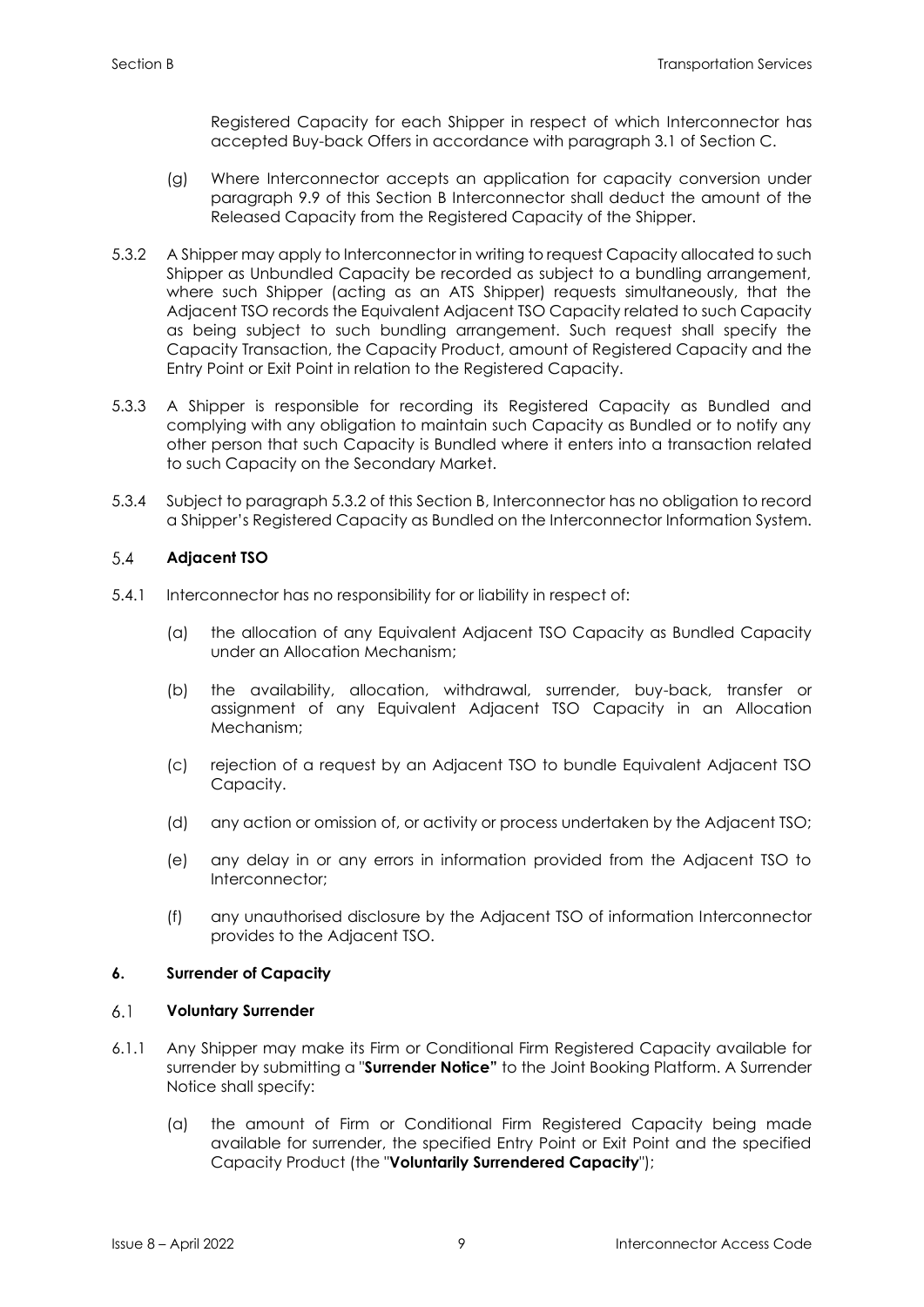- (b) the start time (at the beginning of a Gas Day) and the period that the Voluntarily Surrendered Capacity is available for surrender being no less than one (1) Gas Day;
- (c) any other information that the Joint Booking Platform Operator requires.
- 6.1.2 A Shipper shall not submit a Capacity Transfer Request or Capacity Assignment Notice in respect of Voluntarily Surrendered Capacity after giving a Surrender Notice under paragraph 6.1.1 of this Section B and such Voluntarily Surrendered Capacity shall continue to be Registered Capacity of such Shipper until re-allocated and registered to another Shipper under paragraph 5.3(d) or (e) of this Section B.
- 6.1.3 A Surrender Notice may only be submitted, amended or withdrawn with regard to Voluntarily Surrendered Capacity for a Gas Day, before the Surrender Deadline.

#### $6.2^{\circ}$ **Long Term Use It Or Lose It**

- 6.2.1 Where, following the application of the procedures set out in the Annex B-2, (the "**LTUIOLI Procedures**"), Regulator(s) require Interconnector to withdraw all or any part of the Firm or Conditional Firm Registered Capacity of a Shipper pursuant to the LTUIOLI Regulations on the basis that such Registered Capacity has been systematically underutilised, Interconnector shall give notice to the applicable Shipper, a "**LTUIOLI Notice**", specifying:
	- (a) the amount of Firm or Conditional Firm Registered Capacity to be withdrawn and the specified Entry Point or Exit Point (the "**LTUIOLI Capacity**");
	- (b) the period for which LTUIOLI Capacity is subject to withdrawal; and
	- (c) anything else specified by the Regulator(s) in connection with the withdrawal of such LTUIOLI Capacity.

#### $6.3$ **Re-Allocation of Voluntarily Surrendered Capacity or LTUIOLI Capacity**

- 6.3.1 A Shipper giving a Surrender Notice, or to whom a LTUIOLI Notice is given, is a "**Surrendering Shipper**".
- 6.3.2 Following receipt of a Surrender Notice or the issue by Interconnector of a LTUIOLI Notice, for each Gas Day of the period of surrender of any Voluntarily Surrendered Capacity as specified in the Surrender Notice, or for each Gas Day for which any LTUIOLI Capacity is to be withdrawn pursuant to the LTUIOLI Notice, Interconnector may make available for re-allocation as Offered Capacity, the Voluntarily Surrendered Capacity or (as the case may be) the LTUIOLI Capacity, (the "**Surrendered Capacity**") under an Allocation Mechanism.
- 6.3.3 A Surrendering Shipper shall not be entitled to impose any limitations or conditions on the terms on which Interconnector shall offer the Surrendered Capacity for reallocation or on the amount of Surrendered Capacity which may be re-allocated at any time.
- 6.3.4 Interconnector shall give notice of any Re-Allocated Capacity to the Surrendering Shipper as soon as possible after such re-allocation and with respect to the Surrendering Shipper:
	- (a) paragraph 5.3.1(d) of this Section B will apply;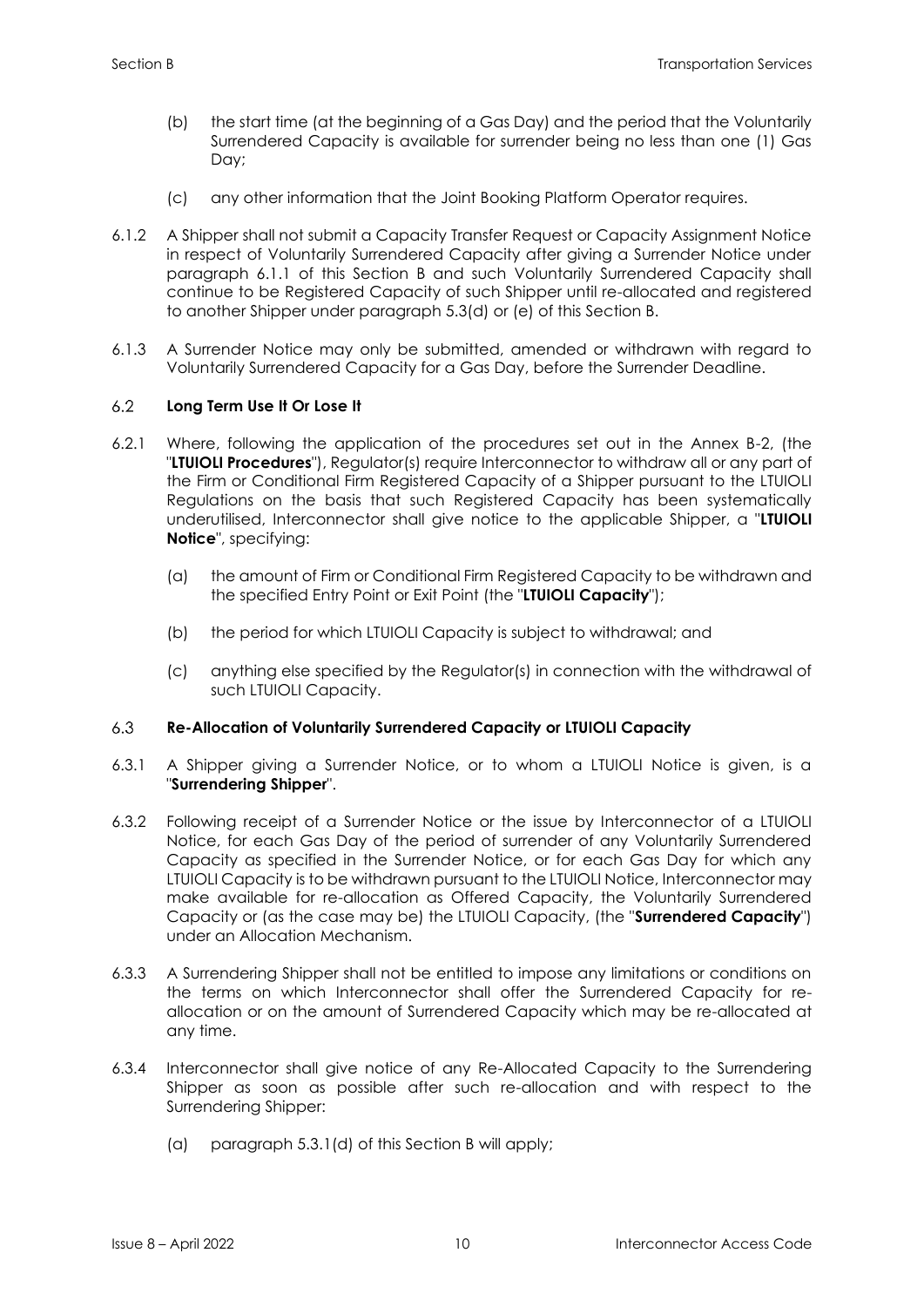- (b) Interconnector shall, subject to paragraph 6.3.6 of this Section B, be released and discharged from all obligations and liabilities under this Agreement towards the Surrendering Shipper with respect to the Re-Allocated Capacity for the period of re-allocation;
- (c) the Surrendering Shipper shall remain liable to Interconnector for the payment of the full amount of the Capacity Charges which are attributable to the Re-Allocated Capacity; and
- (d) the Surrendering Shipper shall receive a Re-Allocated Capacity Payment where paragraph 6 of Section F applies.
- 6.3.5 Where Surrendered Capacity is not re-allocated to any Shipper(s) in accordance with this paragraph 6.3 of this Section B such Surrendered Capacity shall continue to be Registered Capacity of the Surrendering Shipper and the Surrendering Shipper shall be liable to Interconnector for all obligations and liabilities in respect of the Surrendered Capacity, including the Capacity Charges.
- 6.3.6 Where Surrendered Capacity has been re-allocated and the Shipper that has been allocated the Re-Allocated Capacity ceases to be a Shipper or is suspended ("**Defaulting Shipper**") then Interconnector shall notify the Surrendering Shipper that with effect from date of such suspension or cessation of the Shipper that held the Re-Allocated Capacity:
	- (a) the Surrendered Capacity reverts to and shall be treated as held by the Surrendering Shipper and the Surrendering Shipper hereby consents to the same;
	- (b) the Re-Allocated Capacity shall cease to be Re-Allocated Capacity and shall be Surrendered Capacity;
	- (c) paragraph 5.3(e) of this Section B will apply to such Capacity; and
	- (d) Interconnector shall cease to be liable to make any Re-Allocated Capacity Payments for such Capacity.

For the purpose of this paragraph 6.3.6 the Surrendering Shipper is the last Shipper in order of time that made a surrender of Capacity prior to its re-allocation.

- 6.3.7 Where the Surrendered Capacity of more than one Surrendering Shipper has been reallocated to a Defaulting Shipper, this paragraph 6.3.6 shall apply to each other Surrendering Shipper in respect of the amount of its Surrendered Capacity that was reallocated to the Defaulting Shipper.
- 6.3.8 Where:
	- (a) Surrendered Capacity is available for a Gas Day or a period of Gas Day(s) from more than one Surrendering Shipper; and
	- (b) the amount of Surrendered Capacity available for that period exceeds the amount of Capacity available for re-allocation for that period, the Surrendered Capacity of those Surrendering Shippers is re-allocated as Re-Allocated Capacity in the following order of priority:
		- (i) Voluntarily Surrendered Capacity shall be re-allocated in priority to LTUIOLI Capacity;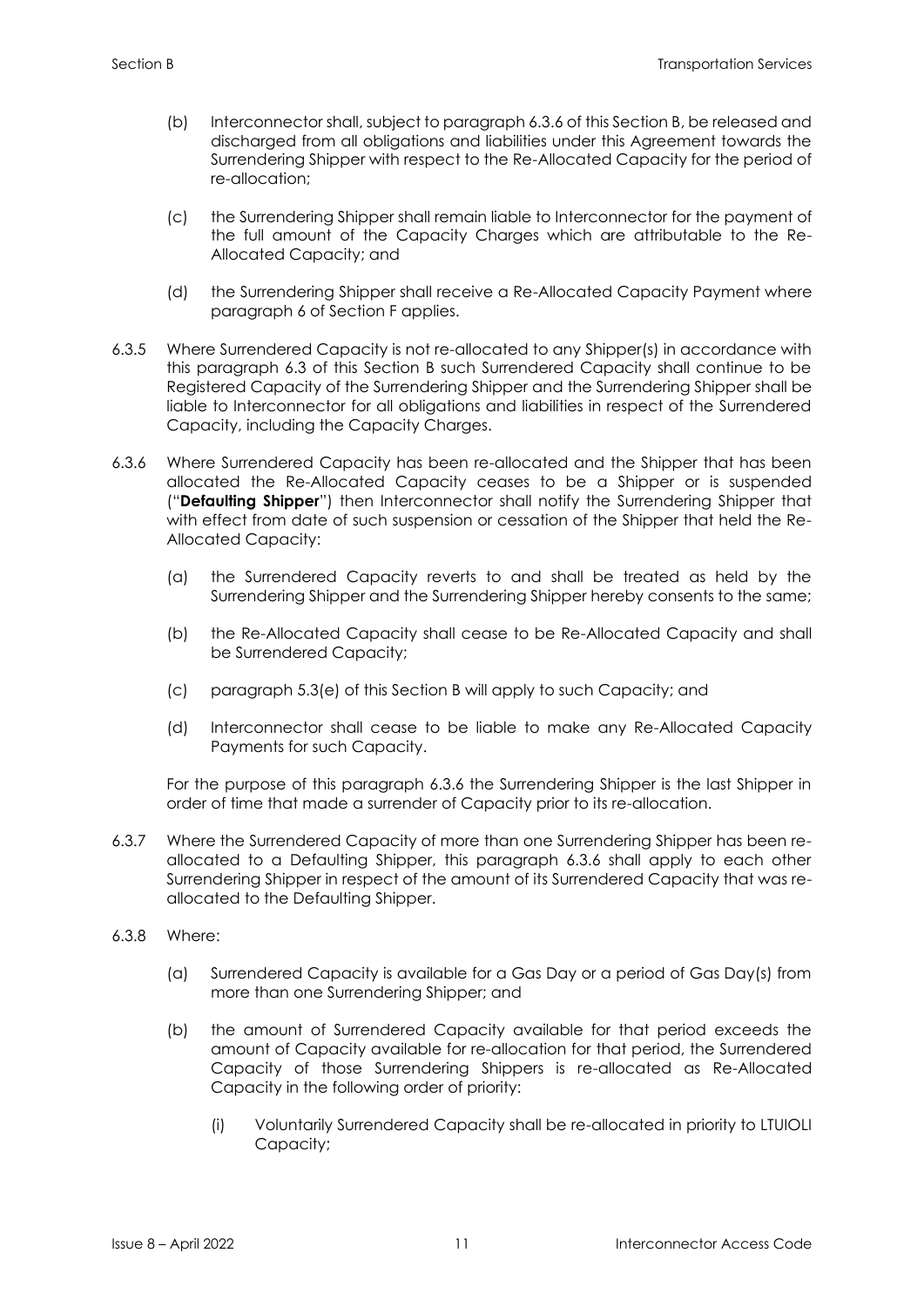- (ii) Voluntarily Surrendered Capacity shall be re-allocated according to the time of receipt by Interconnector of the applicable Surrender Notice (priority being given to Voluntarily Surrendered Capacity under the earlier Surrender Notice); and
- (iii) LTUIOLI Capacity shall be re-allocated according to the time of service by Interconnector of the applicable LTUIOLI Notice (priority being given to LTUIOLI Capacity under the earlier LTUIOLI Notice).

#### $6.4$ **Re-Allocation of Capacity of a suspended Shipper or a former Shipper**

- 6.4.1 Where a Shipper's access is suspended and Interconnector offers such Shipper's Capacity for re-allocation as Offered Capacity under an Allocation Mechanism:
	- (a) such Shipper shall not be entitled to impose any limitations or conditions on the terms on which Interconnector shall offer such Capacity for re-allocation or on the amount of Capacity which may be re-allocated at any time;
	- (b) where such Capacity is re-allocated to another Shipper Interconnector shall give notice of any Re-Allocated Capacity to the suspended Shipper as soon as possible after such re-allocation and with respect to the suspended Shipper:
		- (i) paragraph 5.3(d) of this Section B shall apply;
		- (ii) Interconnector shall be released and discharged from all obligations and liabilities under this Agreement towards the suspended Shipper with respect to the Re-Allocated Capacity for the period of re-allocation;
		- (iii) the suspended Shipper shall remain liable to pay Interconnector all amounts which are due and payable to Interconnector and outstanding as at the date of such suspension or that fall due during the period of any suspension (except where Interconnector exercises its right to draw on credit support provided in respect of the suspended Shipper to satisfy payment of all such amounts) and the full amount of Capacity Charges attributable to the Re-Allocated Capacity;
		- (iv) the suspended Shipper shall only receive Re-Allocated Capacity Payments under paragraph 6 of Section F, where Clause 5.3 of the Interconnector Access Agreement applies.
- 6.4.2 Where Registered Capacity of a suspended Shipper is not re-allocated to any Shipper(s) it shall continue to be Registered Capacity of the suspended Shipper and the suspended Shipper shall be liable to Interconnector for all obligations and liabilities in respect of such Capacity, including the Capacity Charges.
- 6.4.3 Where Capacity of a suspended Shipper has been re-allocated and the Shipper that has been re-allocated the Re-Allocated Capacity becomes a Defaulting Shipper then Interconnector shall notify the suspended Shipper that with effect from the date of such cessation:
	- (a) the Re-Allocated Capacity reverts to and shall be treated as being held by the suspended Shipper and the suspended Shipper hereby consents to the same;
	- (b) the Re-Allocated Capacity shall cease to be Re-Allocated Capacity and shall be the Registered Capacity of the suspended Shipper;
	- (c) paragraph 5.3(e) of this Section B will apply to such Capacity; and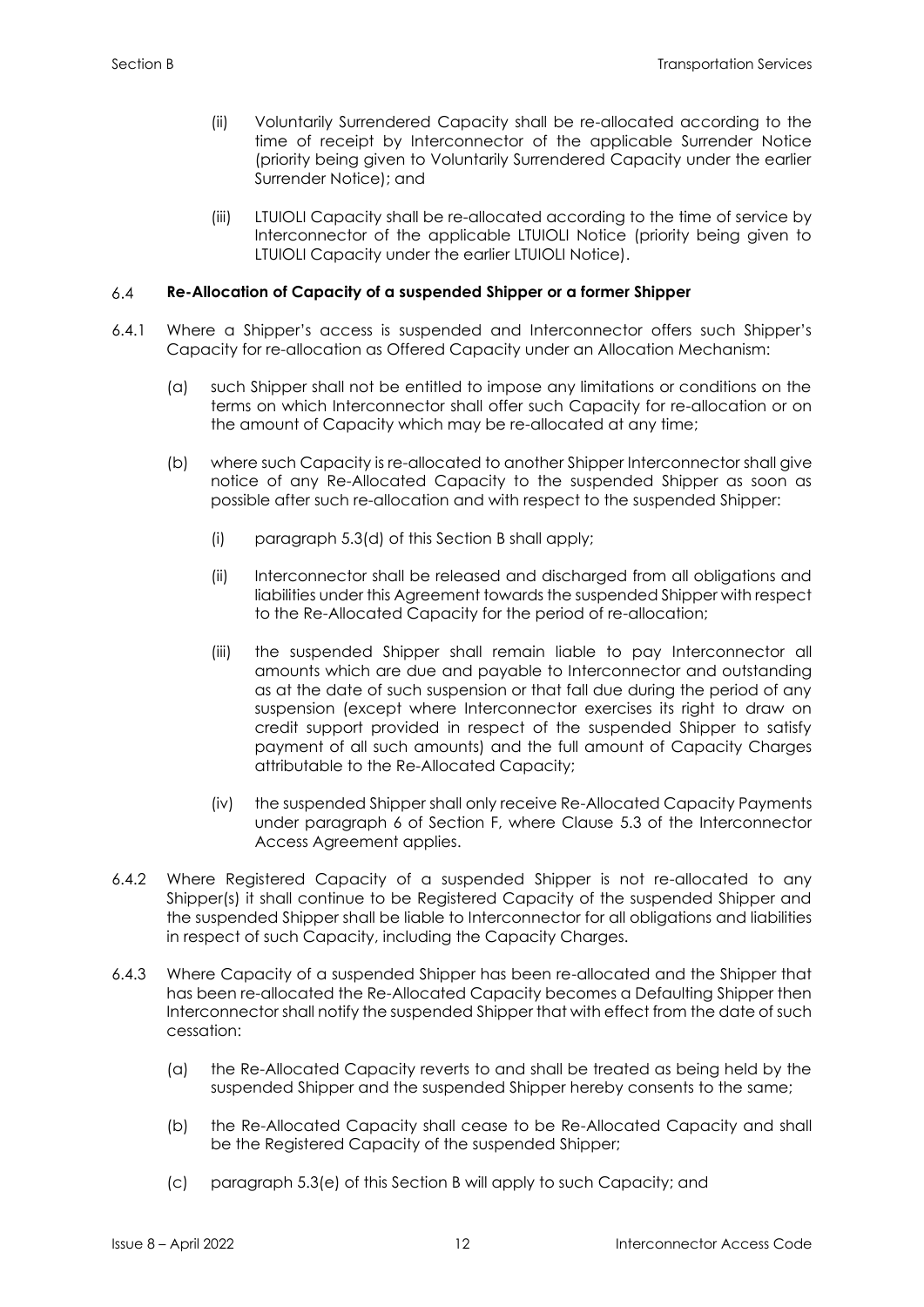(d) Interconnector shall cease to be liable to make any Re-Allocated Capacity Payments for such Capacity.

# <span id="page-17-0"></span>**7. Capacity Transfers**

 $7.1$ For the purposes of the Interconnector Access Code:

"**Capacity Transfer**" has the meaning given in paragraph 3.3 of this Section B;

"**Capacity Transferor**" means the Shipper which is the transferor;

"**Capacity Transferee**" means the Shipper which is the transferee;

"**Transferred Capacity**" has the meaning given in paragraph 7.3(d) of this Section B; and

"**Transfer Period**" has the meaning given in paragraph 7.3(c) of this Section B.

- $7.2$ Either a Capacity Transferor or a Capacity Transferee may propose a transfer to the Capacity Transferee of the Transferred Capacity by submitting a request to Interconnector and the other party to the Capacity Transfer (the Capacity Transferee where the requesting party is the Capacity Transferor or the Capacity Transferor where the requesting party is the Capacity Transferee) (a "**Capacity Transfer Request**") on the Joint Booking Platform. Where Interconnector receives more than one Capacity Transfer Request, Interconnector shall assess Capacity Transfer Requests in the order of the time of receipt of such requests from the earliest Capacity Transfer Request received in time to the latest in time.
- $7.3$ A Capacity Transfer Request shall specify:
	- (a) the names of the intended Capacity Transferor and the Capacity Transferee;
	- (b) the time the intended Capacity Transfer is to be effective (which shall be the beginning of an hour);
	- (c) the period expressed from a start time on a Gas Day to the end of a Gas Day in respect of which the Capacity Transfer shall have effect ("**Transfer Period**");
	- (d) the amount of Registered Capacity whether it is Firm, Conditional Firm or Interruptible, the specified Entry Point or Exit Point that is or is to be transferred ("**Transferred Capacity**");
	- (e) any other information required by the Joint Booking Platform Operator.
- $7.4$ The Shipper in receipt of the Capacity Transfer Request may accept such Capacity Transfer Request by submitting a notice of acceptance no later than two (2) hours before the time the Capacity Transfer is to be effective as specified in the Capacity Transfer Request.
- $7.5$ A Capacity Transfer Request will be effective unless the Capacity Transfer Request specifies a quantity of Entry Capacity or Exit Capacity that exceeds the Registered Capacity held by the Capacity Transferor or includes Transferred Capacity acquired by the Capacity Transferor at the time of making such Capacity Transfer Request or the Capacity Transfer is not accepted by the time specified in paragraph 7.4 of this Section B.
- 7.6 In respect of any Capacity Transfer that is given effect to: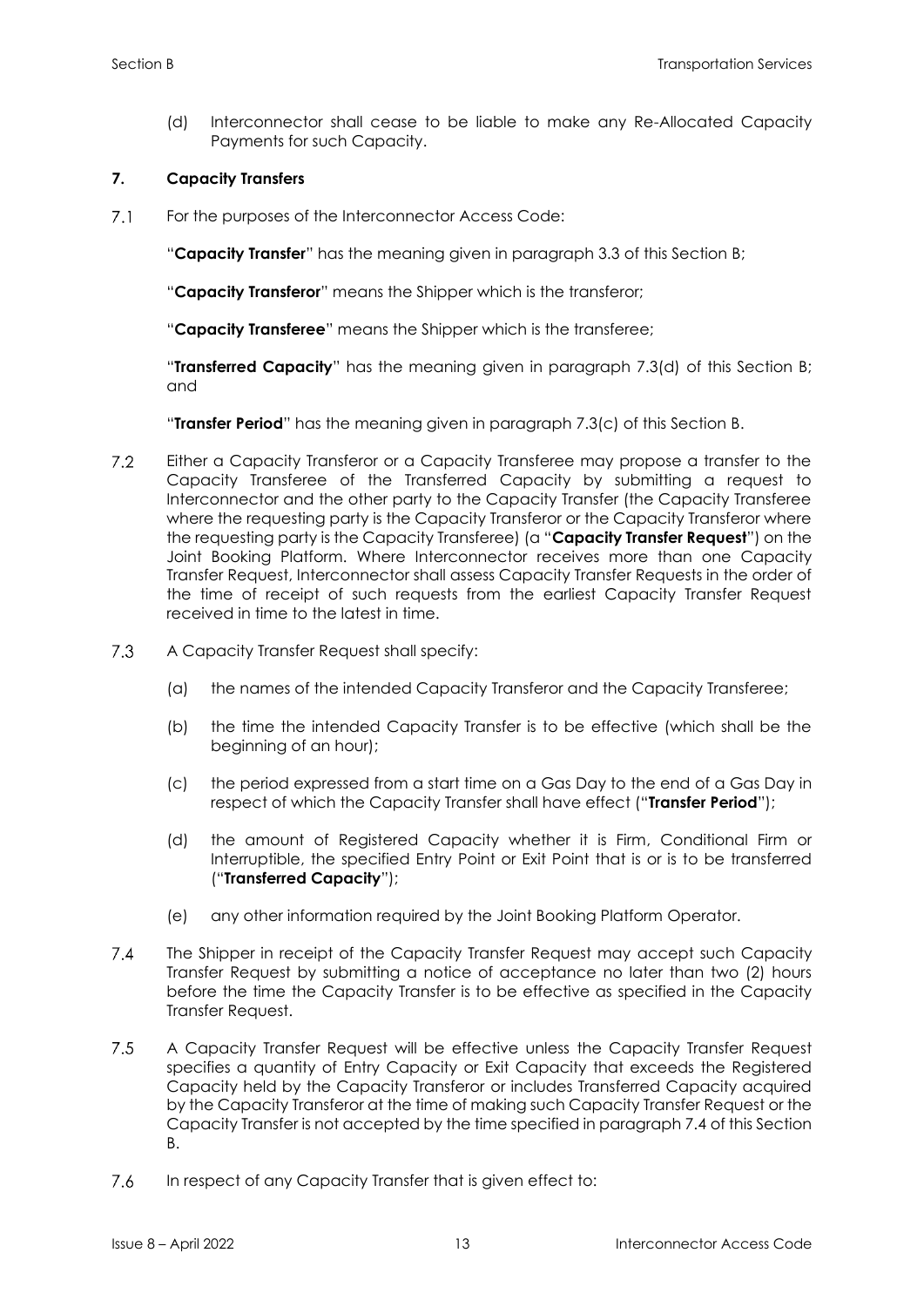- (a) paragraph 5.3(b) of this Section B shall apply;
- (b) the Capacity Transferor shall remain liable to Interconnector to pay the Capacity Charges in full for the Transferred Capacity for the Transfer Period;
- (c) the Capacity Transferee shall assume and be liable to Interconnector for performance and payment of all obligations and liabilities (other than Capacity Charges) relating to or arising in respect of the Transferred Capacity for the Transfer Period, including all such charges forming part of the Monthly Charge other than Capacity Charges;
- (d) the Capacity Transferee (in place of the Capacity Transferor) shall be entitled to all rights and Interconnector shall perform all obligations, which relate to the Transferred Capacity for the Transfer Period in accordance with this Agreement, including the right to receive Re-Allocated Capacity Payments where paragraph 6 of Section F applies;
- (e) Where, in accordance with Section I paragraph 2.3, the Transferred Capacity consists of Lost Capacity, Interconnector shall, upon request, notify the Capacity Transferor that the Capacity Transferee is entitled to such any reduction or rebate in respect of Capacity Charges applicable to such Lost Capacity (but not of the amount thereof or any further information relating thereto).
- $7.7$ If a Capacity Transferee ceases to be a Shipper, Interconnector may from the date of such cessation ("**Transfer End Date**"):
	- (a) make available an amount of Capacity equal to the Transferred Capacity as Offered Capacity for re-allocation under an Allocation Mechanism; or
	- (b) notify the Capacity Transferor that the Transferred Capacity with effect from such Transfer End Date shall:
		- (i) revert to and be treated as being held by the Capacity Transferor and the Capacity Transferor hereby consents to the same;
		- (ii) the Transferred Capacity shall cease to be Transferred Capacity and shall be the Registered Capacity of the Capacity Transferor;
		- (iii) paragraph 5.3(c) of this Section B will apply to such Capacity; and
		- (iv) Interconnector shall cease to be liable to make any Reallocated Capacity Payments for such Capacity.

# <span id="page-18-0"></span>**8. Capacity Assignment**

 $8.1$ For the purposes of the Interconnector Access Code:

"**Capacity Assignment**" has the meaning given in paragraph 3.4 of this Section B;

"**Capacity Assignment Date**" means the Gas Day on which the Capacity Assignment is to be effective;

"**Capacity Assignor**" means the Shipper which is the assignor;

"**Capacity Assignee**" means the Shipper which is the assignee;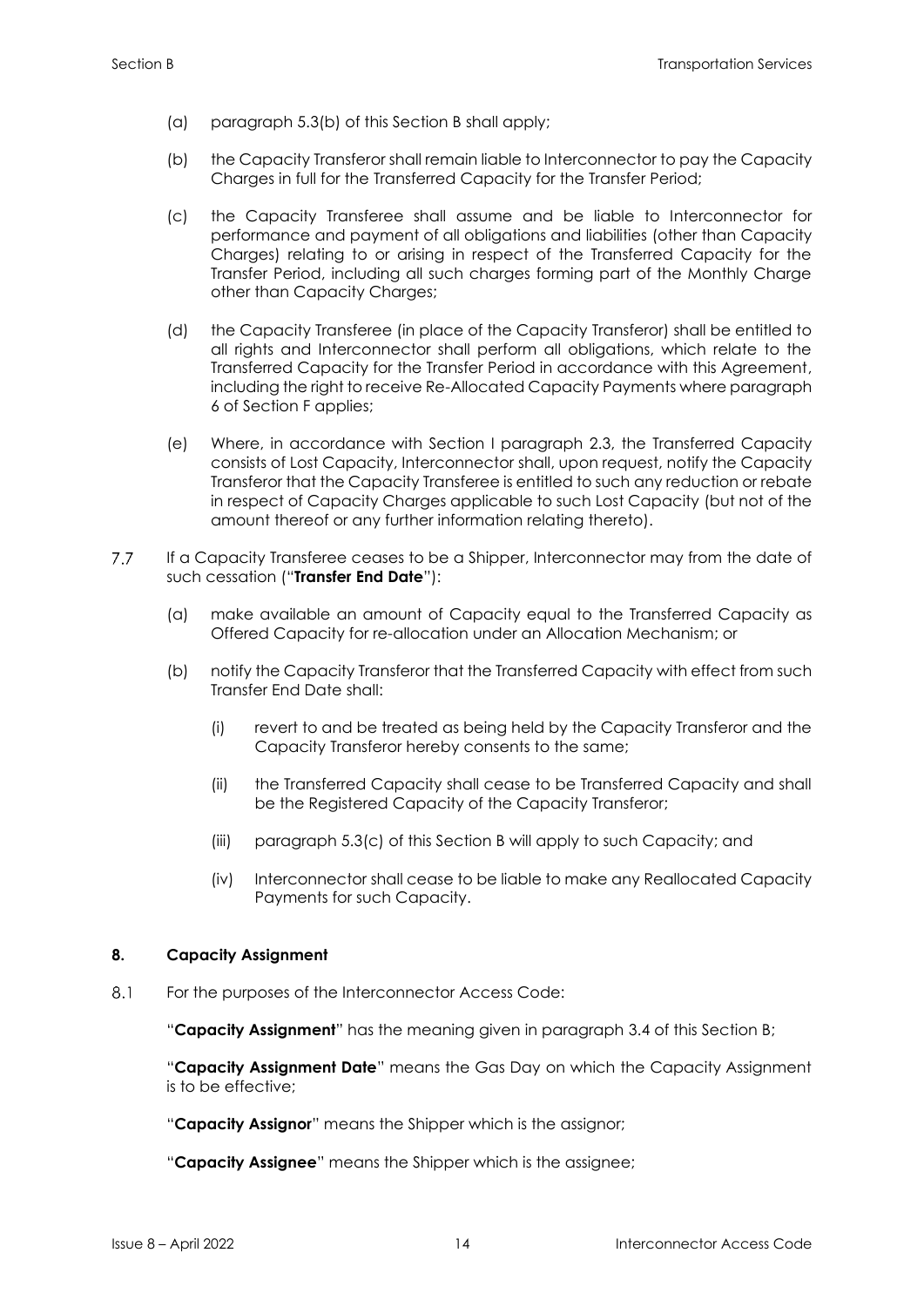"**Assigned Capacity**" means the amount of Firm or Conditional Firm Contracted Capacity which is (or is to be) assigned under that Capacity Assignment, and

"**Assignment Period**" means that part of the Capacity Period for which the Assigned Capacity is (or is to be) assigned.

- 8.2 A Shipper shall not assign any of its rights and obligations in respect of its Firm or Conditional Firm Contracted Capacity without the prior written consent of Interconnector.
- 8.3 By no later than five (5) Business Days before the Capacity Assignment Date is to occur, a Capacity Assignor and a Capacity Assignee shall each submit a notice in respect of a proposed Capacity Assignment (the "**Capacity Assignment Notice**") to Interconnector. Each Capacity Assignment Notice shall:
	- (a) set out the names of the Capacity Assignor and the Capacity Assignee;
	- (b) specify the Capacity Assignment Date, the relevant Capacity Transaction(s) and the Assignment Period (which shall be no less than one (1) Gas Day); and
	- (c) set out the amount of Firm or Conditional Firm Contracted Capacity (and corresponding Entry Point or Exit Point) that the Assigned Capacity is to be composed of, being equal to or less than the Capacity Assignor's aggregate Firm or Conditional Firm Contracted Capacity at such Entry Point or Exit Point for the Assignment Period.
- 8.4 Where Interconnector has received a Capacity Assignment Notice and:
	- (a) the proposed Capacity Assignment does not comply with paragraph 8.3 of this Section B;
	- (b) the amount of Assigned Capacity specified exceeds the Capacity Assignor's aggregate Contracted Capacity at the specified Entry Point or Exit Point for the Assignment Period;
	- (c) the corresponding Capacity Assignment Notice has not been received from the Capacity Assignor or the Capacity Assignee;
	- (d) the Capacity Assignor has not paid any outstanding Monthly Charges in full;
	- (e) that Capacity Assignment Notice has not been matched with another Capacity Assignment Notice;
	- (f) the Capacity Assignee does not or will not (upon the Capacity Assignment becoming effective) satisfy its obligations under the Interconnector Access Agreement, including the requirement to satisfy the Credit Criteria; or
	- (g) the Capacity Assignee is or will be (upon the Capacity Assignment becoming effective) in breach of its representations and warranties under the Interconnector Access Agreement;

then that Capacity Assignment Notice shall be invalid and shall not be given effect to; and Interconnector shall notify the Capacity Assignor or the Capacity Assignee accordingly.

8.5 Where Interconnector gives effect to a Capacity Assignment: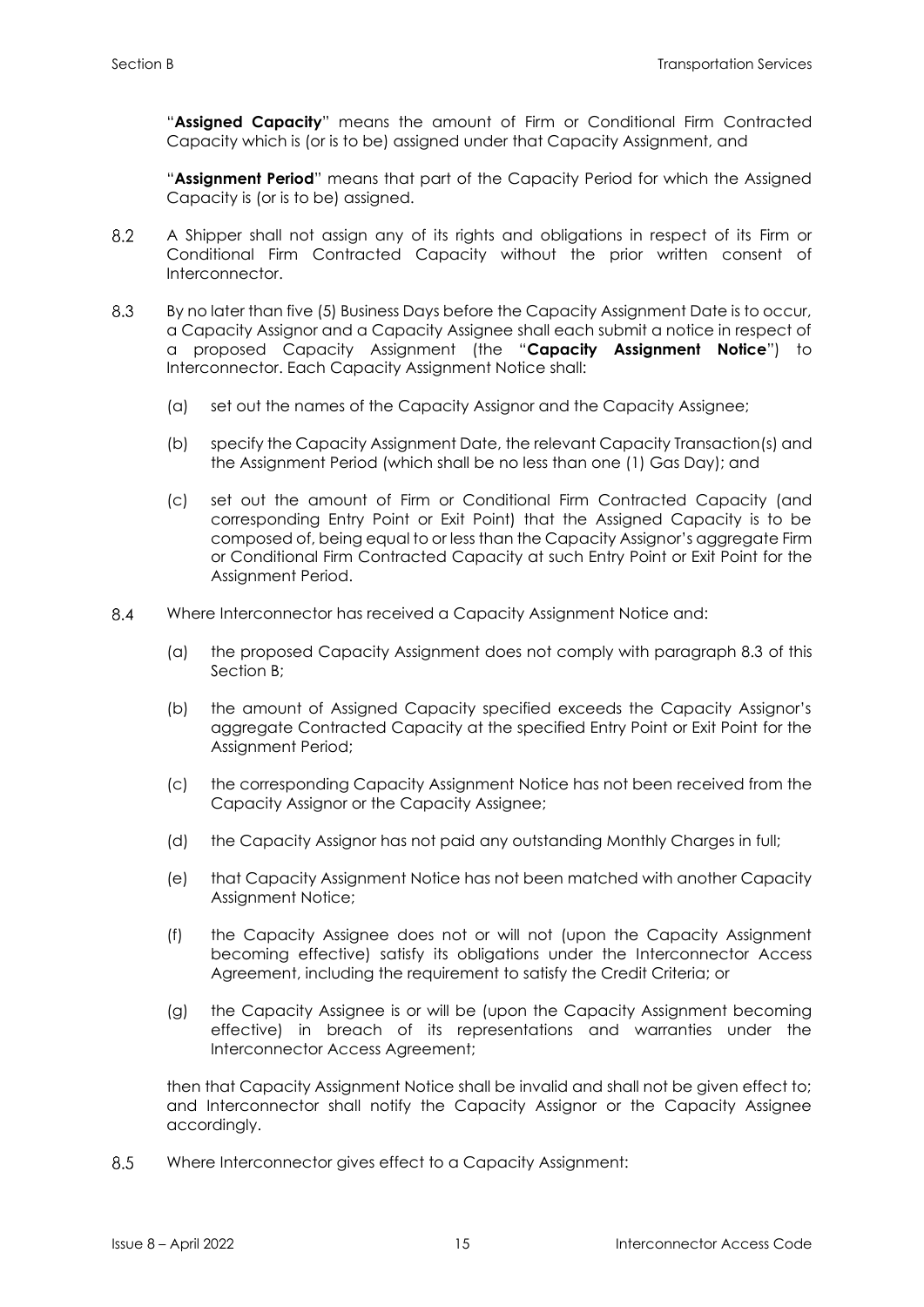- (a) paragraph 5.2 of this Section B shall apply;
- (b) the Capacity Assignor shall with effect from the Capacity Assignment Date cease to have any rights, liabilities or obligations relating to or arising in respect of the Assigned Capacity (including for payment of the Monthly Charge);
- (c) the Capacity Assignee shall with effect from the Capacity Assignment Date be entitled to all rights and assume all previous, existing and future obligations and liabilities relating to or arising in respect of the Assigned Capacity (including for payment of the Monthly Charge).

# <span id="page-20-0"></span>**9. Capacity Conversion**

- $9.1$ In this paragraph 9:
	- (a) "**Eligible Conversion Capacity**" is an amount of Firm or Conditional Firm Unbundled Capacity held by a Shipper where such Shipper has been unable to acquire an amount of unbundled capacity in the Corresponding Direction of Flow in the AT System that is equal to or greater than the amount of Firm or Conditional Firm Unbundled Capacity;
	- (b) "**Corresponding Bundled Capacity**" is an amount of Contracted Capacity comprising a Bundled Annual Capacity Product, Bundled Quarterly Capacity Product, Bundled Monthly Capacity Product or Bundled Daily Capacity Product allocated under a Capacity Transaction resulting from a Capacity Auction at the same Entry Point or Exit Point as Eligible Conversion Capacity;
	- (c) "**Corresponding Direction of Flow**" is entry in the AT System where the direction of flow of Eligible Conversion Capacity is Exit and exit in the AT System where the direction of flow of the Eligible Conversion Capacity is Entry.
- 9.2 A Shipper may apply to convert Eligible Conversion Capacity during a Capacity Auction and shall specify:
	- (a) the amount of Firm or Conditional Firm Unbundled Capacity it wishes to convert ("**Requested Conversion Capacity**");
	- (b) whether that Capacity is Entry Capacity or Exit Capacity;
	- (c) the Entry Point or Exit Point at which such Capacity is held; and
	- (d) the Capacity Period or that part of the Capacity Period in respect of which the Shipper wishes to effect the capacity conversion which shall be no less than a Gas Day ("**Capacity Conversion Period**");
	- (e) the Capacity Transaction reference numbers for the Requested Conversion Capacity and for the Corresponding Bundled Capacity.
- 9.3 A Shipper shall submit such application to Interconnector using the Joint Booking Platform.
- $9.4$ Interconnector may reject an application from a Shipper and notify a Shipper of such rejection where:
	- (a) it does not satisfy the requirements of paragraph 9.2 of this Section B;
	- (b) it is not submitted before the end of the relevant Capacity Auction;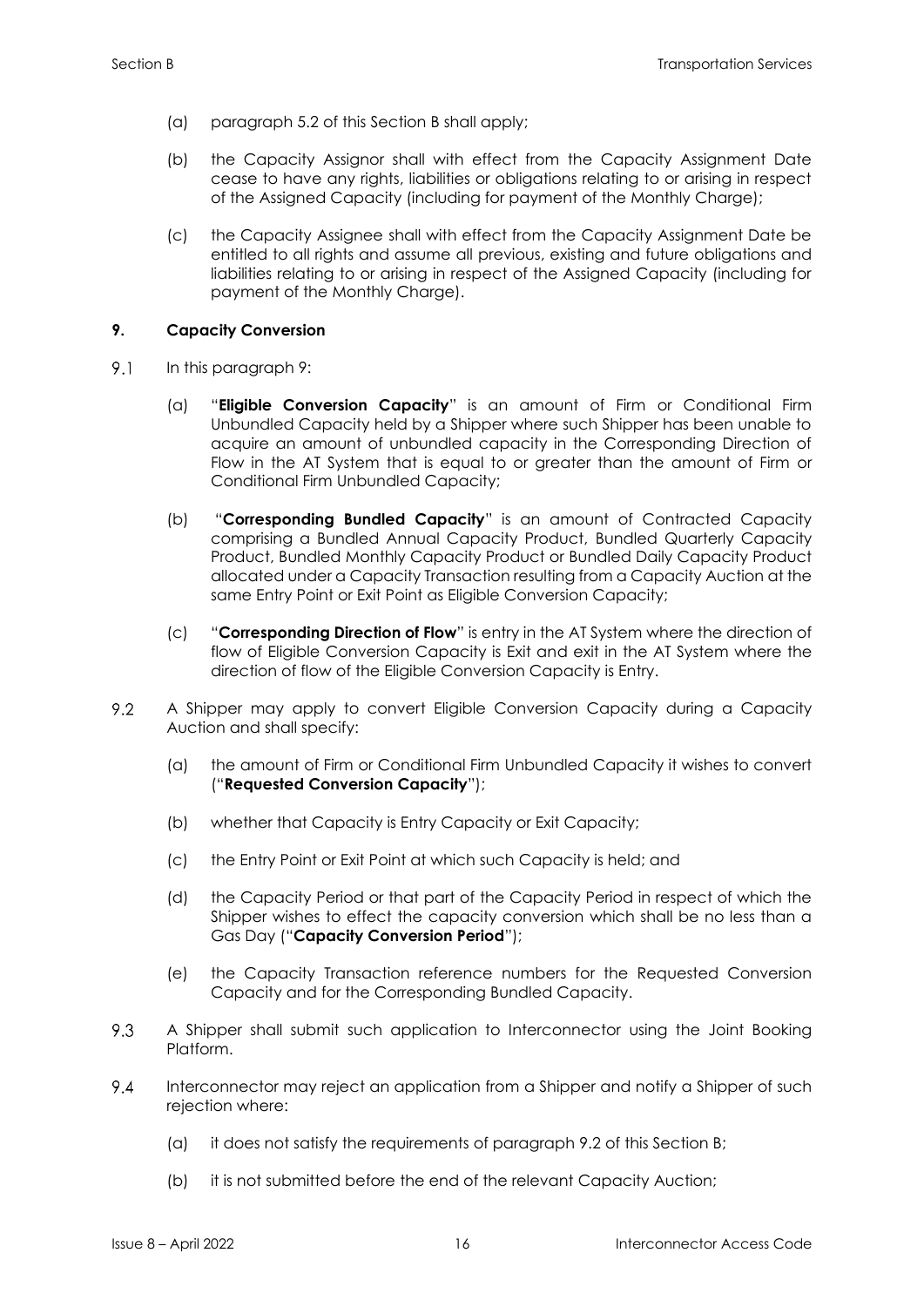- (c) the Requested Conversion Capacity exceeds the amount of Eligible Conversion Capacity the Shipper holds at an Entry Point or Exit Point for the Capacity Conversion Period;
- (d) the Requested Conversion Capacity exceeds the amount of Corresponding Bundled Capacity or is held for a different Capacity Period;
- (e) it is submitted for a period of less than a Gas Day;
- (f) such Shipper has submitted a Surrender Notice, Buy-Back Offer, Capacity Transfer Request or Capacity Assignment Notice in respect of Capacity that is the subject of the application.
- 9.5 Where a Shipper receives a notification of rejection from Interconnector in accordance with paragraph 9.4 of this Section B, it may submit a revised application at any time before the end of the relevant Capacity Auction.
- 9.6 Where Interconnector accepts an application under paragraph 9.2 of this Section B it shall notify a Shipper:
	- (a) that its application has been accepted;
	- (b) of the amount of Eligible Conversion Capacity in respect of which the application has been accepted;
	- (c) the Capacity Period or part of a Capacity Period in respect of which the application has been accepted.
- 9.7 Where Interconnector accepts an application submitted under paragraph 9.3 of this Section B, from the date of such acceptance:
	- (a) the Shipper's Eligible Conversion Capacity will be reduced by the amount in respect of which the application has been accepted ("**Released Capacity**");
	- (b) the Shipper and Interconnector shall be released from rights, obligations and liabilities that apply to the Released Capacity under the relevant Capacity Transaction other than those rights, obligations and liabilities that relate to payment of any Interconnector Auction Premium;
	- (c) the Shipper and Interconnector shall retain all rights and remain liable for all obligations and liabilities in respect of all Capacity under the Capacity Transaction other than the Released Capacity.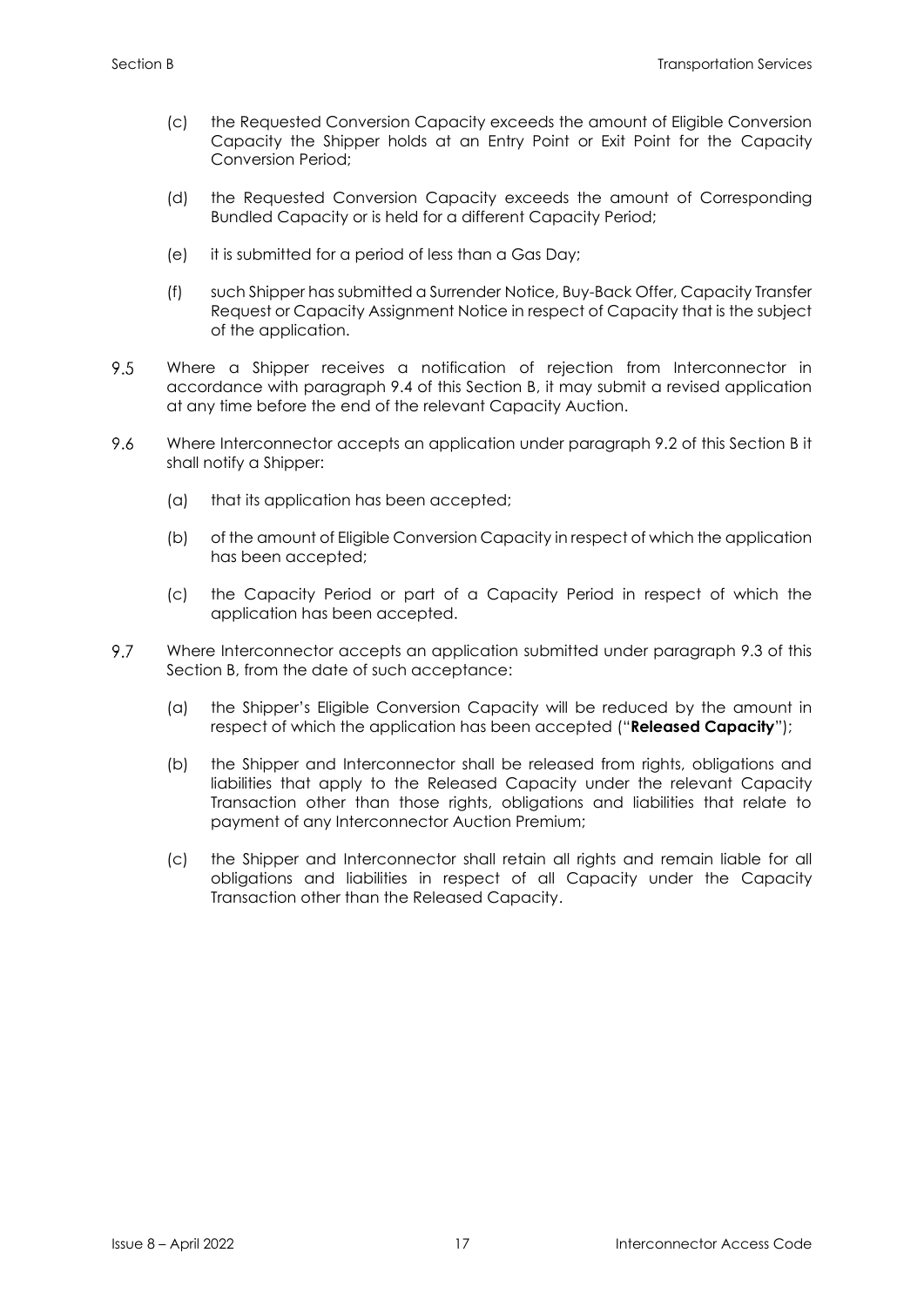# **ANNEX B-1 CAPACITY AUCTION RULES**

# <span id="page-22-1"></span><span id="page-22-0"></span>**1. Relationship between the Capacity Auction Rules and the JBP Rules**

- $1.1$ This Annex sets out rules that apply to Capacity Auctions held on the Joint Booking Platform.
- $1.2<sup>°</sup>$ These rules are separate and independent from the terms and conditions published by the Joint Booking Platform Operator governing the use of the Joint Booking Platform by a Shipper ("**JBP Rules**") in effect on the date of this version of the Interconnector Access Code.
- $1.3$ To the extent that the version of the JBP Rules referred to in paragraph 1.2 is replaced or amended and the effect of such replacement or amendment is that the JBP Rules are inconsistent with the Capacity Auction Rules with respect to the processes or activities undertaken by the Joint Booking Platform Operator, the JBP Rules shall prevail to the extent of such inconsistency and Interconnector shall determine whether the Capacity Auction Rules are to be amended.

# <span id="page-22-2"></span>**2. Role of the Joint Booking Platform Operator**

#### $2.1$ **Appointment**

- 2.1.1 The operator of the Joint Booking Platform is PRISMA European Capacity Platform GmbH (the **"Joint Booking Platform Operator**") and references to the Joint Booking Platform Operator are to its successor or transferee or such other person as may be designated by Interconnector.
- 2.1.2 Interconnector has appointed the Joint Booking Platform Operator at the date of this Agreement to:
	- (a) hold Capacity Auctions of Offered Capacity that Interconnector has determined will be made available by Capacity Auctions on the Joint Booking Platform;
	- (b) publish information in relation to Capacity Auctions of such Offered Capacity;
	- (c) designate such Offered Capacity as Bundled or Unbundled;
	- (d) receive and assess bids from Shippers for such Offered Capacity;
	- (e) allocate such Offered Capacity to Shippers that have submitted successful bids; and
	- (f) receive and assess Capacity Transfer Requests and to provide a means by which Shippers may submit and accept Capacity Transfer Requests;
	- (g) receive and assess Surrender Notices and to provide a means by which Shippers may submit Surrender Notices;
	- (h) receive and assess bids for conversion of Unbundled to Bundled Capacity and to provide a means by which Shippers may submit a bid for conversion of Unbundled to Bundled Capacity during a Capacity Auction.
- 2.1.3 Interconnector may appoint the Joint Booking Platform Operator at any time after the date of this Agreement to: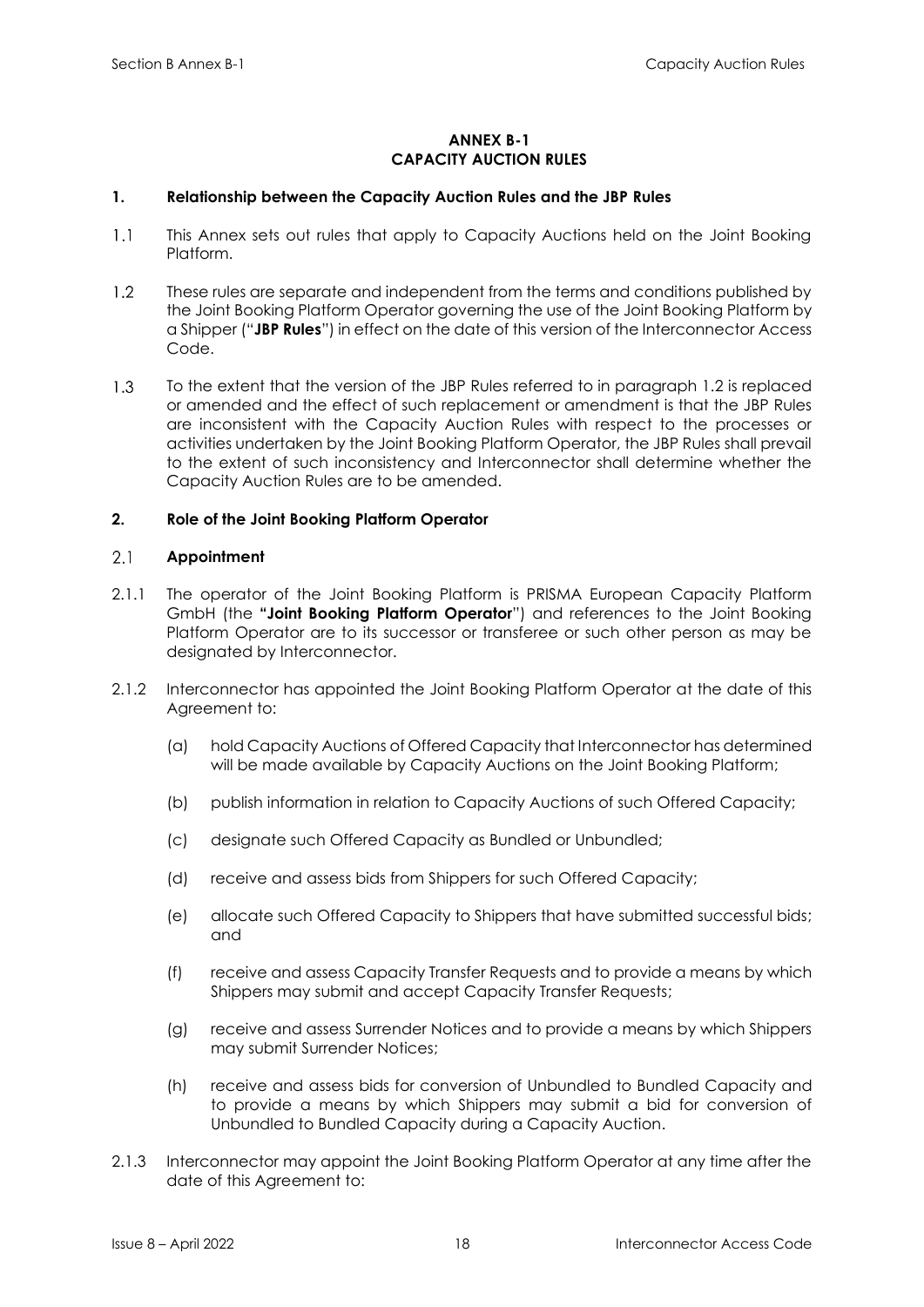- (a) carry out such other functions it is designated by Interconnector to carry out;
- (b) and Interconnector shall notify all Shippers of the same on the Interconnector Information System or the Interconnector website.
- 2.1.4 Interconnector does not act as agent of the Joint Booking Platform Operator.
- 2.1.5 The Joint Booking Platform Operator does not act as agent of Interconnector.

#### $2.2$ **Publication of Capacity Auction Information**

Interconnector shall provide the Joint Booking Platform Operator with the following information that the Joint Booking Platform Operator shall publish for a Capacity Auction of Offered Capacity:

(a) the amount of Offered Capacity Interconnector has made available, by the notification deadline outlined below;

| Capacity Product<br><b>Duration</b> | <b>Notification prior to Capacity</b><br>Auction                                                                               |  |  |
|-------------------------------------|--------------------------------------------------------------------------------------------------------------------------------|--|--|
| Annual                              | 3 Gas Days                                                                                                                     |  |  |
| Quarterly                           | 3 Gas Days                                                                                                                     |  |  |
| Monthly                             | 3 Gas Days                                                                                                                     |  |  |
| Daily                               | At the time the bidding<br>round opens                                                                                         |  |  |
| Within Day                          | After closure of the last day-<br>ahead Capacity Auction<br>and in accordance with<br>Article 32(9) of the CAM<br>network code |  |  |

- (b) whether the Offered Capacity is Firm, Conditional Firm or Interruptible;
- (c) the Capacity Product(s) offered being one or more of the following: Within Day, Daily, Monthly, Quarterly or Annual;
- (d) the applicable Entry Point or Exit Point;
- (e) the floor price for such Offered Capacity under the Capacity Auction ("**Interconnector Reserve Price**") as published in the Charging Statement prevailing at the time;
- (f) the Capacity Period for which the Capacity Product(s) are offered;
- (g) where the Capacity Auction is an ascending clock auction, such other values that are required to be submitted for an ascending clock auction; and
- (h) such other information as Interconnector may determine is reasonably necessary to provide.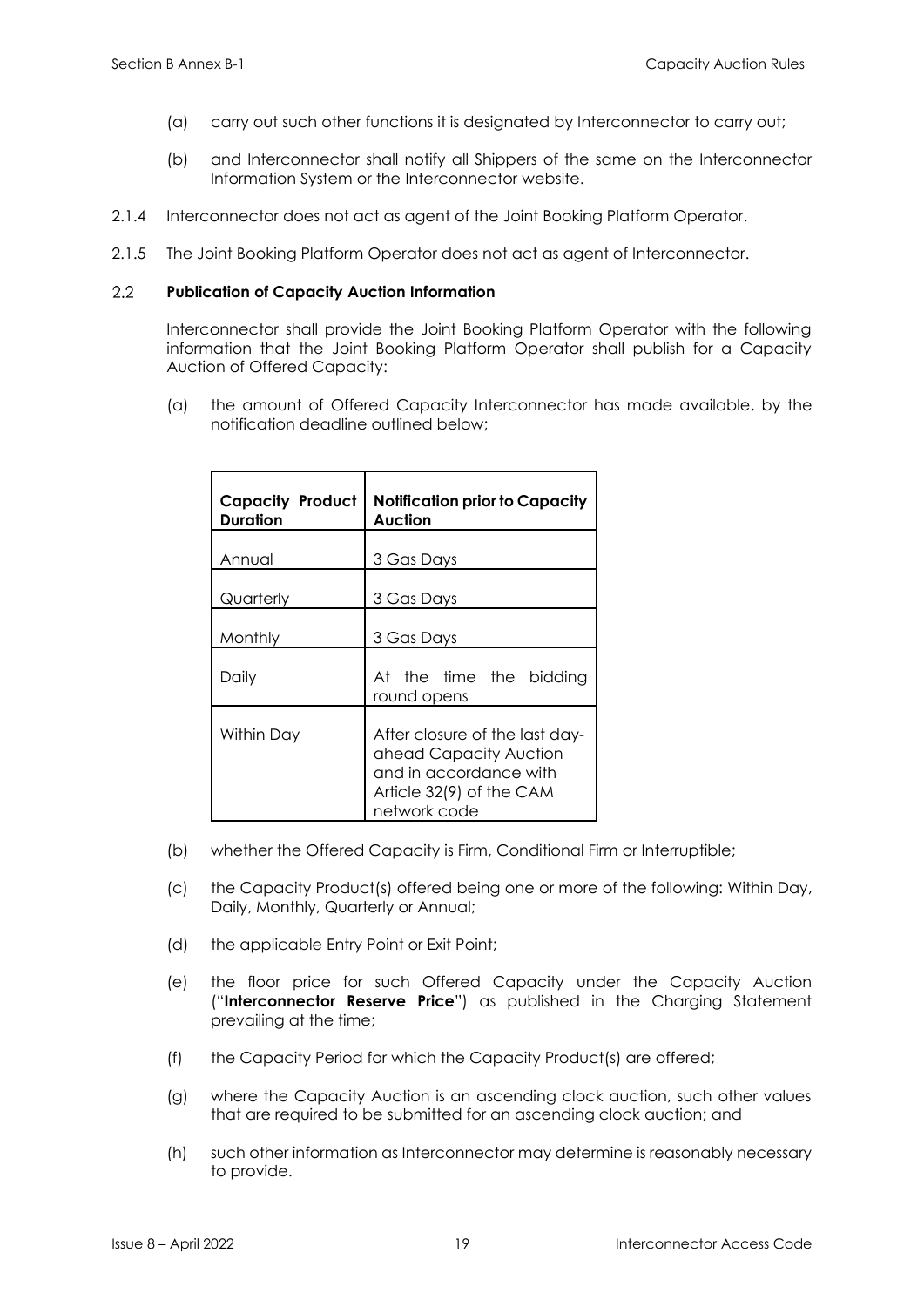#### 2.3 **Bundling**

2.3.1 Offered Capacity designated as Bundled in a Capacity Auction may only be applied for and allocated by the Joint Booking Platform Operator together with Equivalent Adjacent TSO Capacity.

#### $2.4$ **Bids**

- 2.4.1 A Shipper shall include the following information in its bid submitted via the Joint Booking Platform for Offered Capacity under a Capacity Auction in a bidding round:
	- (a) the Entry Point or the Exit Point, the Capacity Product, the Capacity Period and the amount of Offered Capacity applied for;
	- (b) such other information as the JBP Rules require;
	- (c) where the Capacity Auction is a uniform price auction:
		- (i) the minimum amount of Offered Capacity that the Shipper is willing to be allocated; and
		- (ii) the bid price that the Shipper is willing to pay for the amount requested under (a) above, which shall not be less than the Interconnector Reserve Price or the Capacity Auction start price.

#### 2.5 **Allocation and Pricing**

- 2.5.1 The Joint Booking Platform Operator shall, after a Capacity Auction closes, be responsible for:
	- (a) allocation of an amount of Entry Capacity or Exit Capacity, as a Capacity Product, for a specified Capacity Period, at the applicable Entry Point or Exit Point to a participating Shipper that has submitted a successful bid;
	- (b) determining the "**JBP Clearing Price**" which shall be:
		- (i) for an ascending clock auction, the price announced for the last bidding round in which such auction closes; and
		- (ii) for a uniform price auction, where the demand exceeds the offer at the Interconnector Reserve Price, the price of the lowest successful bid and if demand does not exceed the offer at the Interconnector Reserve Price, the Interconnector Reserve Price; and
	- (c) determining the "**Auction Premium**" (if any) for such Capacity Auction, being the amount by which the JBP Clearing Price exceeds the Capacity Auction start price;
	- (d) determining the Interconnector share of the Auction Premium ("**Interconnector Auction Premium**") (if any).
- 2.5.2 Such allocation under paragraph 2.5.1 shall result in a Capacity Transaction between Interconnector and the Shipper.

#### $2.6$ **Notification**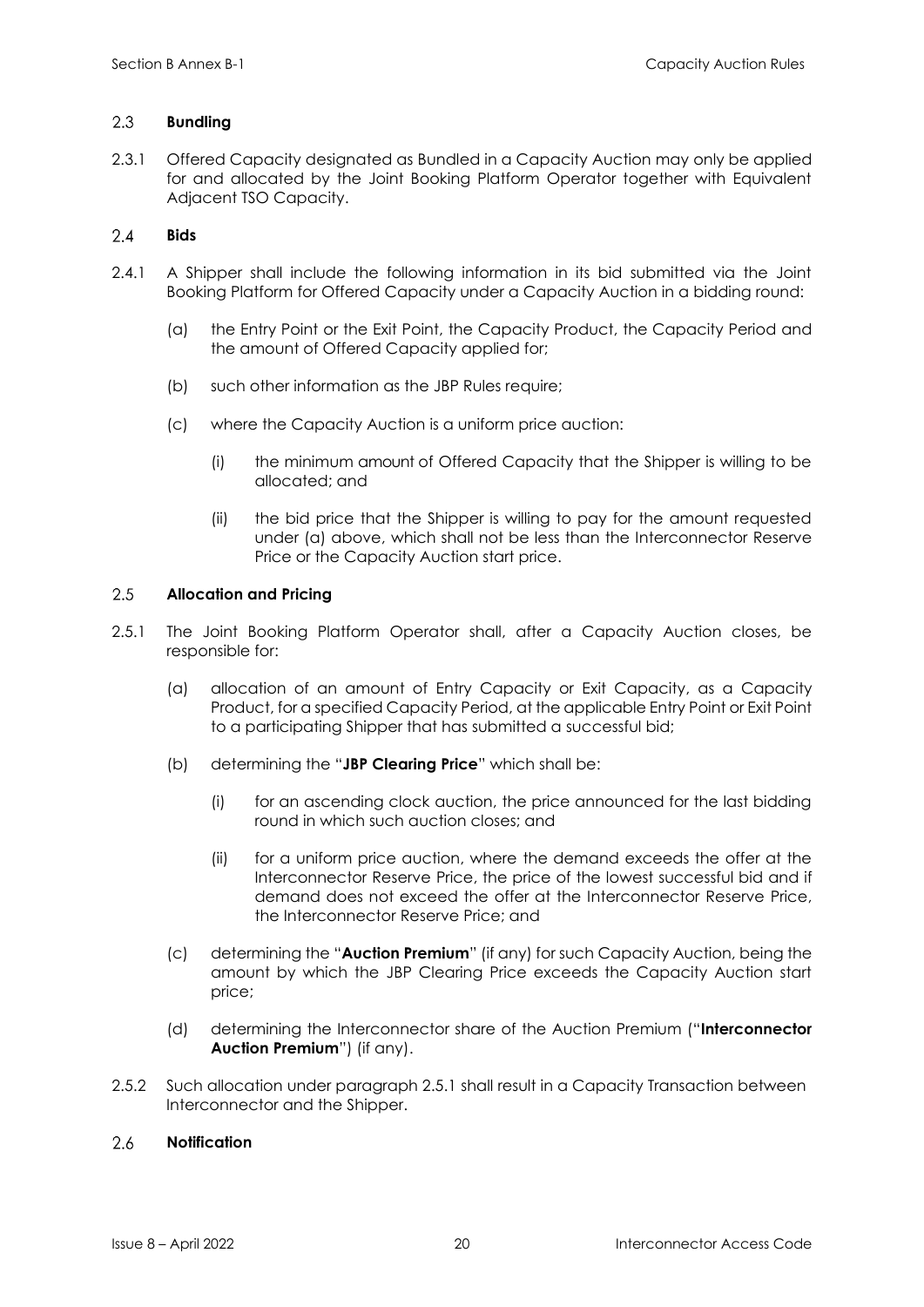2.6.1 The Joint Booking Platform Operator shall, after a Capacity Auction closes, be responsible for notifying a participating Shipper and Interconnector of any allocation to a participating Shipper made under paragraph 2.5 of this Annex.

#### $2.7$ **Payment**

2.7.1 Each Shipper allocated Entry Capacity and/or Exit Capacity under a Capacity Auction shall pay Interconnector a Capacity Charge in accordance with Section F paragraph 5.

#### 2.8 **Relationship between Shipper and Joint Platform Operator**

- 2.8.1 The Parties agree that:
	- (a) It is the responsibility of the Shipper to accede to the JBP Rules and to take all actions that are required to have access to the Joint Booking Platform and participate in Capacity Auctions;
	- (b) the relationship between the Joint Booking Platform Operator and each Shipper is governed by the JBP Rules;
	- (c) the JBP Rules govern any error or mistake in respect of the Joint Booking Platform and Capacity Auctions and any dispute arising in relation to the Joint Booking Platform and Capacity Auctions held on the Joint Booking Platform;
	- (d) execution of the IAA and this Interconnector Access Code does not give a Shipper the right to access the Joint Booking Platform or to participate in Capacity Auctions;
	- (e) Interconnector is not liable for any action or omission of, or activity or process undertaken by the Joint Platform Operator;
	- (f) Interconnector is not responsible for any cancellation, delay or re-run of a Capacity Auction;
	- (g) Interconnector is not responsible for any delay in or any errors in information provided from the Joint Booking Platform Operator to Interconnector;
	- (h) Interconnector is not responsible for any unauthorised disclosure by the Joint Booking Platform Operator of information Interconnector provides to the Joint Booking Platform Operator.

#### 2.9 **Eligibility of Shippers**

- 2.9.1 A Shipper is only permitted to make a bid for Offered Capacity in a Capacity Auction where:
	- (a) Interconnector has communicated to the Joint Booking Platform Operator that such Shipper is approved and has not withdrawn such approval; and
	- (b) such Shipper is registered with the Joint Booking Platform under the JBP Rules; and such Shipper has not been deactivated under the JBP Rules.
- 2.9.2 A Shipper shall notify Interconnector of any changes made to such Shipper's information as recorded on the Joint Booking Platform or of any changes to the Shipper's authorised users of the Joint Booking Platform.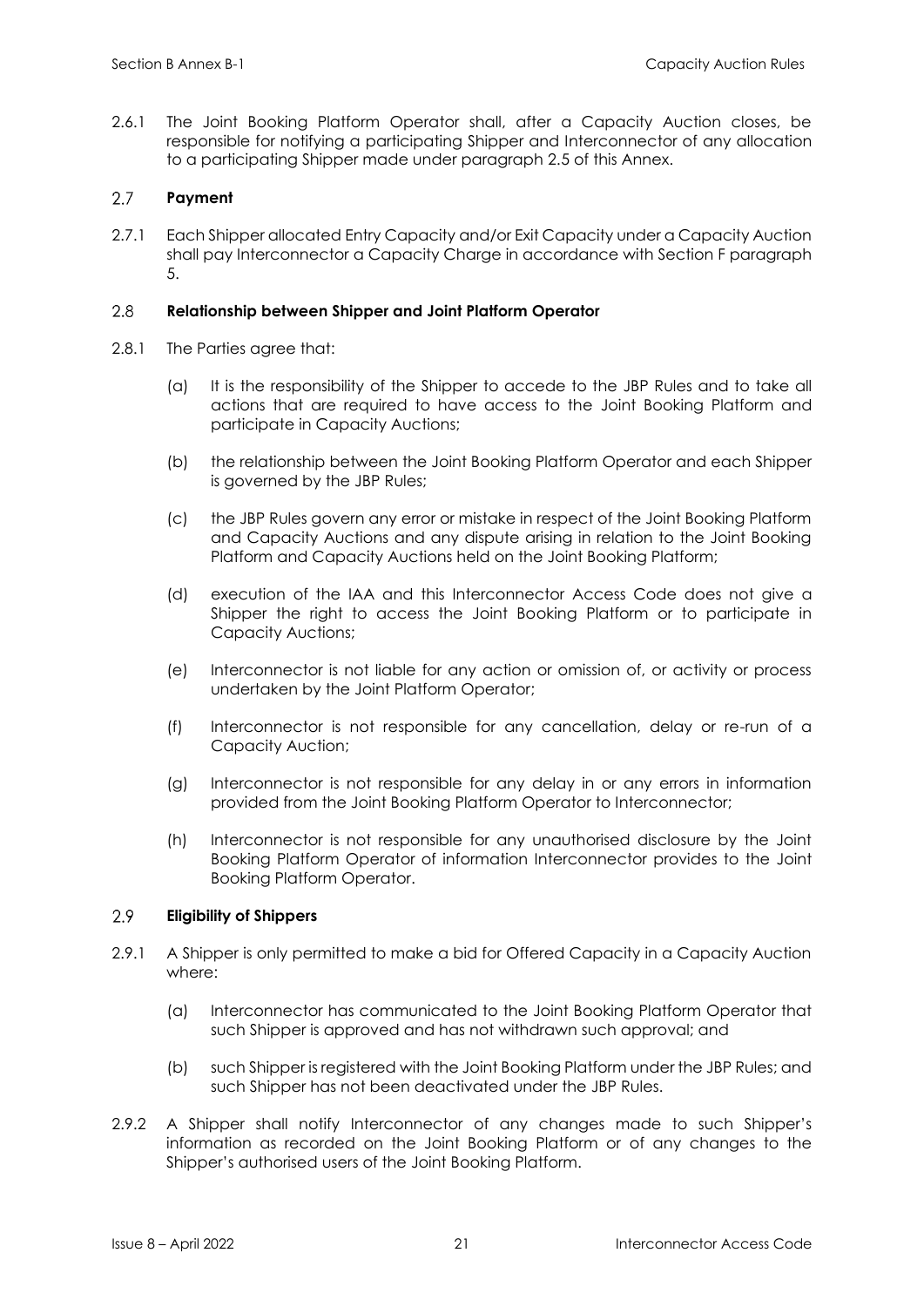#### 2.10 **Liability of Interconnector in relation to activities on the Joint Booking Platform**

- 2.10.1 Interconnector shall have no liability in respect of:
	- (a) the unavailability or suspension of, or the inability of a Shipper to have access to any part of or all of the Joint Booking Platform;
	- (b) the unavailability or suspension of any process, system or other activity under the Joint Booking Platform (including a Capacity Auction) and the resulting inability of a Shipper to participate in a Capacity Auction or be allocated Entry Capacity or Exit Capacity;
	- (c) the deactivation of a Shipper or its users by the Joint Booking Platform Operator.

#### $2.11$ **General**

2.11.1 Interconnector is not liable to any third party in respect of any of Interconnector's obligations under this Annex B-1.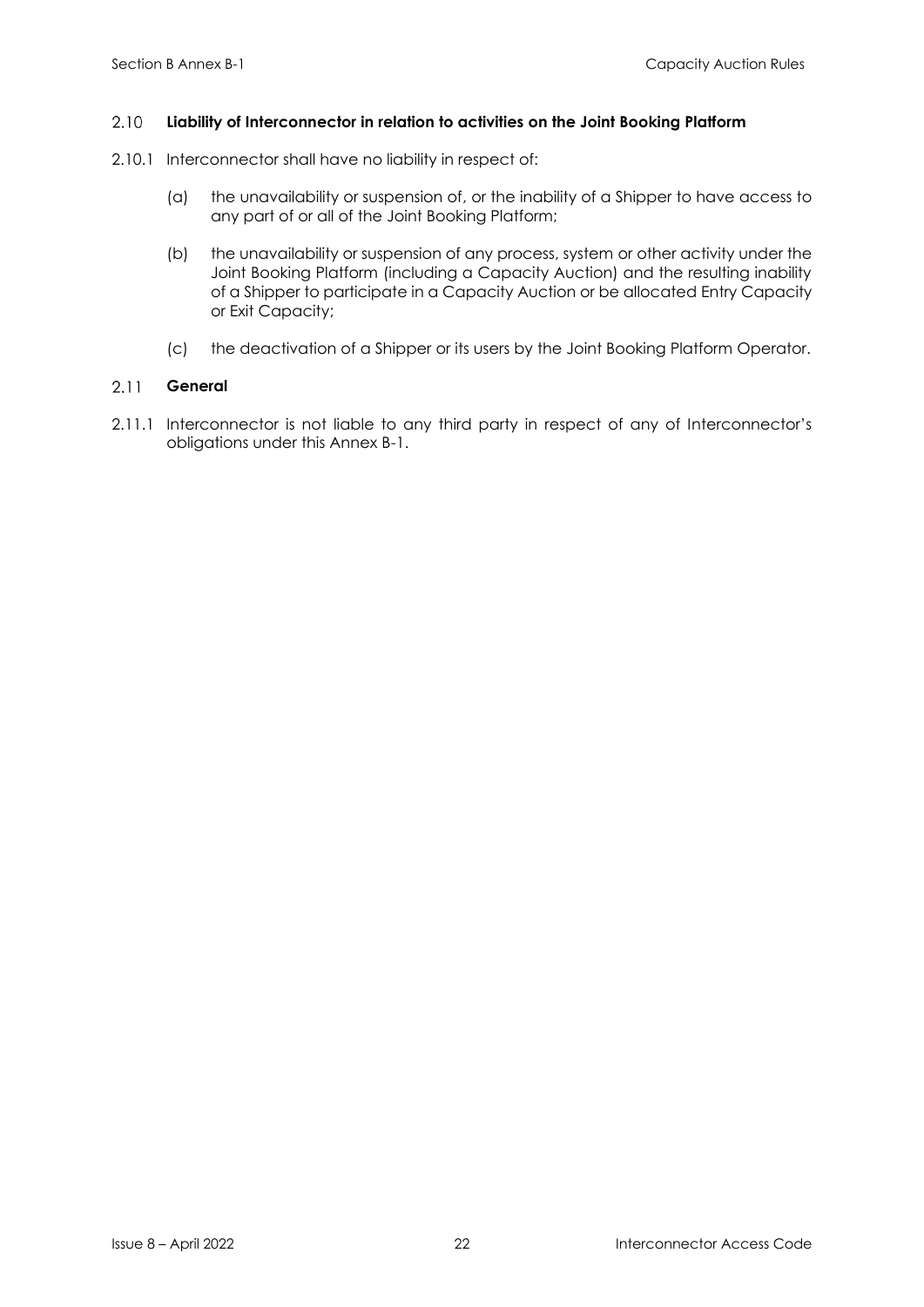# **ANNEX B-2 LTUIOLI PROCEDURES**

<span id="page-27-0"></span>The LTUIOLI Procedures referred to in Section B paragraph 6.2 are as follows:

- 1. Shippers can use the Joint Booking Platform to notify an interest in buying or selling Registered Capacity on the Secondary Market. Interconnector shall direct Shippers to the Joint Booking Platform on any receipt of an interest in purchasing Registered Capacity.
- 2. These LTUIOLI Procedures will be initiated when:
	- (a) Interconnector has not made available any Offered Capacity;
	- (b) a Shipper gives written notice to Interconnector that it has been unsuccessful in purchasing Registered Capacity on the Secondary Market under objectively reasonable terms; and
	- (c) that Shipper provides reasonable supporting evidence to Interconnector of the circumstances described in (b).
- 3. Interconnector shall then make a determination under this paragraph 3 as regards the use of Registered Capacity by a Shipper:
	- (a) Interconnector shall review as set out in the LTUIOLI Regulations Shippers' Capacity utilisation over the two (2) most recent periods of 1 April to 30 September and 1 October to 31 March to determine if any Shipper has utilised less than eighty percent (80%) of its Registered Capacity in both of the specified half years;
	- (b) when carrying out such review take into account: (i) the Nominations of each Shipper; and (ii) the Registered Capacity made available by each Shipper for sale on the Secondary Market for each Gas Day in the periods referred to in paragraph (a); and
	- (c) in calculating the Registered Capacity made available as specified in (b) above, take account of Registered Capacity notified as available for sale using the facilities or arrangements referred to in paragraph 1 of this Annex and shall allow Shippers the opportunity to notify Interconnector of (and Interconnector shall take account of) any Registered Capacity made available on the Secondary Market by other means.
- 4. Where Interconnector determines under paragraph 3 of this Annex B-2 that any Shipper has so under-utilised its Registered Capacity, Interconnector shall:
	- (a) notify the Shipper of its provisional calculation of its utilisation of its Registered Capacity and allow the Shipper a reasonable opportunity to comment; and
	- (b) if Interconnector still considers that the Shipper has under-utilised Registered Capacity, assess whether such under-utilisation was justified.
- 5. In assessing whether any under-utilisation was justified:
	- (a) Interconnector shall allow for any Gas Days when it was uneconomic to flow gas through the System, taking account of the day-ahead spot prices for gas for delivery at relevant hubs, the cost of flowing gas between such hubs including through the System, and an incentive to trade; and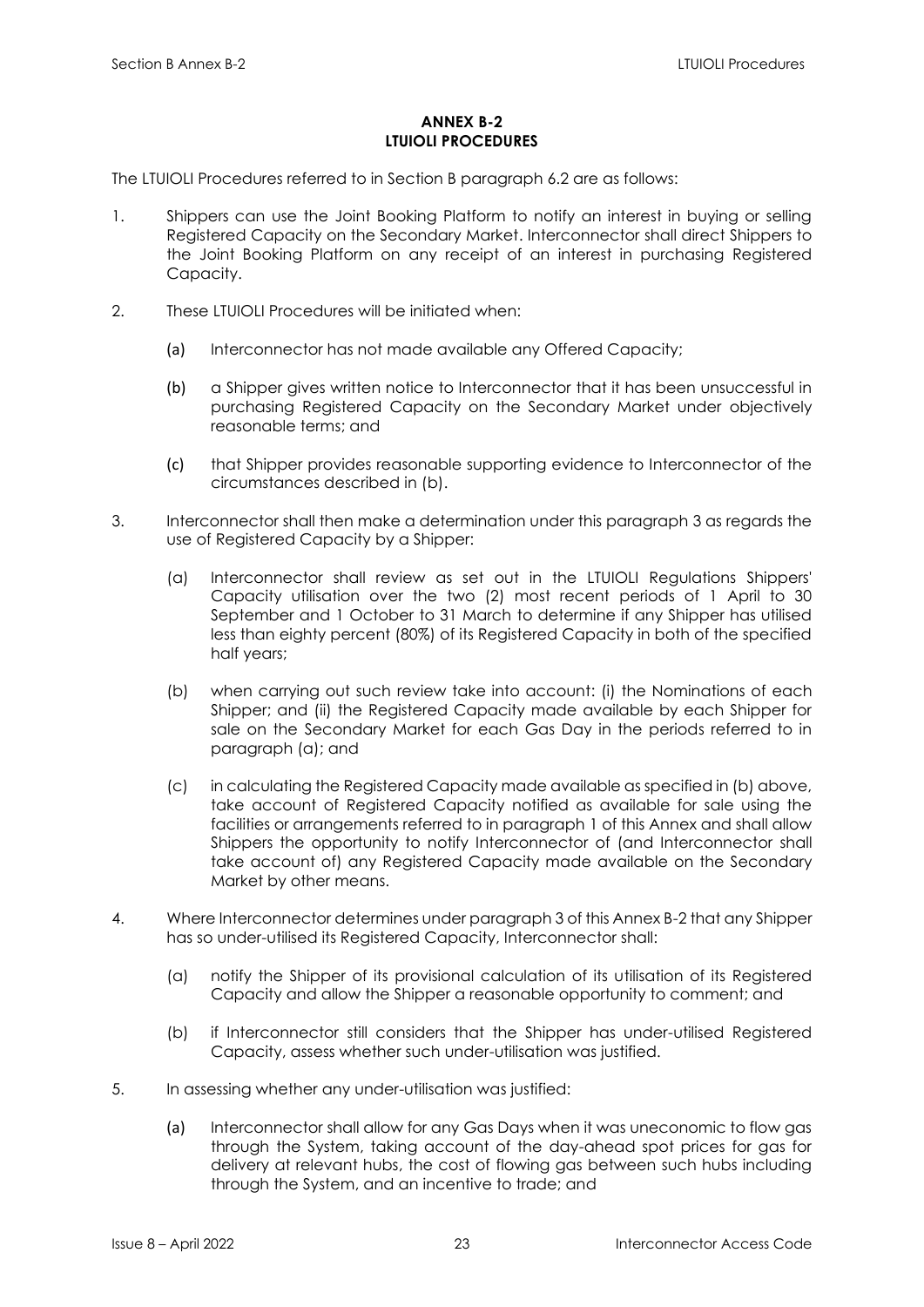- (b) Interconnector shall allow the Shipper the opportunity to notify Interconnector of any justification for the under-utilisation of capacity.
- 6. Where, following the procedures described in paragraphs 1 5 above, and having taken account of any information or representations received from the applicable Shipper, such Shipper appears to Interconnector to have under-utilised capacity without objective justification, Interconnector will forward all relevant information to Interconnector's Regulator(s) for a determination by such Regulator(s) as to whether such Shipper has under utilised its Registered Capacity without justification for the purpose of the LTUIOLI Regulations. Where the Regulator(s) require Interconnector to withdraw some or all of the Registered Capacity of a Shipper for all or part of a Capacity Period, paragraph 6.2 of Section B shall apply.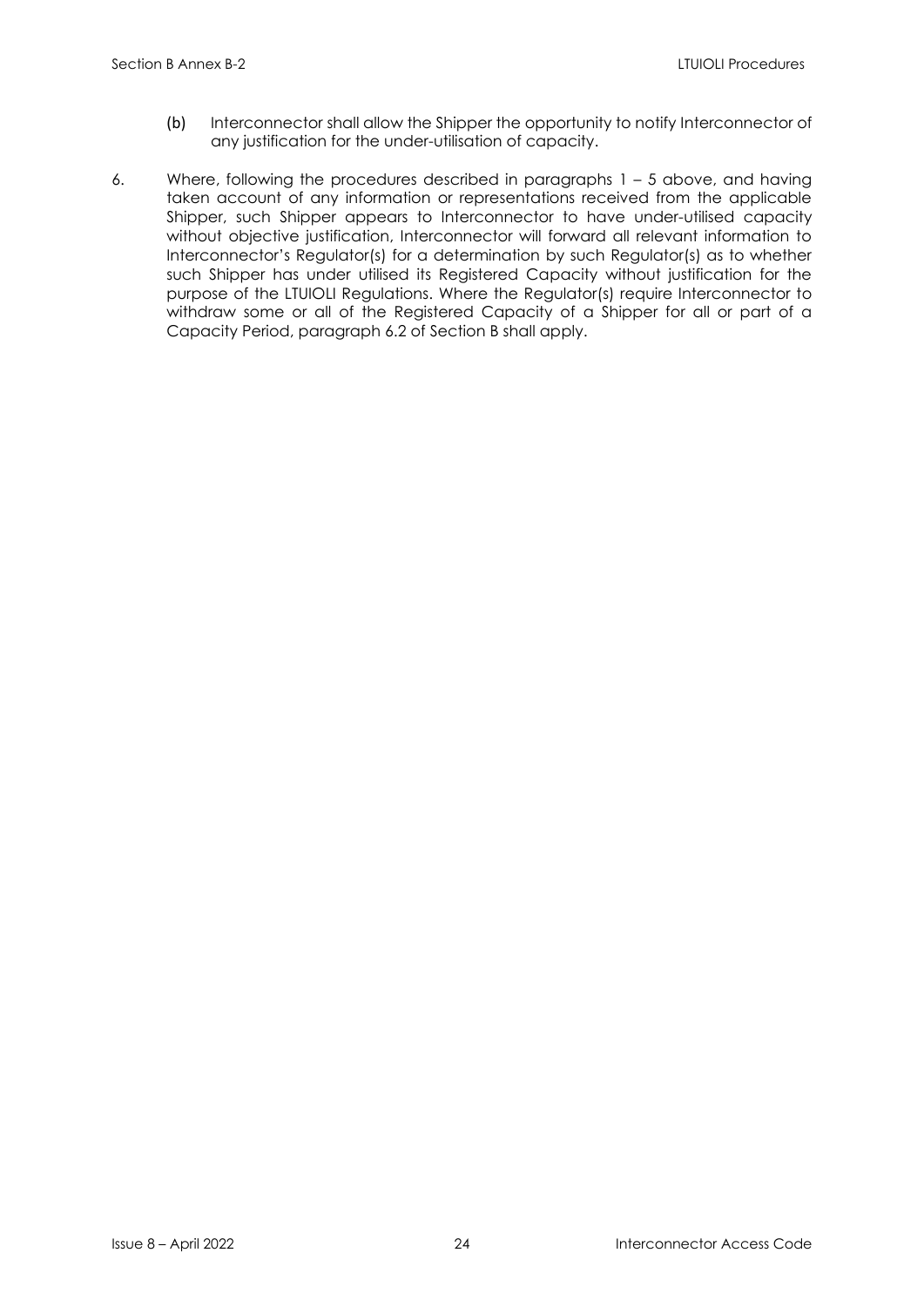# **ANNEX B-3 IMPLICIT ALLOCATION RULES**

# <span id="page-29-1"></span><span id="page-29-0"></span>**1. Implicit Allocation Rules and IAP Terms and Conditions**

- $1.1$ This Annex sets out rules that apply to Implicit Allocation.
- $1.2$ These rules are separate and independent from the terms and conditions published or provided by the Implicit Allocation Partner governing the use of the Implicit Allocation Platform by a Shipper ("**IAP T&Cs**") in effect on the date of this version of the Interconnector Access Code.

# <span id="page-29-2"></span>**2. Role of the Implicit Allocation Partner**

#### $2.1$ **Appointment**

- 2.1.1 An entity or entities appointed as an Implicit Allocation Partner will be designated by Interconnector and references to an Implicit Allocation Partner are to their respective successors or transferees or such other persons as may be designated by Interconnector from time to time ("**Implicit Allocation Partner**").
- 2.1.2 A platform or platforms selected from time to time as an Implicit Allocation Platform will be designated by Interconnector ("**Implicit Allocation Platform**").
- 2.1.3 Interconnector has appointed the Implicit Allocation Partner to:
	- (a) advertise Offered Capacity that Interconnector has determined will be made available by Implicit Allocation on the Implicit Allocation Platform as Bundled or Unbundled Capacity;
	- (b) publish information in relation to such Offered Capacity;
	- (c) receive applications from Shippers for such Offered Capacity;
	- (d) allocate such Offered Capacity to Shippers that have submitted successful applications; and
	- (e) notify Shippers whether they have submitted a successful or unsuccessful application.
- 2.1.4 Interconnector does not act as agent of the Implicit Allocation Partner.
- 2.1.5 The Implicit Allocation Partner does not act as agent of Interconnector.

#### $2.2$ **Publication of Implicit Allocation Information**

- 2.2.1 Interconnector shall provide the Implicit Allocation Partner with the following information that the Implicit Allocation Partner shall publish in relation to Offered Capacity by Implicit Allocation:
	- (a) the amount of Offered Capacity that Interconnector has made available;
	- (b) the Standard Capacity Product(s) offered;
	- (c) the Non-Standard Capacity Product(s) offered, which are created by combining Standard Capacity Products;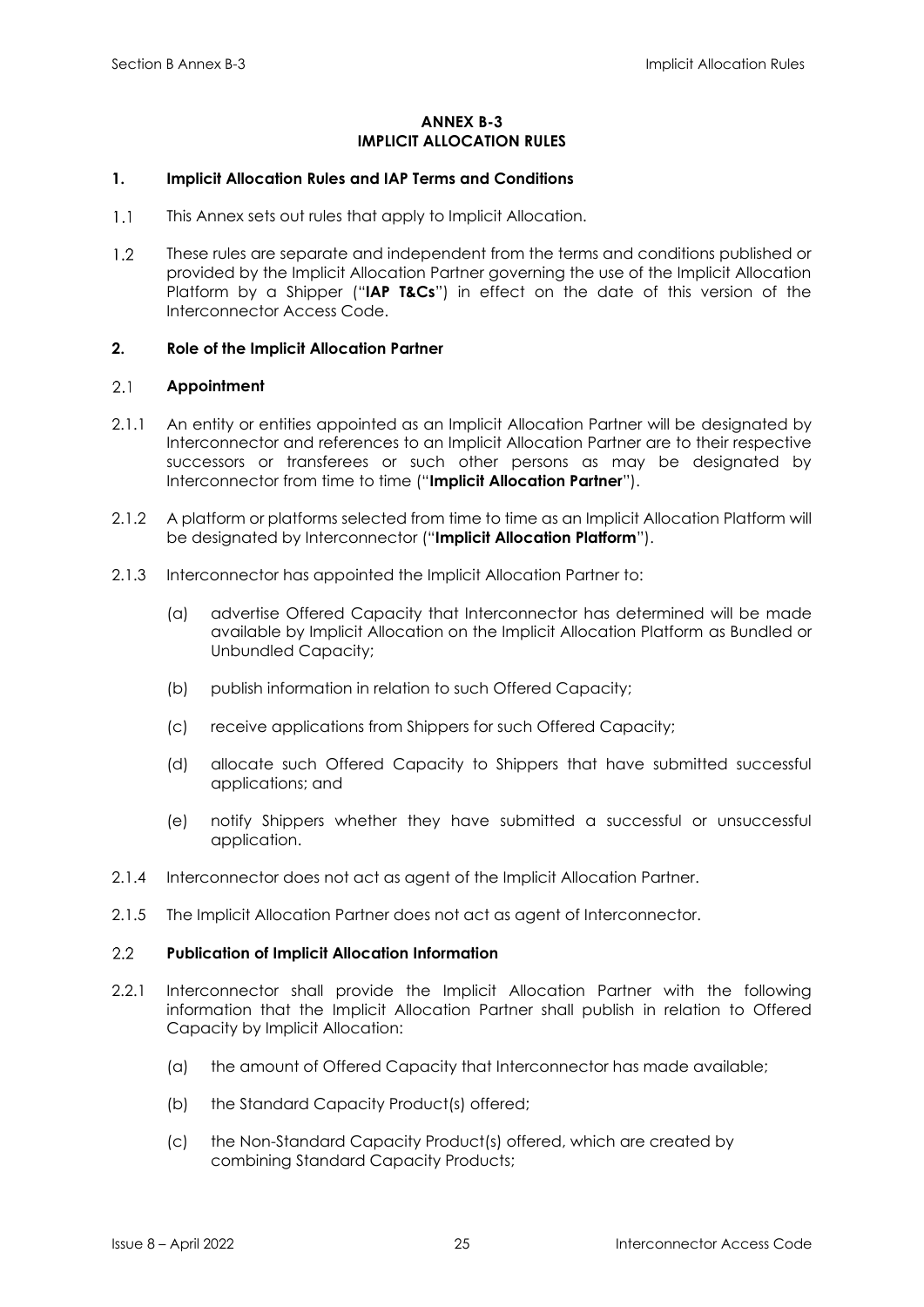- (d) the applicable Entry Point or Exit Point;
- (e) the price for such Offered Capacity under Implicit Allocation ("**Implicit Allocation Price**") as published in the Charging Statement prevailing at the time;
- (f) the Capacity Period for which the Capacity Product(s) are offered, being:
	- (i) for Annual Capacity, the following fifteen (15) Gas Years;
	- (ii) For 6 Monthly Capacity, the following fifteen (15) years;
	- (iii) For Quarterly Capacity, the following fifteen (15) years;
	- (iv) For Monthly Capacity, the following eight (8) Months
	- (v) For Daily Capacity, the period after such Capacity was offered as part of the Monthly Capacity Product in a Capacity Auction; and
- (g) such other information as Interconnector may determine is reasonably necessary to provide.

#### 2.3 **Applications**

- 2.3.1 A Shipper shall include the following information in its application submitted to the Implicit Allocation Partner or via the Implicit Allocation Platform for Offered Capacity by Implicit Allocation:
	- (a) the Entry Point or the Exit Point, and the amount of Offered Capacity applied for;
	- (b) such other information as the Implicit Allocation Partner requires; and
	- (c) the price that the Shipper is willing to pay for the amount requested under (a) above, which shall be equal to the Implicit Allocation Price.

#### $2.4$ **Allocation and Pricing**

- <span id="page-30-0"></span>2.4.1 The Implicit Allocation Partner shall be responsible for allocation of an amount of Entry Capacity or Exit Capacity, for a specified Capacity Period, at the applicable Entry Point or Exit Point to a participating Shipper that has submitted a successful application.
- 2.4.2 The Implicit Allocation Partner shall only allocate Capacity together with an allocation (purchase or sale) of a corresponding quantity of Natural Gas, for a corresponding period of time. Such quantity of Natural Gas must be allocated at a delivery point or hub within UK, Belgium, France, the Netherlands or Germany.
- 2.4.3 Interconnector shall have no visibility of the corresponding Natural Gas transaction and such transaction shall be subject to the terms and conditions of a separate contract between the Shipper and the client of the Implicit Allocation Partner. The cancellation, termination, breach of the contract, or eventual force majeure relating to the Natural Gas purchased or sold in such transaction shall not affect the Capacity Transaction for Offered Capacity purchased through an Implicit Allocation Mechanism.
- 2.4.4 Such allocation by the Implicit Allocation Partner under paragraph [2.4.1](#page-30-0) of this Annex shall result in a Capacity Transaction between Interconnector and the Shipper.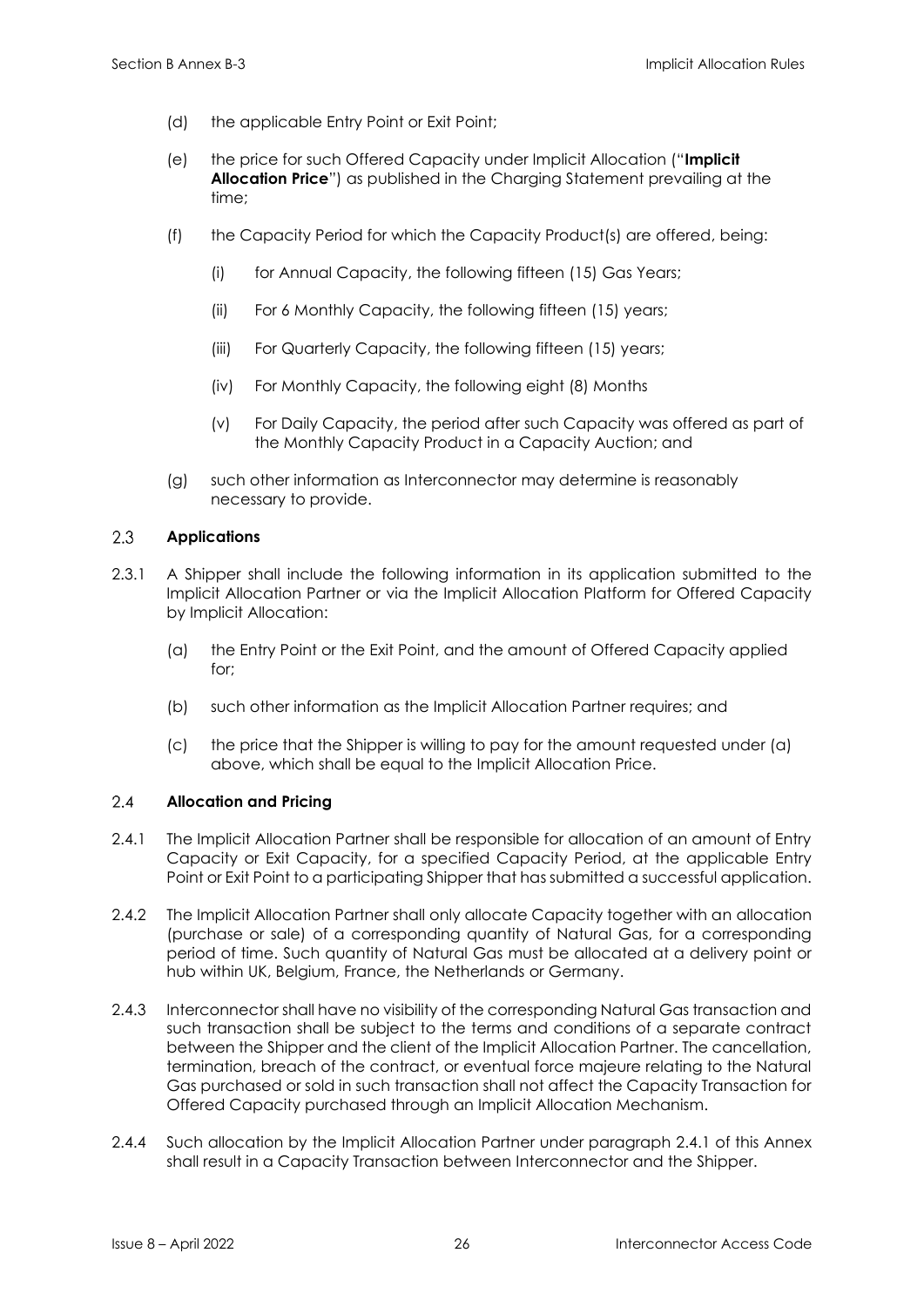#### 2.5 **Notification**

2.5.1 The Implicit Allocation Partner shall be responsible for notifying a participating Shipper and Interconnector of any allocation to a participating Shipper made under paragraph 2.4.1 of this Annex and the Implicit Allocation Price to be paid by the Shipper.

#### $2.6$ **Relationship between Shipper and Implicit Allocation Partner**

- 2.6.1 It is the responsibility of the Shipper to accede to the IAP T&Cs and to take all actions that are required to have access to the Implicit Allocation Platform in order to purchase Offered Capacity through Implicit Allocation.
- 2.6.2 The relationship between the Implicit Allocation Partner and each Shipper is governed by the IAP T&Cs.
- 2.6.3 The IAP T&Cs govern all communications between the Shipper and the Implicit Allocation Partner, including any error, mistake or any dispute arising in relation to the Implicit Allocation Platform or any Implicit Allocation made by the Implicit Allocation **Partner**
- 2.6.4 Execution of the Interconnector Access Agreement and this Interconnector Access Code does not give a Shipper the right to access the Implicit Allocation Platform or to participate in Implicit Allocation through the Implicit Allocation Partner.
- 2.6.5 Interconnector is not liable for any action or omission of, or activity or process undertaken by the Implicit Allocation Partner.
- 2.6.6 Interconnector is not responsible for any cancellation, delay or re-run of Implicit Allocation by the Implicit Allocation Partner.
- 2.6.7 Interconnector is not responsible for any delay in or any errors in information provided from the Implicit Allocation Partner to Interconnector.
- 2.6.8 Interconnector is not responsible for any unauthorised disclosure by the Implicit Allocation Partner of information Interconnector provides to the Implicit Allocation **Partner**

#### $2.7$ **Eligibility of Shippers**

- 2.7.1 A Shipper is only permitted to make an application for Offered Capacity where:
	- (a) Interconnector has communicated to the Implicit Allocation Partner that such Shipper is approved and has not withdrawn such approval; and
	- (b) such Shipper is registered with the Implicit Allocation Partner under the IAP T&Cs.

#### 2.8 **Liability of Interconnector in relation to activities by the Implicit Allocation Partner**

- 2.8.1 Interconnector shall have no liability in respect of:
	- (a) the unavailability or suspension of, or the inability of a Shipper to have access to the Implicit Allocation Partner or any part of or all of the Implicit Allocation Platform;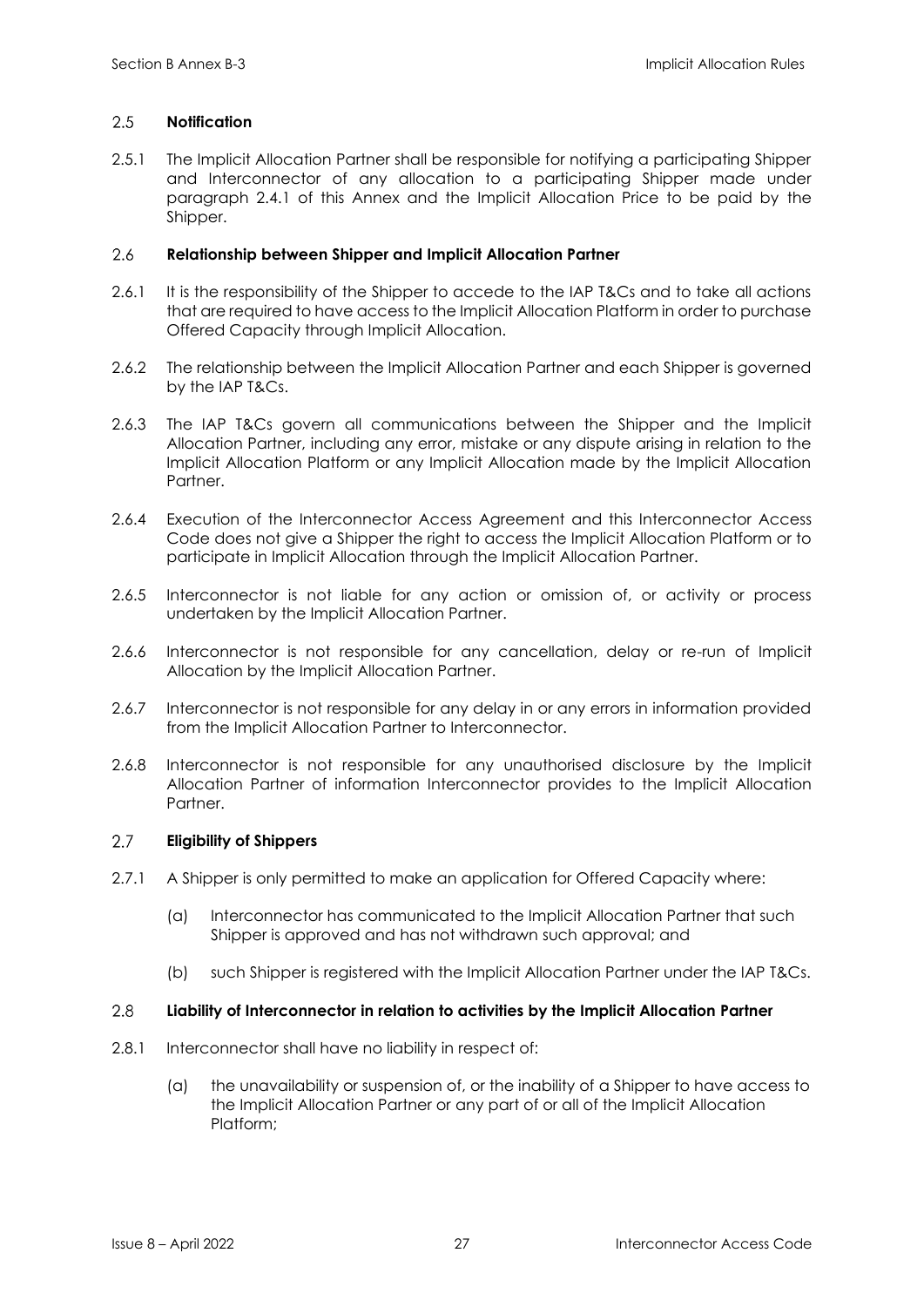- (b) the unavailability or suspension of any process, system or other activity under the Implicit Allocation Platform and the resulting inability of a Shipper to be allocated Entry Capacity or Exit Capacity; and/or
- (c) the deactivation of a Shipper or its users by the Implicit Allocation Partner.

# <span id="page-32-0"></span>**3. Payment**

Each Shipper allocated Entry Capacity or Exit Capacity shall pay Interconnector a  $3.1$ Capacity Charge in accordance with Section F paragraph 5.

# <span id="page-32-1"></span>**4. General**

- $4.1$ Where an Annual, Quarterly or Monthly Capacity Product is to made available by a Capacity Auction on Gas Day D, that Capacity Product shall not be made available by Implicit Allocation during the period beginning on Gas Day D-3 and ending after the close of the Capacity Auction.
- $4.2$ Interconnector shall not make Offered Capacity available by Implicit Allocation during the period when Standard Capacity Products covering such period are being made available in a Capacity Auction.
- $4.3$ Interconnector may make available by Implicit Allocation:
	- (a) for Gas Year Y up to a maximum cumulative total of ninety percent (90%) of Offered Capacity;
	- (b) for Gas Year Y+1:
		- (i) up to a maximum cumulative total of eighty percent (80%) of Offered Capacity prior to the start of the Capacity Auction for an Annual Capacity Product for that Gas Year; or
		- (ii) up to a maximum cumulative total of ninety percent (90%) of Offered Capacity after the close of the Capacity Auction for an Annual Capacity Product for that Gas Year; and
	- (c) for all other Gas Years up to a maximum cumulative total of eighty percent (80%) of Offered Capacity.
- $4.4$ Interconnector will publish a report on its website showing the aggregate quantities of Technical Capacity allocated by Implicit Allocation and Capacity Auctions as Firm, Conditional Firm and Interruptible Capacity Products.
- 4.5 Interconnector is not liable to any third party in respect of any of Interconnector's obligations under this Annex B-3.

# <span id="page-32-2"></span>**5. Market Conduct**

 $5.1$ The Shipper shall not submit an order or a series of orders for Matched Products that would constitute or that may be interpreted as constituting market manipulation, attempted market manipulation or market abuse for the purpose of Regulation (EU) 1227/2011 on wholesale energy market integrity and transparency.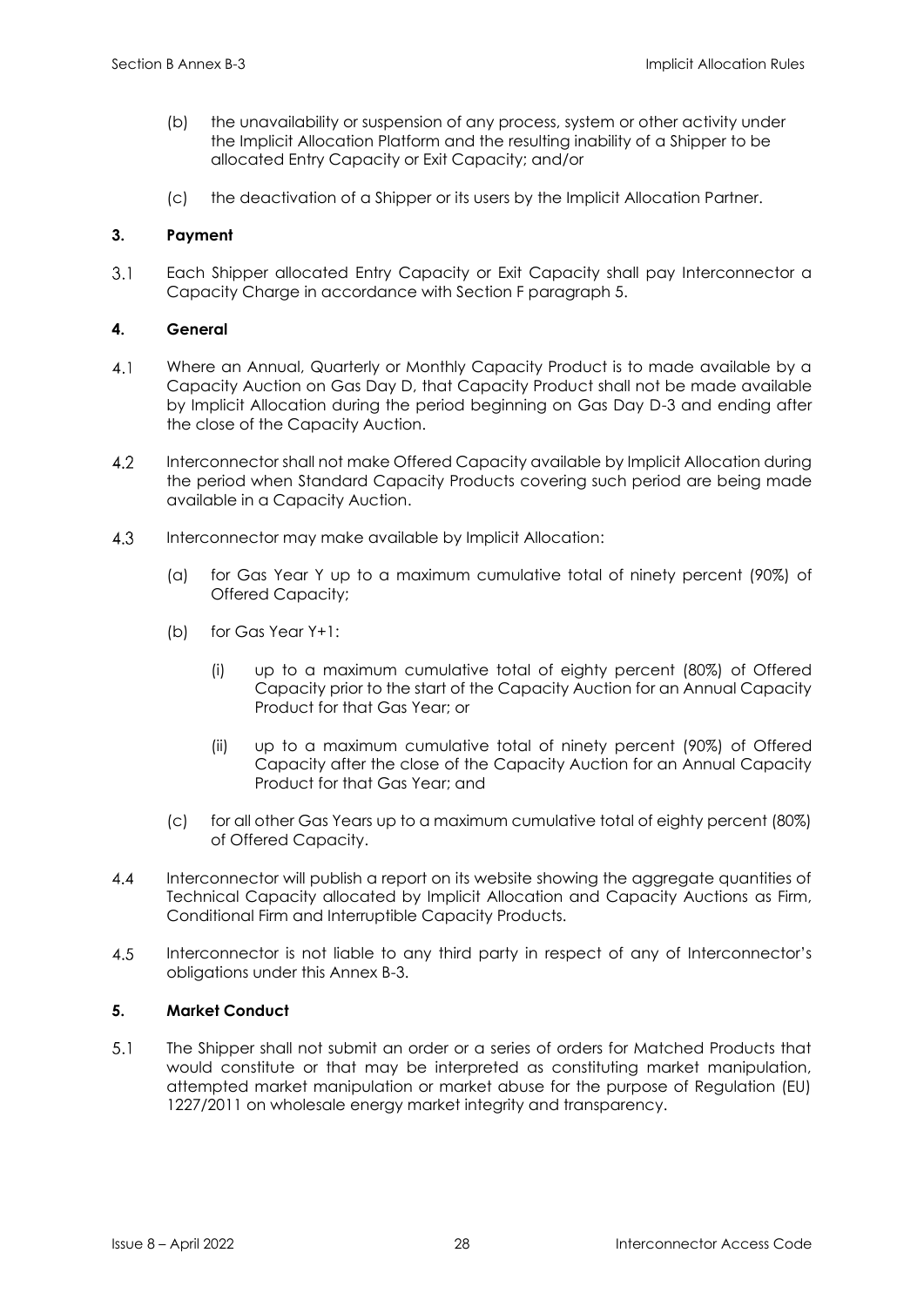# **SECTION C NOMINATIONS AND MATCHING PROCEDURES**

# <span id="page-33-1"></span><span id="page-33-0"></span>**1. Nominations and Renominations**

#### $1.1$ **Nominations**

- 1.1.1 A Shipper may submit in respect of its Registered Capacity:
	- (a) an Entry Nomination (as defined in paragraph 1.1.2 of this Section C) or an Exit Nomination (as defined in paragraph 1.1.3 of this Section C) each a "**Nomination**"; or
	- (b) a Renomination (as defined in paragraph 1.4.1 of this Section C);

for an hour on a Gas Day. References to a Nomination in this Interconnector Access Code include a Renomination validly submitted in respect of such Nomination in accordance with paragraph 1.4 of this Section C.

- 1.1.2 An "**Entry Nomination**" means a nomination a Shipper submits, in respect of its Registered Capacity at an Entry Point, for delivery of a Quantity of Natural Gas to the System at such Entry Point, that contains the information specified in paragraph 1.3.1 of this Section C, complies with paragraph 1.3.2 of this Section C and that may be a Single Sided Nomination in accordance with paragraph 1.2.4(b) of this Section C.
- 1.1.3 An "**Exit Nomination**" means a nomination a Shipper submits, in respect of its Registered Capacity at an Exit Point, for redelivery of a Quantity of Natural Gas from the System at such Exit Point that contains the information specified in paragraph 1.3.1 of this Section C, complies with paragraph 1.3.2 of this Section C and that may be a Single Sided Nomination in accordance with paragraph 1.2.4(b) of this Section C.
- 1.1.4 A "**Nomination Quantity**" means the Quantity of Natural Gas a Shipper nominated for delivery under an Entry Nomination or redelivery under an Exit Nomination or a Renomination for each hour on Gas Day D ("**Hourly Quantity**").
- 1.1.5 Nominations shall be subject to matching and confirmation in accordance with paragraph 2 of this Section C.

#### $12$ **Nominations and Relationship to AT System**

- 1.2.1 In this paragraph 1.2:
	- (a) the "**Counterparty ATS Shipper**" means the ATS Shipper that is to deliver or take delivery of the Nomination Quantity of a Shipper under the Shipper's Nomination;
	- (b) an "**ATS Nomination**" means a nomination (or renomination) in respect of a Quantity of Natural Gas made available by a Counterparty ATS Shipper for delivery from the AT System at an exit point on the AT System (that is an Entry Point) or redelivery to the AT System at an entry point on the AT System (that is an Exit Point);
	- (c) "**Coded Counterparty Information**" means in relation to:
		- (i) a Nomination submitted by a Shipper, the ID Code of the Counterparty ATS Shipper delivering or taking delivery of the Nomination Quantity; and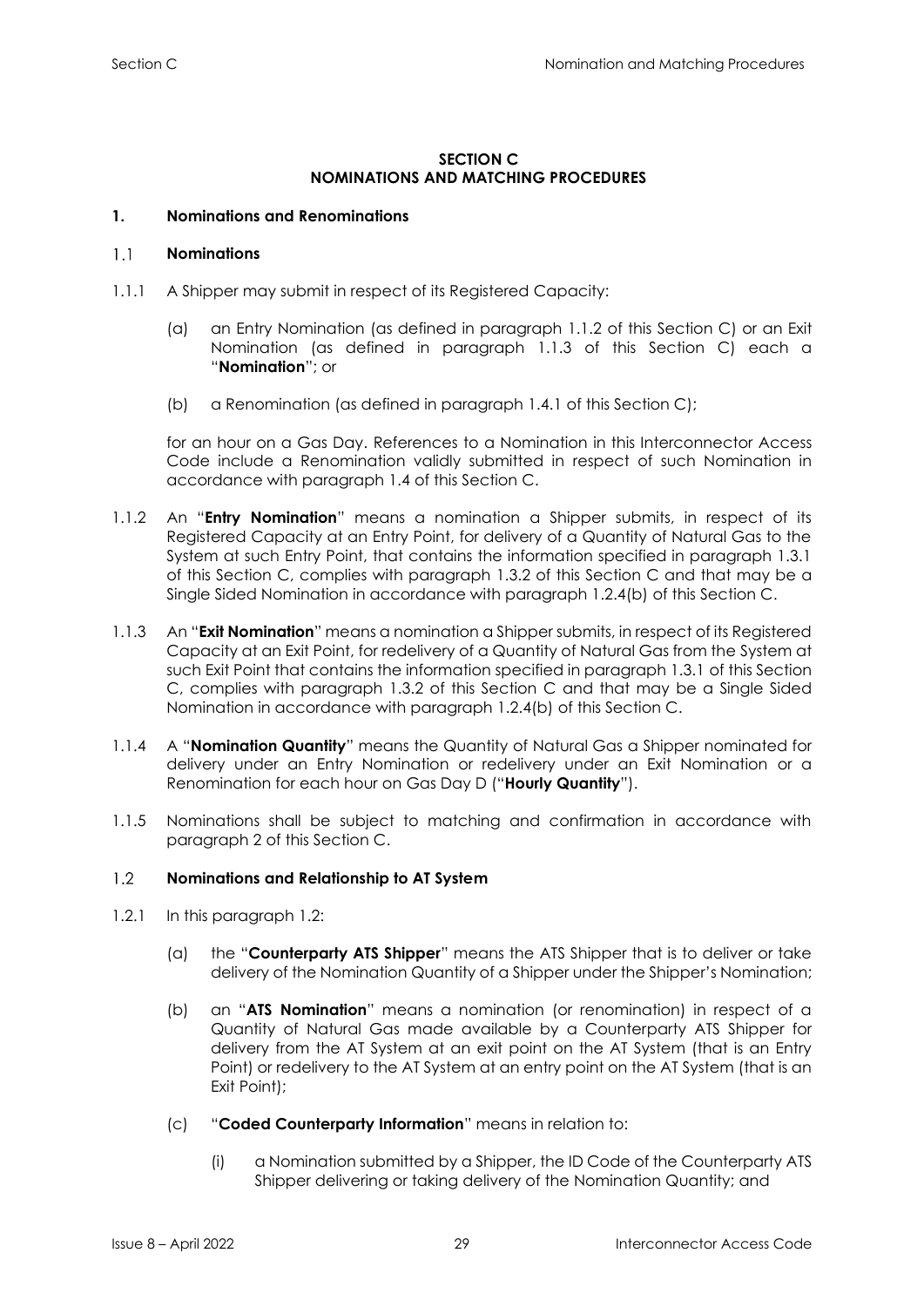- (ii) an ATS Nomination submitted by a Counterparty ATS Shipper, the ID Code of the Shipper taking delivery of or delivering the relevant Quantity of Natural Gas nominated by the Counterparty ATS Shipper;
- (d) a "**corresponding ATS Nomination**" means an ATS Nomination that in relation to a Nomination is for:
	- (i) an exit point on the AT System (that is the same as the Entry Point in the Nomination) or an entry point on the AT System (that is the same as the Exit Point in the Nomination); and
	- (ii) the same period of Gas Day(s) or part of a Gas Day, as is specified in the Nomination.
- 1.2.2 A Nomination a Shipper submits shall be either:
	- (a) an Entry Nomination or Exit Nomination submitted to Interconnector in respect of which the Counterparty ATS Shipper is to submit a corresponding ATS Nomination to the Adjacent TSO; or
	- (b) where it is also an ATS Shipper, a single nomination it submits to the Adjacent TSO that will operate as both:
		- (i) an Entry Nomination or an Exit Nomination submitted by it acting as a Shipper; and
		- (ii) a corresponding ATS Nomination submitted by it acting as a Counterparty ATS Shipper and that specifies the same Quantity of Natural Gas as the Entry Nomination or Exit Nomination referred to in (i);

# a "**Single Sided Nomination**".

- 1.2.3 A Shipper may only submit a Single Sided Nomination to the Adjacent TSO and not Interconnector.
- 1.2.4 A Shipper must provide Interconnector with its details of registration with an Adjacent TSO before submission of a Single Sided Nomination to such Adjacent TSO.
- 1.2.5 A Shipper that submits a Single Sided Nomination to an Adjacent TSO:
	- (a) is authorised by Interconnector to submit a Single Sided Nomination to an Adjacent TSO;
	- (b) authorises Interconnector to receive information from an Adjacent TSO obtained under a Single Sided Nomination submitted to an Adjacent TSO (including the Quantities of Natural Gas nominated under such Single Sided Nomination);
	- (c) shall ensure such Single Sided Nomination is submitted in accordance with and complies with the rules for the use of the relevant AT System.

#### $1.3$ **Nomination Information**

- 1.3.1 A Shipper shall specify in a Nomination:
	- (a) the identity of the Shipper;
	- (b) the Gas Day to which the Nomination relates;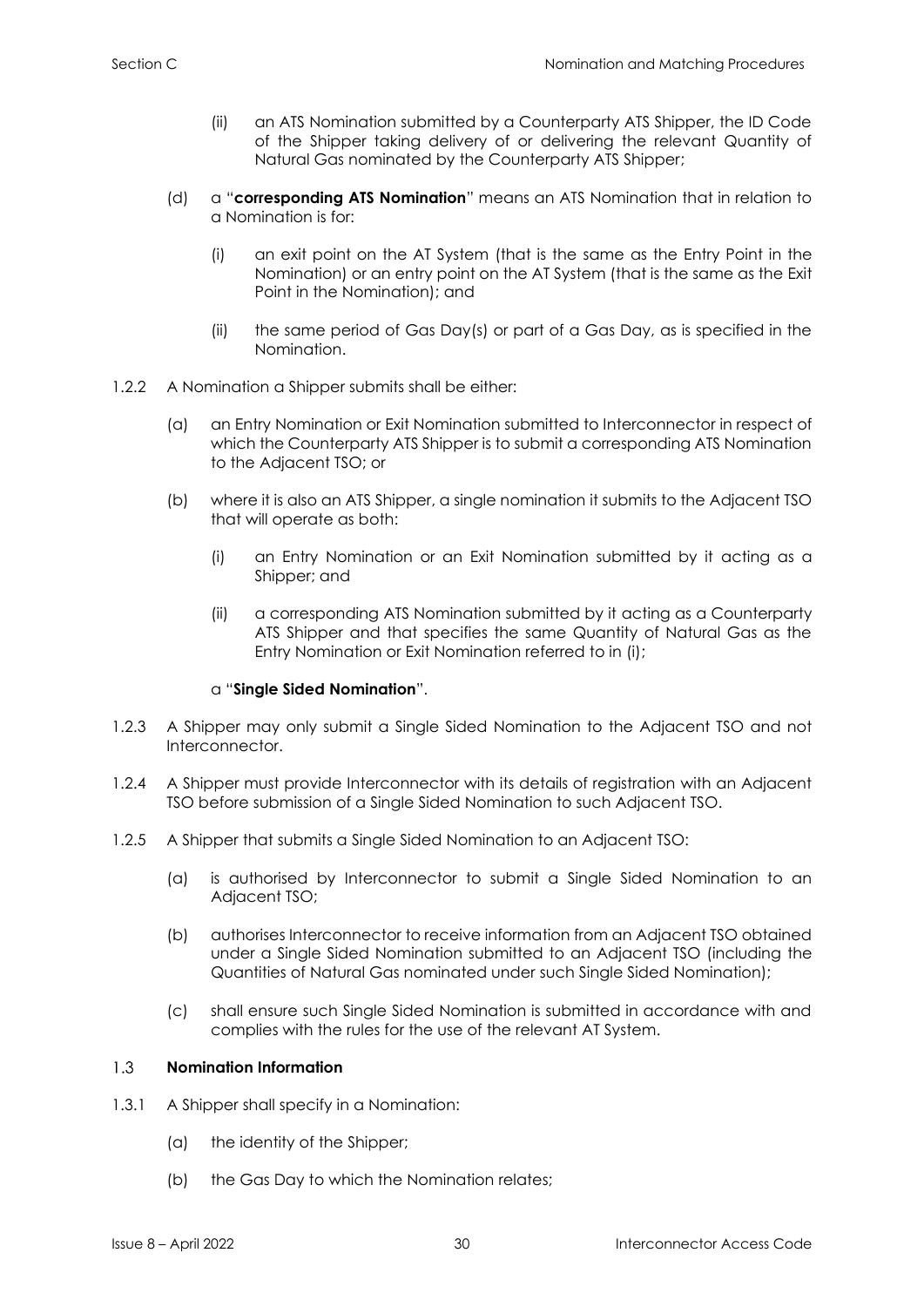- (c) the effective time of the Nomination, being no earlier than two (2) hours after the end of the hour in which the Nomination is submitted ("**Nomination Effective Time**");
- (d) the Entry Point or the Exit Point;
- (e) the Nomination Quantity;
- (f) the relevant Coded Counterparty Information; and
- (g) whether the Nomination is a Single Sided Nomination.
- 1.3.2 A Shipper shall, in submitting a Nomination, ensure that the sum of the Hourly Quantities for an hour on Gas Day D specified in all the Nominations or determined by Interconnector under paragraph 1.1.5 of this Section C ("**Total Nomination Quantity**") does not exceed its Registered Capacity for that hour on Gas Day D at the Entry Point or the Exit Point specified in the Nomination, unless it is submitting a Nomination under an Overnomination Allocation Mechanism.

#### $1.4$ **Renominations**

- 1.4.1 A Shipper may submit a Nomination for Gas Day D:
	- (a) that revises a Nomination previously submitted for Gas Day D (including under this paragraph 1.4); or
	- (b) where none has been previously submitted for Gas Day D;

# each a "**Renomination**".

- 1.4.2 A Renomination shall be effective no earlier than two (2) hours after the end of the hour in which the Renomination is submitted ("**Renomination Effective Time**").
- 1.4.3 A Shipper may submit a Renomination for Gas Day D no later than 01.59 hours (UKT) / 02.59 hours (CET) on Gas Day D.
- 1.4.4 A Shipper shall ensure a Renomination it submits complies with the requirements of paragraphs 1.1 to 1.3 of this Section C (inclusive).
- 1.4.5 Renominations shall be subject to matching and confirmation under paragraph 2 of this Section C.

# <span id="page-35-0"></span>**2. Nomination Matching**

#### $2.1$ **Matching**

- 2.1.1 The Quantity of Natural Gas for Gas Day D that the Adjacent TSO has approved for redelivery from the AT System at an Entry Point or delivery to the AT System at an Exit Point under a Single Sided Nomination or under an ATS Nomination submitted to the Adjacent TSO is the "**ATS Processed Nomination Quantity**".
- 2.1.2 Interconnector shall match a Nomination with an ATS Nomination or a Single Sided Nomination under this paragraph 2.1 where the Adjacent TSO notifies Interconnector of the ATS Processed Nomination Quantity.
- 2.1.3 Interconnector shall determine that a Nomination of a Shipper is matched with an ATS Nomination or Single Sided Nomination submitted to an Adjacent TSO where: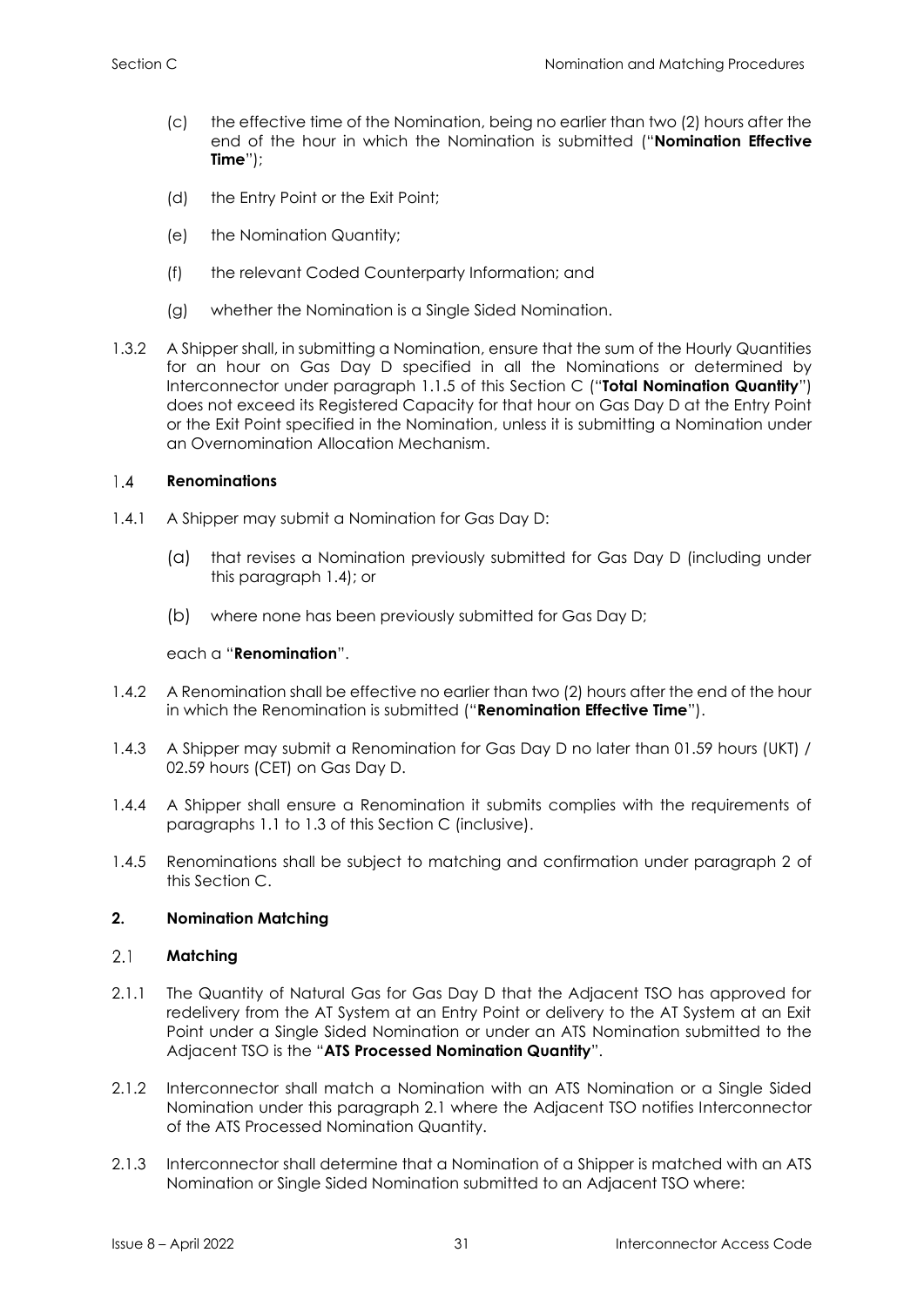- (a) the Gas Day matches;
- (b) the Coded Counterparty Information of the Shipper matches with that of the Counterparty ATS Shipper; and
- (c) a matched quantity is determined under paragraph 2.1.4 of this Section C.
- 2.1.4 The matched Quantity of Natural Gas under a Nomination and an ATS Nomination or Single Sided Nomination submitted to an Adjacent TSO is determined for an hour in Gas Day D as follows:
	- (a) the matched quantity is the Hourly Quantity, where it equals the ATS Processed Nomination Quantity; or
	- (b) where the hourly ATS Processed Nomination Quantity differs from the Hourly Quantity for an hour in Gas Day D and the relevant AT System is the NTS:
		- (i) subject to paragraph (ii) below, the matched quantity is the Hourly Quantity;
		- (ii) the matched quantity is the lesser of the ATS Processed Nomination Quantity and the Hourly Quantity if:
			- (1) National Grid Gas has notified Interconnector of an AT System Entry Point Constraint or an AT System Exit Point Constraint; or
			- (2) Interconnector has notified Shippers and National Grid Gas of a System Constraint; or
	- (c) where the hourly ATS Processed Nomination Quantity differs from the Hourly Quantity for an hour in Gas Day D and the relevant AT System is the FTS, the matched quantity is the lesser of the ATS Processed Nomination Quantity and the Hourly Quantity.
- 2.1.5 Interconnector will not match a Nomination of a Shipper with an ATS Nomination or Single Sided Nomination submitted to an Adjacent TSO where:
	- (a) a Shipper has not provided Coded Counterparty Information identifying its Counterparty ATS Shipper;
	- (b) the Counterparty ATS Shipper has not provided Coded Counterparty Information identifying the Shipper; or
	- (c) where the Shipper has not complied with paragraph 1.2.4.

#### 2.2 **Nomination Confirmation**

- 2.2.1 Interconnector shall in relation to a Nomination and an ATS Nomination or Single Sided Nomination confirm to the Shipper the Hourly Quantity of Natural Gas for each hour on Gas Day D matched under paragraph 2.1 as may be adjusted under paragraph 2.2.2 of this Section C, such quantity being a "**Confirmed Nomination Quantity**".
- 2.2.2 Where a Shipper's Total Nomination Quantity exceeds its Registered Capacity for an hour in Gas Day D at the Entry Point or the Exit Point (except in relation to Nominations under an Overnomination Allocation Mechanism), then Interconnector shall reduce the Hourly Quantities under each Nomination so that the Total Nomination Quantity is equal to the Shipper's Registered Capacity.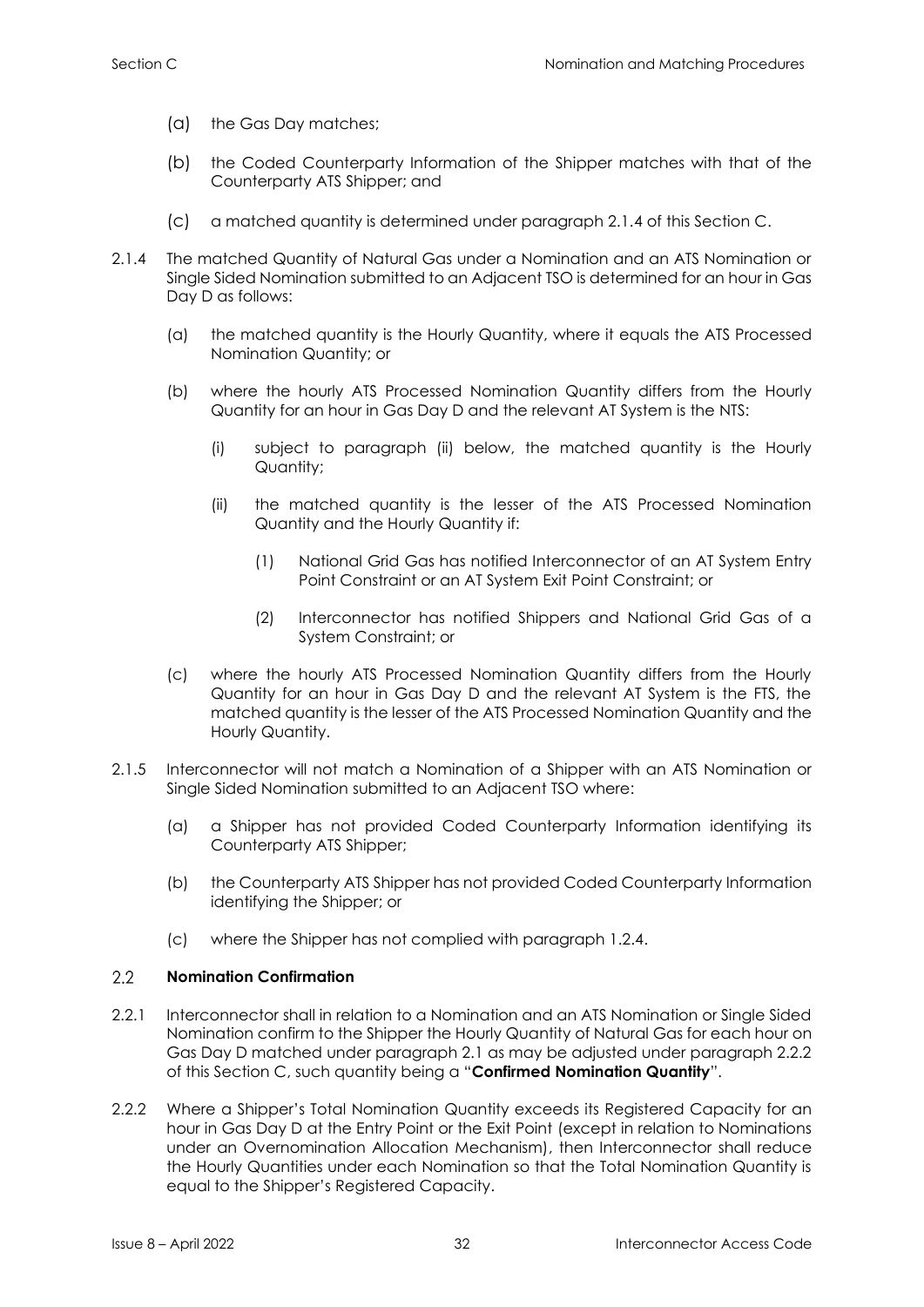- 2.2.3 Where there is a System Constraint on a Gas Day (or any part thereof), Interconnector may reduce the Hourly Quantities in the Shipper's Nomination for an hour in a Gas Day where Interconnector has reduced the Shipper's Confirmed Nomination Quantities under paragraph 2.3 of Section I.
- 2.2.4 Interconnector shall provide the corresponding Confirmed Nomination Quantities for each Counterparty ATS Shipper to the relevant Adjacent TSO.

# <span id="page-37-0"></span>**3. Contractual Congestion Management**

#### $3.1$ **Buy-back**

- 3.1.1 If Interconnector has allocated Capacity to Shippers that includes Offered Capacity made available from OS Capacity and the aggregate Nominations of Shippers exceed, or are predicted to exceed, on any Gas Day or a period commencing at the beginning of any hour on a Gas Day and ending at the end of that Gas Day (the "**Buyback Period**"), the physical capability of the System then Interconnector shall determine the amount of such excess and will offer to buy back that amount (the "**Buyback Requirement**") of Registered Capacity.
- 3.1.2 Interconnector will publish the Buy-back Requirement and the period for Shippers to offer Registered Capacity for Buy-back.
- 3.1.3 Shippers may, in response to the information published by Interconnector in accordance with this paragraph 3.1, submit an offer to release Registered Capacity in respect of the Bacton Entry Point, the Zeebrugge Entry Point, the Zeebrugge Exit Point or the Bacton Exit Point for the Buy-back Period in accordance with paragraph 3.1.4 of this Section C.
- 3.1.4 A Shipper shall specify in an offer to release Registered Capacity:
	- (a) the Entry Point or Exit Point;
	- (b) the amount of Entry Capacity or Exit Capacity offered;
	- (c) the minimum amount of Entry or Exit Capacity for which the Shipper is willing to have the offer accepted;
	- (d) the unit price, which the Shipper wishes to be paid for the offered Registered Capacity; and
	- (e) such other information as Interconnector may require.
- 3.1.5 A Shipper's offer to release Registered Capacity:
	- (a) may be submitted at any time until one (1) hour after the time Interconnector publishes the request for offers ("**Offer Deadline**"); and
	- (b) may be withdrawn or amended at any time before the Offer Deadline.
- 3.1.6 An offer to release Registered Capacity may not be withdrawn after the Offer Deadline.
- 3.1.7 Interconnector shall reject a Shipper's offer to release:
	- (a) Entry Capacity or Exit Capacity where any requirement of paragraph 3.1.4 of this Section C is not complied with;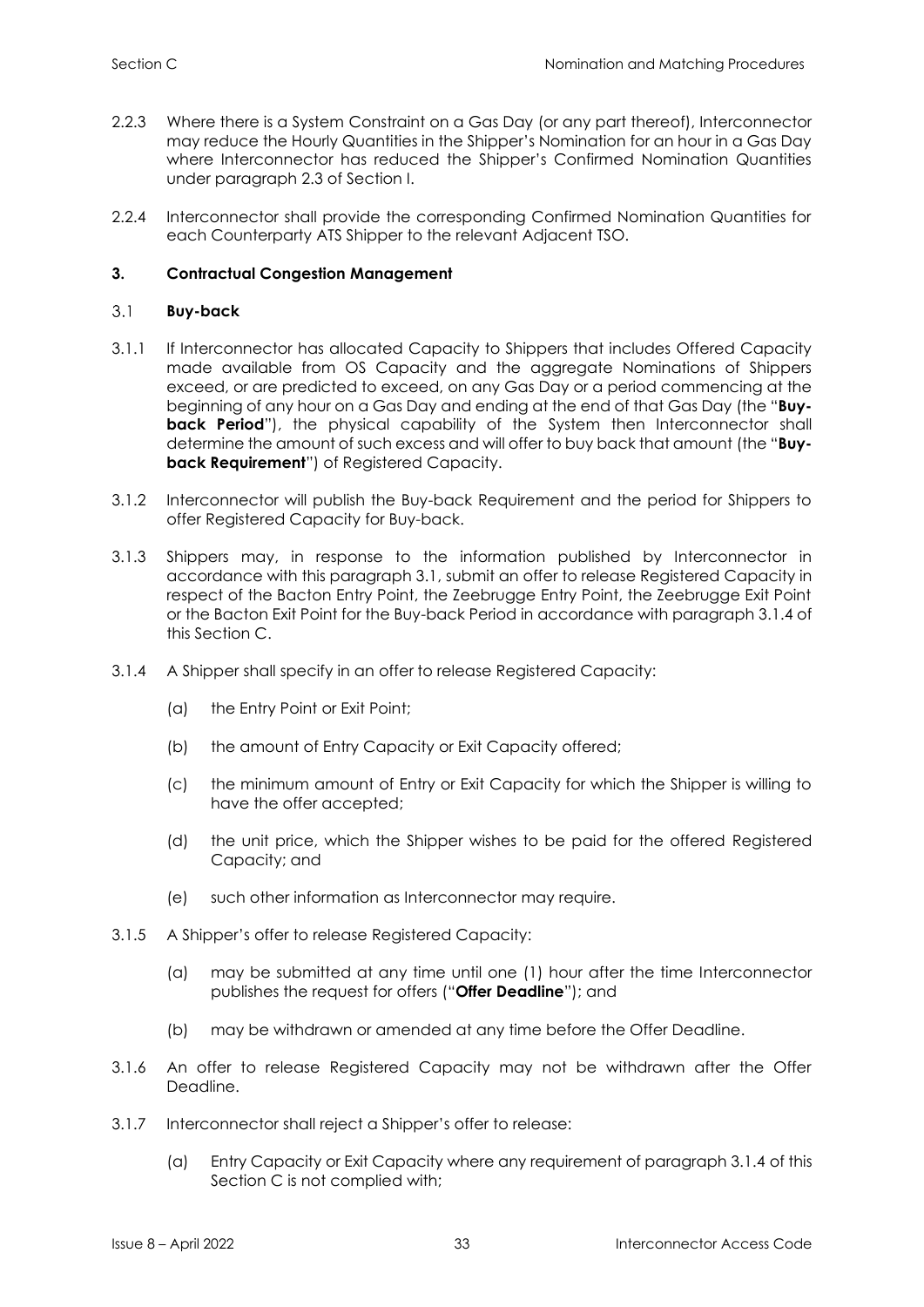- (b) Entry Capacity where the amount of Entry Capacity offered exceeds the amount of the Shipper's Registered Capacity at the relevant Entry Point;
- (c) Exit Capacity where the amount of Exit Capacity offered exceeds the amount of the Shipper's Registered Capacity at the relevant Exit Point.
- 3.1.8 After the Offer Deadline expires, Interconnector shall rank all offers received from Shippers ("**Buyback Offers**") in ascending price and shall select one or more Buy-back Offers as follows:
	- (a) Buy-back Offers will be accepted in ascending price order;
	- (b) where the amount of Registered Capacity offered under a Buy-back Offer exceeds the amount of the unfulfilled Buy-back Requirement, Interconnector shall accept that Buy-back Offer for the amount of the unfulfilled Buy-back Requirement only, unless paragraphs (d) or (e) apply;
	- (c) where:
		- (i) each of two or more Buy-back Offers specifies the same offer price, and
		- (ii) the aggregate amount of Capacity so offered exceeds the unfulfilled Buyback Requirement, then

Interconnector shall accept each such Buy-back Offer but the amount accepted shall be limited to an amount representing its pro rata share of the unfulfilled Buy-back Requirement, unless paragraph (d) applies;

- (d) where the amount to be accepted in respect of a Buy-back Offer pursuant to paragraph (b) or (c) is less than the minimum amount specified in the Buy-back Offer, the Buy-back Offer will be disregarded (and of no effect), and Interconnector shall accept the next priced Buy-back Offer or remaining equal price Buy-back Offer(s) under paragraph (c).
- (e) No Buy-back Offer will be accepted where the offer price exceeds the **Maximum Buy-back Price** set in accordance with paragraph 7.1 of Section F.
- 3.1.9 By one (1) hour after the Offer Deadline, Interconnector will accept Buy-back Offers in accordance with paragraph 3.1.8 of this Section C, and each Shipper whose offer is so accepted will be notified as holding, for the Buy-back Period, a reduced quantity of Entry Capacity (by the amount so accepted) in respect of the Entry Point and a reduced quantity of Exit Capacity (by the amount so accepted) in respect of the Exit Point, and notify those Shippers whose Buy-back Offers were not accepted.
- 3.1.10 Where the Buy-Back Offer of a Shipper is accepted the Shipper shall submit a Renomination to reduce the Nomination Quantity where it is required to be reduced as a result of the acceptance of a Buy-back Offer and if the Shipper does not submit Renominations then Interconnector will adjust that Shipper's Confirmed Nomination Quantities accordingly.
- 3.1.11 A Shipper where its Buy-back offer has been accepted will receive a payment equal to the unit price notified by Interconnector multiplied by the amount of Capacity in respect of which the Shipper's offer was accepted ("**Buy-Back Payment**").

#### $3.2$ **Forced Buy-back**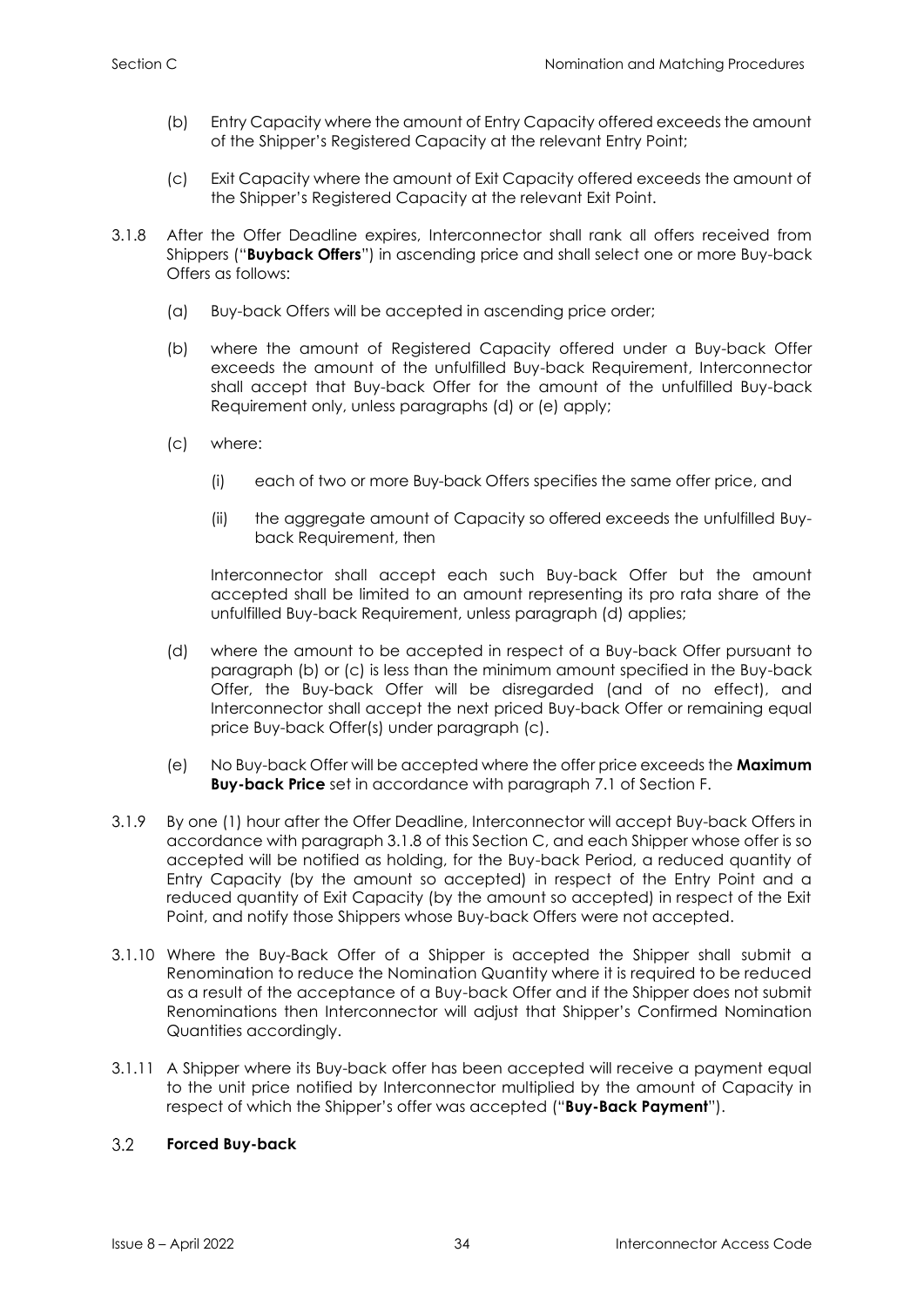- 3.2.1 Where Interconnector determines one or more of the following circumstances exists which is not due to an event of Force Majeure (a "**Forced Buy-back Requirement**"):
	- (a) the quantity of Registered Capacity offered and accepted pursuant to paragraph 3.1 of this Section C is insufficient to meet the Buy-back Requirement;
	- (b) Buy-back is required after 21.00 (UKT) / 22.00 (CET) on a Gas Day;
	- (c) the balance of the Net OS Revenue Account would be less than the Maximum Deficit;

Interconnector shall buy back Registered Capacity in accordance with paragraph 3.2.2 of this Section C ("**Forced Buy-back**") to satisfy the Forced Buy-back Requirement.

- 3.2.2 Interconnector shall reduce the Registered Capacity of Shippers for Within Day or Daily Capacity Products in proportion to their Capacity Related Share to meet the Buy-back Requirement (taking into account any Buy-back Offers accepted pursuant to paragraph 3.1 of this Section C).
- 3.2.3 The Buy-back Payment Interconnector shall pay each Shipper in respect of the Registered Capacity of a Shipper that is reduced under this paragraph 3.2 shall be calculated using the Forced Buy-back Price in accordance with paragraph 7.1 of Section F.

# <span id="page-39-0"></span>**4. Miscellaneous**

#### $4.1$ **Information and Nominations**

- 4.1.1 Each Shipper agrees that Interconnector is not liable for any error or inaccuracies in information supplied by other Shippers or the Adjacent TSO and Interconnector shall be entitled to rely upon the accuracy and completeness of any information supplied to it by other Shippers or an Adjacent TSO in accordance with or as contemplated by the provisions of this Section C.
- 4.1.2 Interconnector shall agree procedures for the processing and matching of Nominations ("**Matching Procedures**") with each Adjacent TSO.
- 4.1.3 It shall be the responsibility of a Shipper to ensure that its Counterparty ATS Shipper provides the relevant Adjacent TSO with the information required under the Matching Procedures and in accordance with this Section C.
- 4.1.4 Interconnector is not obliged to accept and has no liability for non-acceptance of a Single Sided Nomination where such Nomination or the submission of such Nomination is not accepted by the Adjacent TSO.
- 4.1.5 Interconnector is not liable for a failure to match a Nomination or determine a Confirmed Nomination Quantity where the relevant information required for matching has not been provided to Interconnector by the Adjacent TSO for whatever reason or has not been provided to Interconnector by the time which is forty five (45) minutes after the start of the cycle for processing and matching of Nominations and Renominations by Interconnector to undertake matching.
- 4.1.6 Each Shipper agrees that Interconnector shall not be liable to any third party in respect of Interconnector's obligations under this Section C.
- 4.1.7 Where, for Gas Day D, a Shipper does not submit a Nomination or the Nomination(s) such Shipper submits are not matched in accordance with paragraph 2.1 of this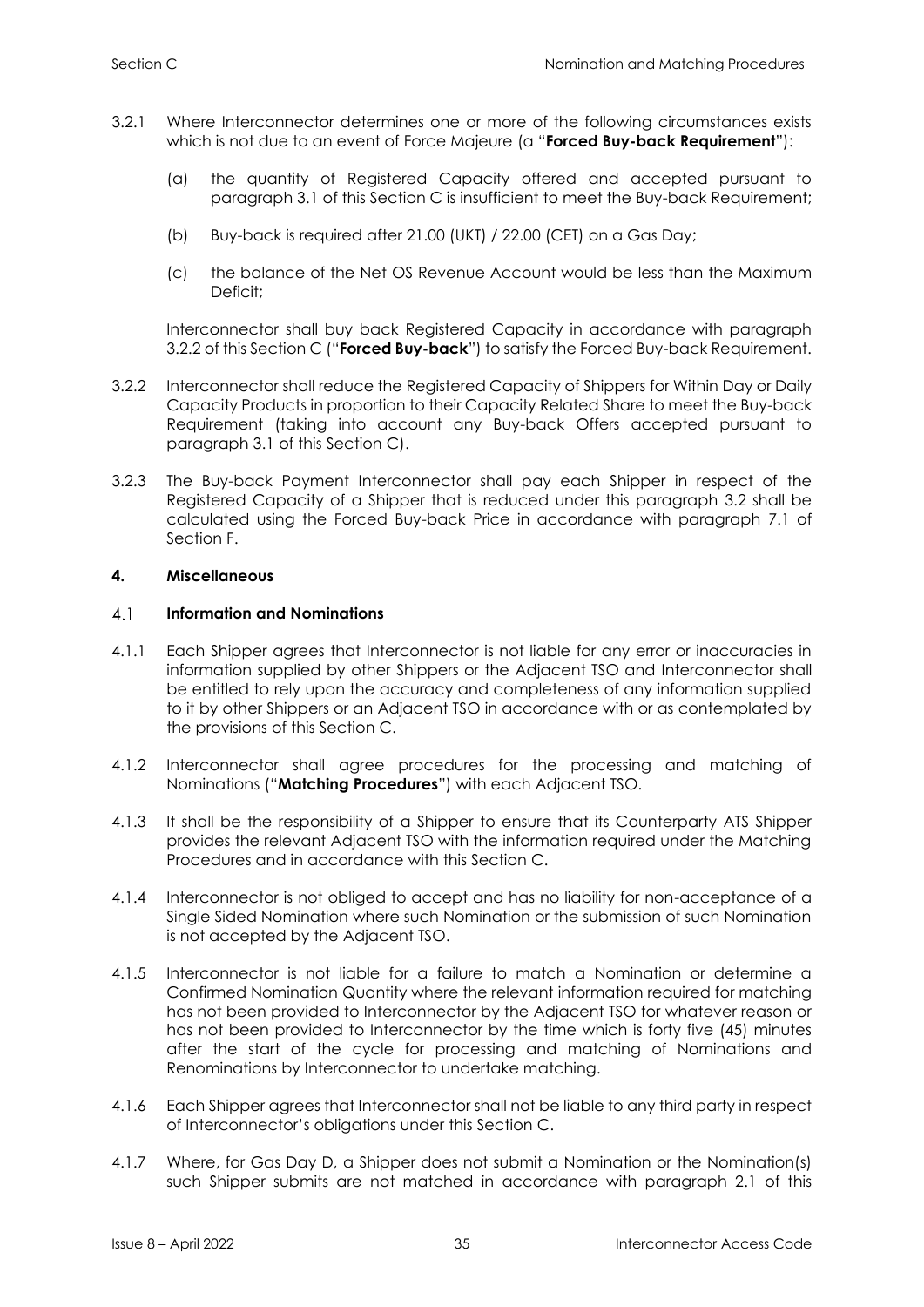Section C, neither Interconnector nor such Shipper has any rights or obligations relating to delivery of Quantities of Natural Gas at an Entry Point or redelivery of Quantities of Natural Gas at an Exit Point on that Gas Day D.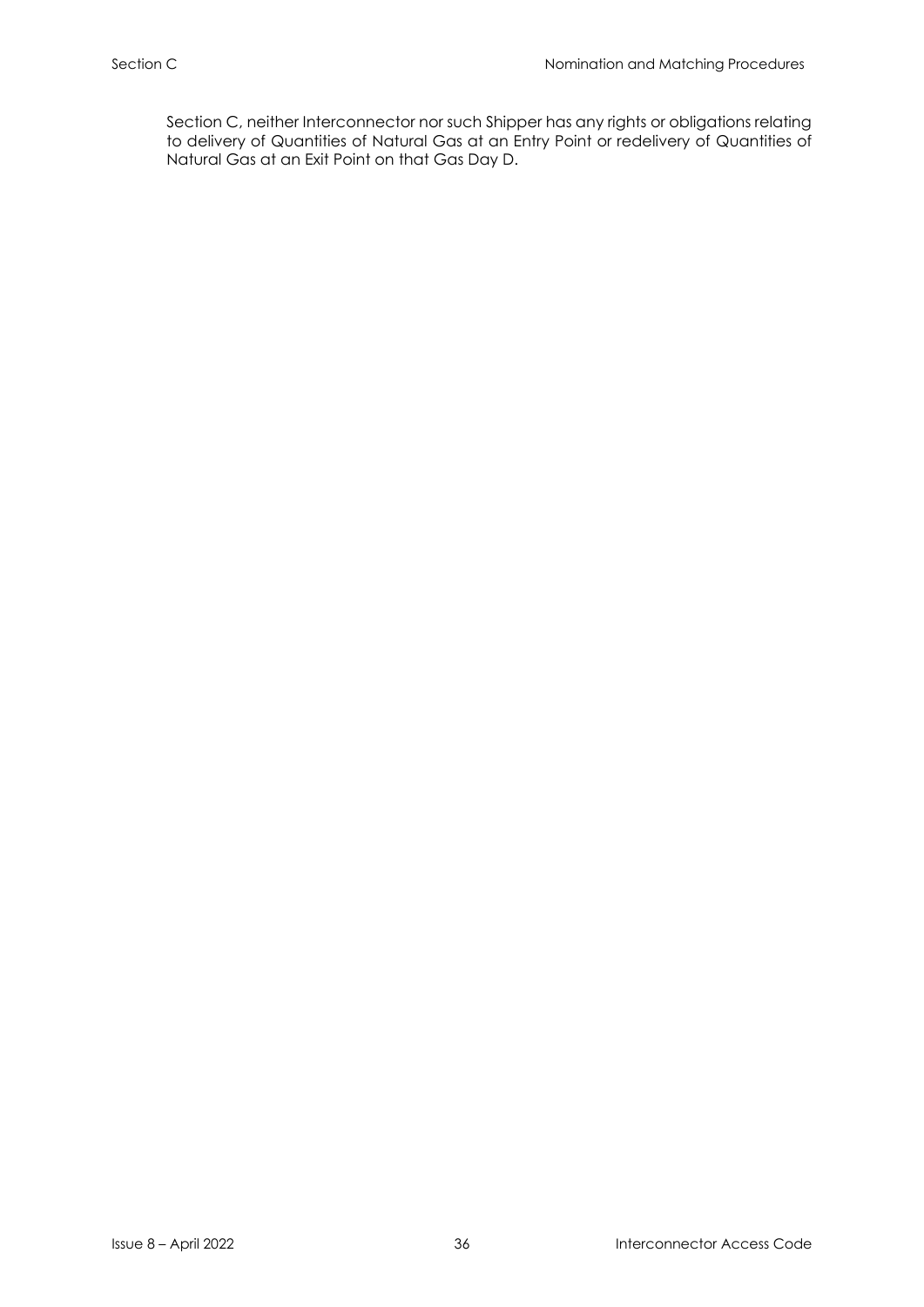# **SECTION D ALLOCATION OF GAS**

# <span id="page-41-1"></span><span id="page-41-0"></span>**1. Steering Differences and Operational Balancing Agreement**

- $1.1$ Interconnector shall manage on a daily basis the flow of Natural Gas for each Connection Point based on operational requirements of the System at that time and the net difference for the Connection Point between:
	- $(a)$ the sum of the Confirmed Nomination Quantities for all Shippers where the nominated direction of flow is Entry at the Connection Point; and
	- the sum of Confirmed Nomination Quantities for all Shippers where the  $(b)$ nominated direction of flow is Exit at the Connection Point;

# (the "**Net Aggregate Confirmed Nomination Quantity**").

- $1.2$ Interconnector shall manage any difference, for an hour in Gas Day D, at a Connection Point between:
	- (a) the Net Aggregate Confirmed Nomination Quantity at such Connection Point; and
	- (b) the Quantities of Natural Gas measured as having flowed at such Connection Point;

for an hour on Gas Day D (a "**Steering Difference**").

 $1.3$ For each Connection Point, Interconnector and the Adjacent TSO have in effect under the Interconnection Agreement between them an operational balancing agreement (an "**OBA**") that Interconnector and the Adjacent TSO will use to operationally manage Steering Differences on a Gas Day except where the Interconnection Agreement provides that the OBA does not apply on such Gas Day or Interconnector and the Adjacent TSO determine under the Interconnection Agreement that the OBA does not apply on such Gas Day.

# <span id="page-41-2"></span>**2. Allocation where an OBA applies**

- $2.1$ Subject to paragraph 3 of this Section D, where Interconnector has determined Confirmed Nomination Quantities for a Shipper under Section C in respect of each hour on Gas Day D, a Shipper's:
	- (a) hourly Entry Allocations for an Entry Point are equal to its Confirmed Nomination Quantities at that Entry Point for that hour in Gas Day D; and
	- (b) hourly Exit Allocations for an Exit Point are equal to its Confirmed Nomination Quantities at that Exit Point for that hour in Gas Day D;

and Interconnector shall notify the Shipper of its Entry Allocations and/or Exit Allocations under paragraph 5 of this Section D.

# <span id="page-41-3"></span>**3. Allocation where an OBA does not apply**

 $3.1$ Where Interconnector is not able to allocate Confirmed Nomination Quantities to a Shipper under paragraph 2 of this Section D for each hour on Gas Day D (including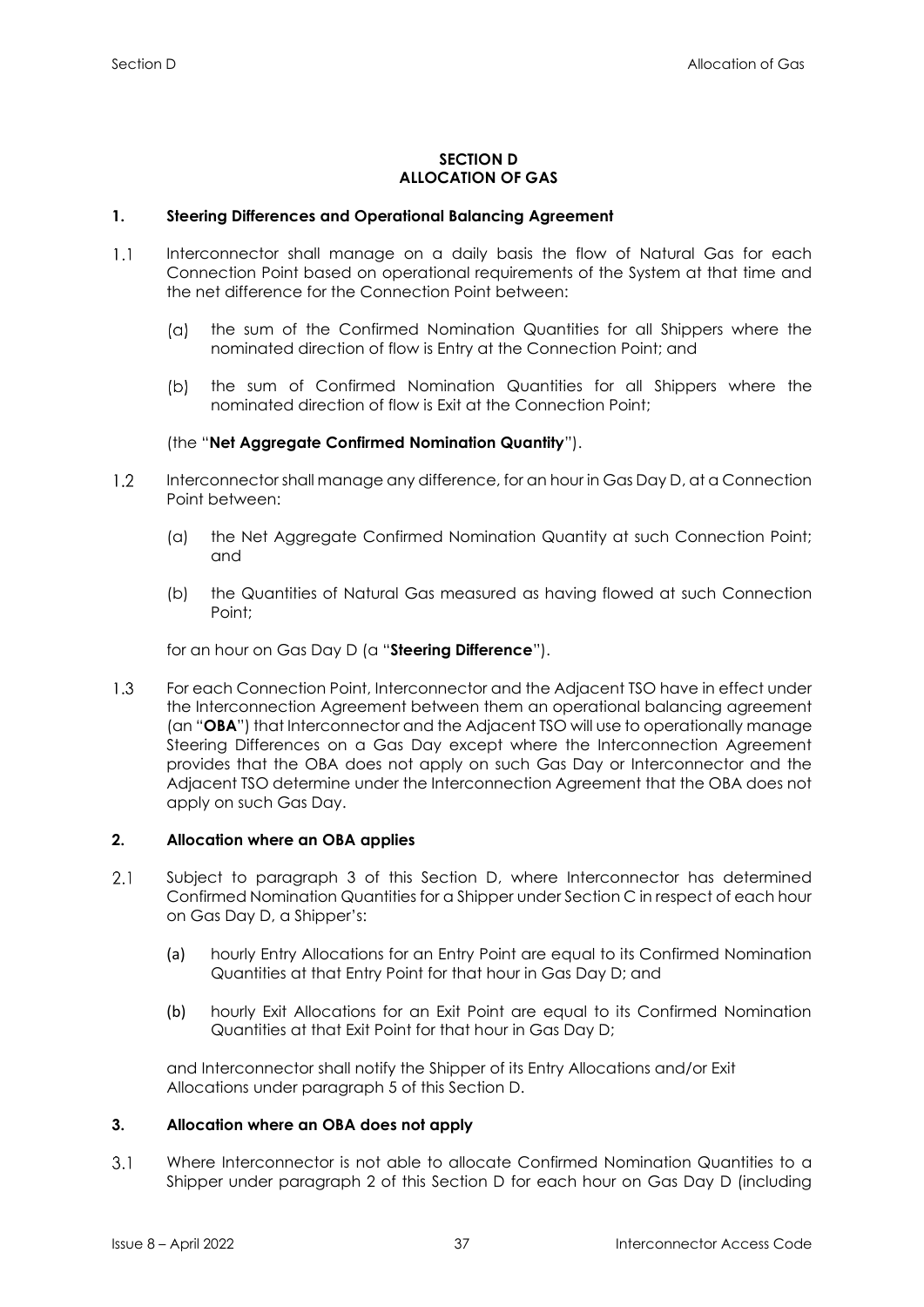without limitation due to an OBA not applying, as provided in paragraph 1.3 of this Section D), a Shipper's Entry Allocations and Exit Allocations for each hour on Gas Day D are determined as follows:

- (a) at a Connection Point where the Commercial Direction is Entry:
	- (i) the Exit Allocations of a Shipper for which Interconnector has determined Confirmed Nomination Quantities for an hour at an Exit Point under Section C are equal to its Confirmed Nomination Quantities for that hour at that Exit Point; and
	- (ii) the Entry Allocations of a Shipper for which Interconnector has determined Confirmed Nomination Quantities under Section C for an hour at the relevant Entry Point shall be equal to the result of the following calculation:

ENTA<sup>h</sup> = (MEP<sup>h</sup> + AEXAh) \*(CNQEPh /ACNQEPh)

where:

- $ENTA<sub>b</sub> =$  the Entry Allocations of a Shipper at the relevant Entry Point for an hour in a Gas Day
- MEP<sup>h</sup> = Quantities of Natural Gas measured as delivered at the relevant Entry Point for that hour
- $AEXA_h =$  the aggregate of all Shippers' Exit Allocations under paragraph 3(a)(i) for that hour
- $C N Q E P<sub>h</sub>$  = the Shipper's Confirmed Nomination Quantities at the relevant Entry Point for that hour
- ACNQEPh= the aggregate of all Shippers' Confirmed Nomination Quantities at the relevant Entry Point for that hour
- (b) at a Connection Point where the Commercial Direction is Exit:
	- (i) the Entry Allocations of a Shipper for which Interconnector has determined Confirmed Nomination Quantities for an hour at an Entry Point under Section C are equal to its Confirmed Nomination Quantities for that hour at that Entry Point; and
	- (ii) the Exit Allocations of a Shipper for which Interconnector has determined Confirmed Nomination Quantities under Section C for an hour at the relevant Exit Point shall be equal to the result of the following calculation.

 $EXA_h = (MEX_h + AENTA_h) * (CNQEX_h / ACNQEX_h)$ 

where:

- $EXA_h =$  the Exit Allocations of a Shipper at the relevant Exit Point for an hour
- $MEX_h =$  Quantities of Natural Gas measured as delivered at the relevant Entry Point for an hour
- $AENTA<sub>h</sub>$  = the aggregate of all Shippers Entry Allocations under paragraph 3(b)(i) for that hour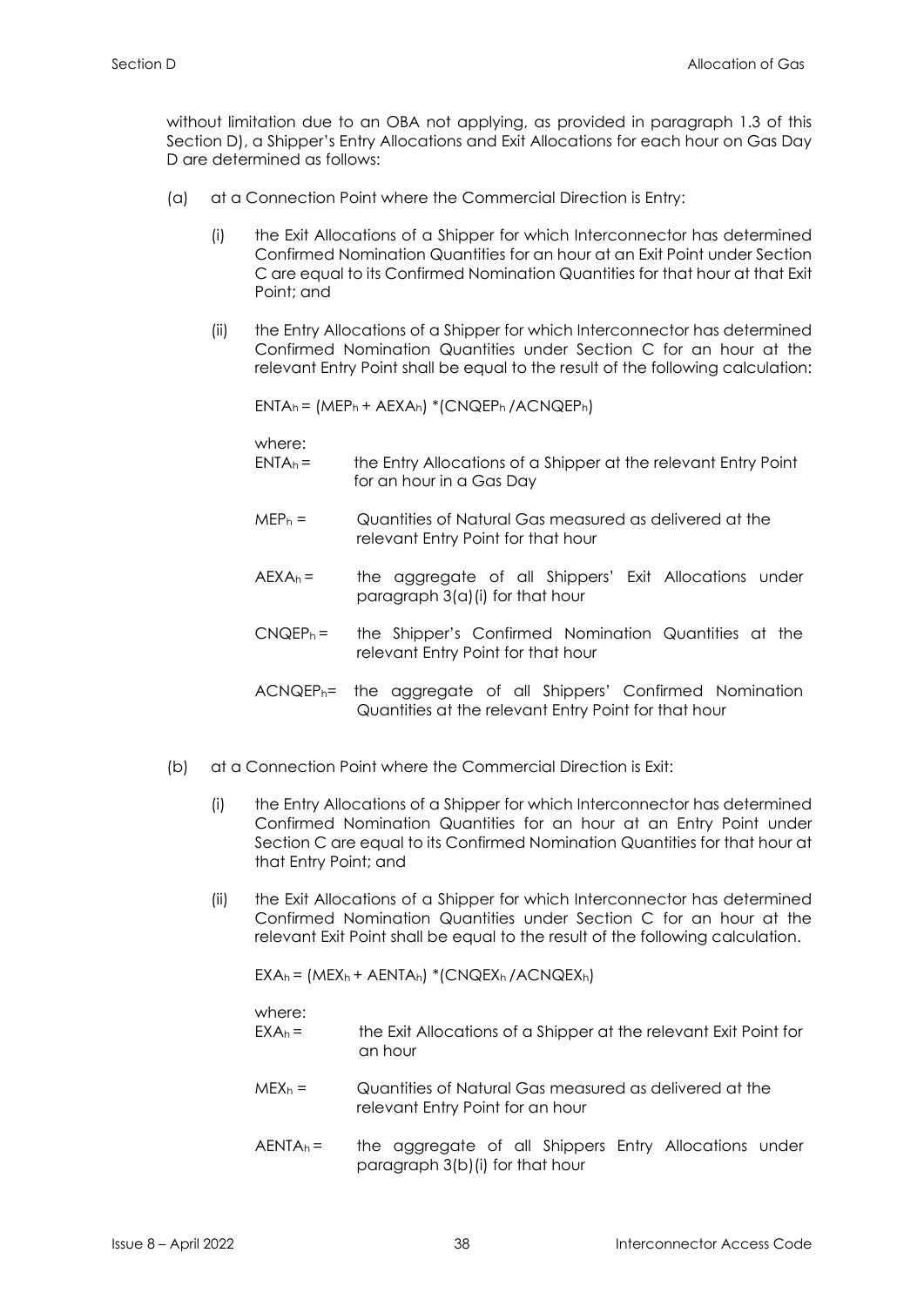- $C N Q E X<sub>h</sub> =$  the Shipper's Confirmed Nomination Quantities at the relevant Exit Point for that hour
- ACNQEXh= the aggregate of all Shippers' Confirmed Nomination Quantities at the relevant Exit Point for that hour

# <span id="page-43-0"></span>**4. Reporting by Interconnector**

- $4.1$ Interconnector shall make available to each Shipper on the Interconnector Information System, its Entry Allocations and Exit Allocations:
	- (a) on an hourly basis for the preceding hour in Gas Day D in respect of which a provisional allocation has been made; and
	- (b) on Gas Day D+1 in relation to Gas Day D, validated allocations;
	- (c) the flow weighted average Gross Calorific Value of the Natural Gas delivered by that Shipper at each relevant Entry Point and redelivered to it at each relevant Exit Point for that Gas Day; and
	- (d) the Quantities of Natural Gas measured at each of the Bacton Measurement Facilities and the Zeebrugge Measurement Facilities for that Gas Day.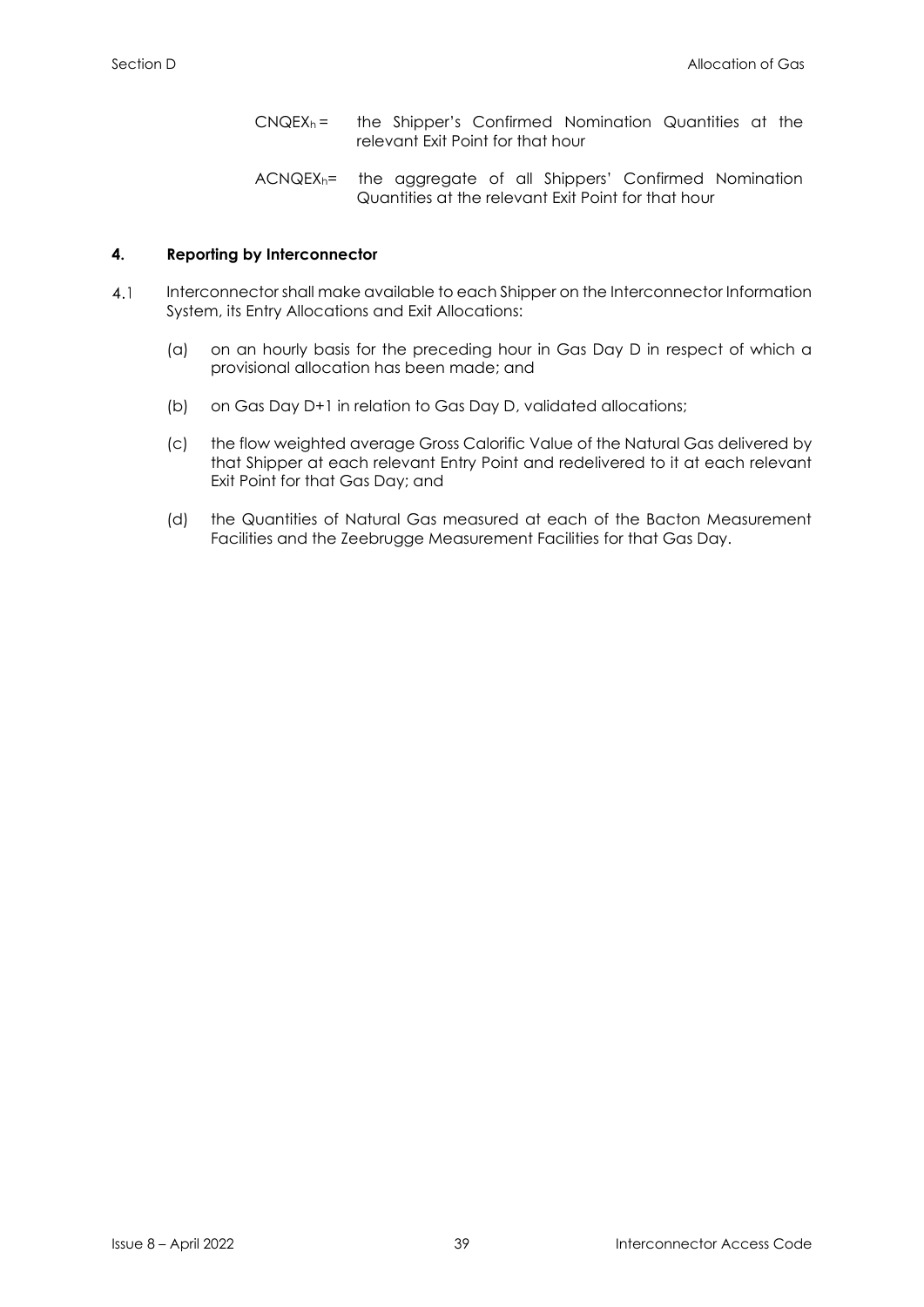# **SECTION E BALANCING AND TRADE NOTIFICATIONS**

# <span id="page-44-1"></span><span id="page-44-0"></span>**1. Balancing**

#### $1.1$ **Inputs and Outputs**

- 1.1.1 A Shipper shall submit Nominations and Trade Notification Requests such that its Intended Inputs and Intended Outputs are equal in each hour of Gas Day D and for the purpose of this paragraph 1.1.1:
	- (a) a Shipper's "**Intended Inputs"** are the sum of its Confirmed Nomination Quantities at all Entry Points and its Trade Notification Quantities under Acquiring Trade Notifications for that hour; and
	- (b) a Shipper's "**Intended Outputs**" are the sum of its Confirmed Nomination Quantities at all Exit Points and its Trade Notification Quantities under Disposing Trade Notifications for that hour.
- 1.1.2 A Shipper is treated as having delivered to the System in an hour on Gas Day D Quantities of Natural Gas equal to the sum of:
	- (a) the aggregate of its Entry Allocations at all Entry Points (as such Entry Allocations may be adjusted under paragraph 4 of Section G); and
	- (b) the aggregate of any Trade Notification Quantities in respect of Natural Gas in the System that have been transferred to it;

in respect of Gas Day D ("**Inputs**").

- 1.1.3 A Shipper is treated as having taken redelivery of Quantities of Natural Gas from the System in an hour on Gas Day D equal to the sum of:
	- (a) the aggregate of its Exit Allocations at all Exit Points (as such Exit Allocations may be adjusted under paragraph 4 of Section G); and
	- (b) the aggregate of any Trade Notification Quantities in respect of Natural Gas in the System it transferred to another Shipper;

in respect of Gas Day D ("**Outputs**").

# <span id="page-44-2"></span>**2. Balancing Calculation**

- $2.1$ Where (there is a difference between a Shipper's Inputs to and Outputs from the System for an hour on Gas Day D ("**Imbalance**"), including without limitation due to: Force Majeure, an incident related to non-compliant Natural Gas being delivered at an Entry Point or Exit Point; or an OBA not applying as may be determined under the relevant Interconnection Agreement, the remainder of this paragraph 2 and paragraph 3 below shall apply.
- $2.2$ Interconnector shall calculate the "**Daily Imbalance**" of a Shipper as the sum of the Imbalances (if any) for all of the hours in Gas Day D.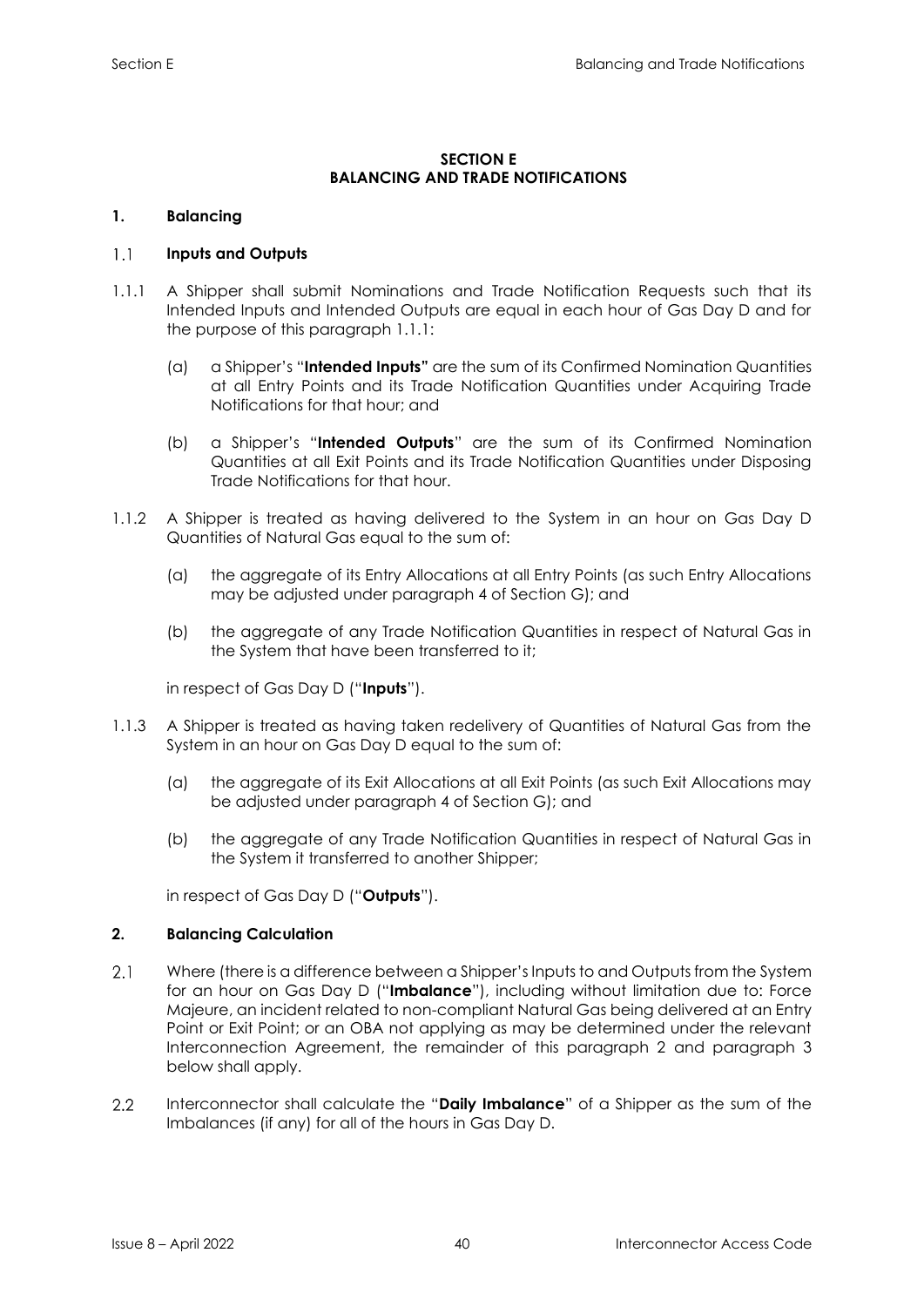- 2.3 An "**Allowed Tolerance**" is a tolerance limit that Interconnector may apply to a Shipper's Daily Imbalance that is published by Interconnector in the Charging Statement.
- $2.4$ Where the Daily Imbalance for Gas Day D is less than the Allowed Tolerance it shall be carried forward to and form part of the Daily Imbalance for the following Gas Day D+1.
- A "**Positive Imbalance**" arises in respect of a Shipper where the sum of:  $2.5$ 
	- (a) its Inputs for Gas Day D; and
	- (b) the Daily Imbalance carried forward from Gas Day D-1 and any preceding Gas Days (after applying the Allowed Tolerance);

exceeds the

- (c) the sum of its Outputs on Gas Day D.
- 2.6 A "**Negative Imbalance**" arises in respect of a Shipper where the sum of:
	- (a) its Outputs for Gas Day D; and
	- (b) the Daily Imbalance carried forward from Gas Day D-1 and any preceding Gas Days (after applying the Allowed Tolerance);

exceeds

(c) the sum of its Inputs on Gas Day D.

# <span id="page-45-0"></span>**3. Balancing Charges**

- $3.1$ A "**Positive Balancing Charge**" means the charge payable to a Shipper by Interconnector in respect of a Positive Imbalance. A Positive Balancing Charge will be calculated in accordance with paragraph 8 of Section F. Where Interconnector pays the Shipper such Positive Balancing Charge, the Shipper's Positive Imbalance shall be reduced or extinguished by the Positive Imbalance used in the calculation of the Balancing Charge.
- $3.2$ A "**Negative Balancing Charge**" means the Balancing Charge a Shipper is to pay Interconnector in respect of a Negative Imbalance. A Negative Balancing Charge will be calculated in accordance with paragraph 8 of Section F. Where Interconnector receives payment of the Negative Balancing Charge from the Shipper, the Shipper's Negative Imbalance shall be reduced or extinguished by the Negative Imbalance used in the calculation of the Balancing Charge.
- 3.3 A Shipper shall remain liable for any Daily Imbalance, if negative, and Interconnector may calculate and charge a Negative Balancing Charge without applying the Allowed Tolerance if a Shipper does not hold any Registered Capacity or ceases to be a Shipper.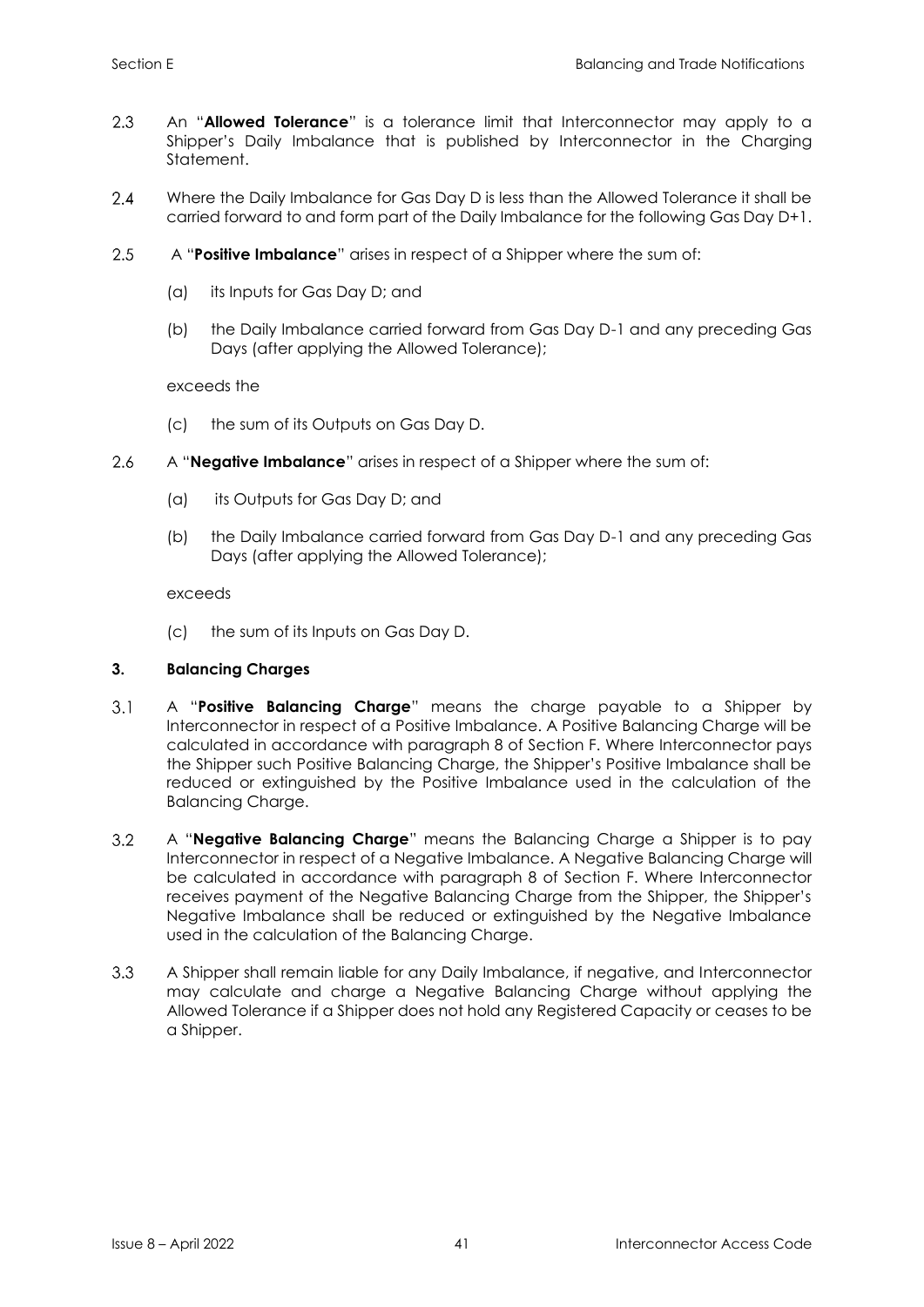# <span id="page-46-0"></span>**4. Trade Notifications**

- $4.1$ A Shipper may, on a Gas Day D, submit to Interconnector on the Interconnector Information System:
	- (a) a Disposing Trade Notification Request; or
	- (b) an Acquiring Trade Notification Request.
- 4.2 A "**Disposing Trade Notification Request**" is a request from a Shipper to transfer its rights to a specified Quantity of Natural Gas to another Shipper.
- 4.3 An "**Acquiring Trade Notification Request**" is a request from a Shipper to acquire by way of transfer the rights of another Shipper to a specified Quantity of Natural Gas.
- $4.4$ "**Trade Notification Quantities***"* are the hourly Quantities of Natural Gas for transfer specified in a Disposing Trade Nomination Request or an Acquiring Trade Notification Request.
- 4.5 The Shipper in receipt of a Disposing Trade Notification Request or Acquiring Trade Notification Request may accept such request by submitting a notice of acceptance to Interconnector by no later than two (2) hours before the hour for which the transfer is to be effective ("**Trade Notification**").
- $4.6$ A Shipper may submit a Trade Notification irrespective of whether the Shipper makes any Entry Nomination or Exit Nomination for the hour in Gas Day D in respect of which the Trade Notification is submitted.
- 4.7 Interconnector shall give effect to a Trade Notification and the transfer of the Trade Notification Quantity under a Trade Notification for Gas Day D where Interconnector has received such Trade Notification by no later than two (2) hours before the hour specified as the effective time in the Trade Notification.

# <span id="page-46-1"></span>**5. Rights of a Shipper in relation to Natural Gas**

- $5.1$ A Shipper, with respect to Quantities of Natural Gas it is treated as having delivered to the System has the right to:
	- (a) have such Quantities of Natural Gas redelivered at an Exit Point in accordance with its Exit Nominations, subject to the provisions of Section C; and
	- (b) make Trade Notification Requests for the transfer of its rights to such Quantities of Natural Gas in accordance with paragraph 4 above.
- 5.2 A Shipper shall not have any right or entitlement with respect to Quantities of Natural Gas it is treated as having delivered to the System, other than those set out in paragraph 5.1 of this Section E.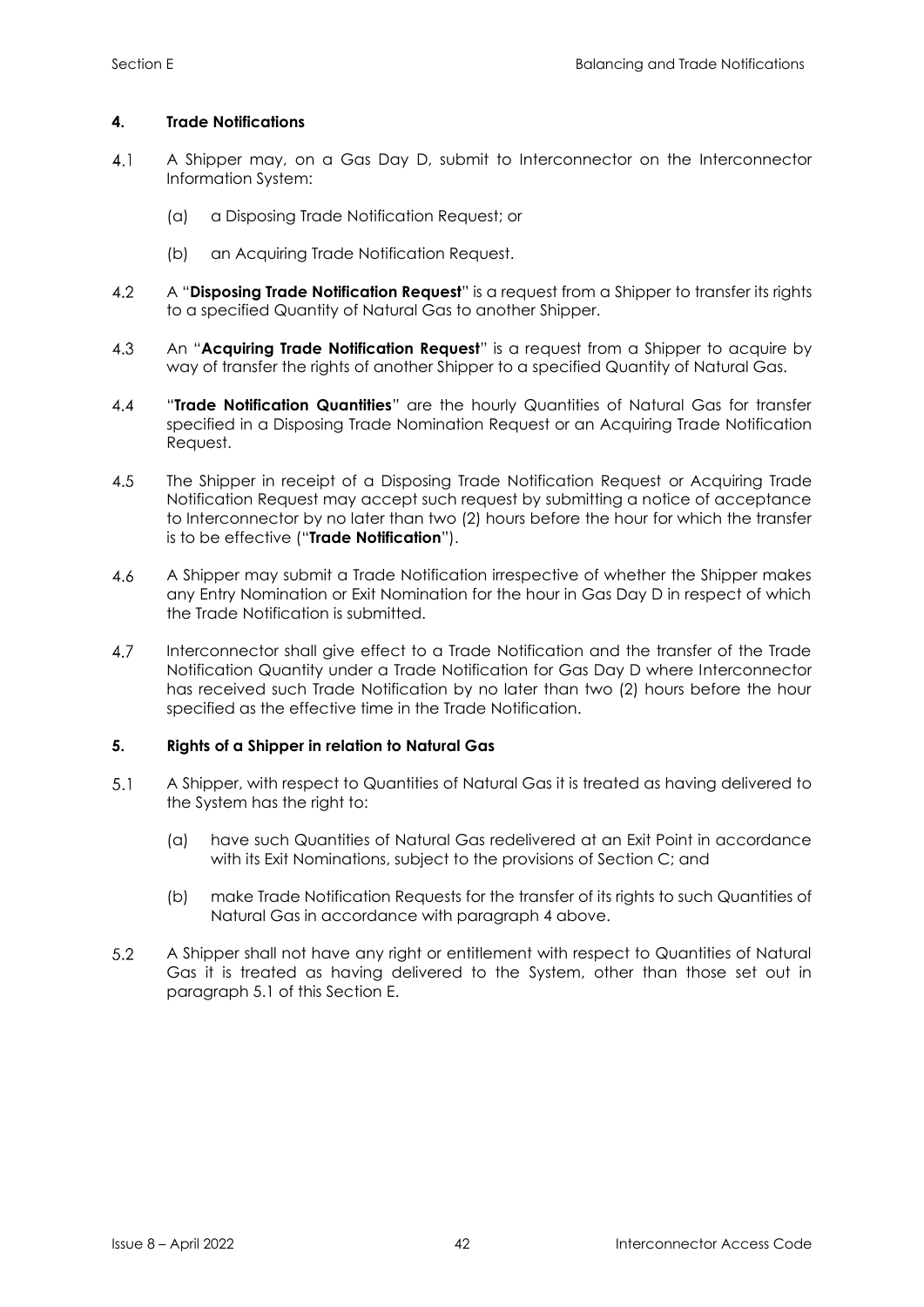# **SECTION F CHARGING**

# <span id="page-47-1"></span><span id="page-47-0"></span>**1. Charges, Payments and Rebates**

- $1.1$ This Section F sets out:
	- (a) the charges that a Shipper shall pay to Interconnector;
	- (b) the payments that Interconnector may make to a Shipper; and
	- (c) the rebates that may be made by Interconnector in respect of charges payable by a Shipper.
- <span id="page-47-2"></span> $1.2<sup>°</sup>$ The values used to calculate charges shall be set out in the Charging Statement.

# **2. Charging Statement**

- $2.1$ Interconnector shall, in accordance with its Interconnector Licence, publish and maintain the Charging Statement which shall set out (without limitation) the following:
	- (a) Monthly Administration Fee (if any);
	- (b) Interconnector Reserve Prices for each Capacity Product to be offered under Capacity Auctions;
	- (c) values that are to apply in ascending clock Capacity Auctions;
	- (d) prices for Entry or Exit Capacity to be offered in specific Allocation Mechanisms;
	- (e) the Indexation Factors applicable to any Contracted Capacity Prices;
	- (f) Maximum Buy-back Price;
	- (g) Forced Buy-back Price;
	- (h) Maximum Deficit;
	- (i) Net Revenue Share (expressed as a percentage) for a Gas Year;
	- (j) Commodity Unit Cost (Bacton) and Commodity Unit Cost (Zeebrugge);
	- (k) reductions in Capacity Charges and exceptional commodity charges to apply to Conditional Firm Capacity Products when a defined condition has been met;

prevailing during the period in which the relevant Charging Statement is in effect.

 $2.2$ Interconnector shall review its charging methodology in accordance with its Interconnector Licence and may make any amendments to the Interconnector Charging Methodology following consultation with Shippers and subject to approval by the Regulators.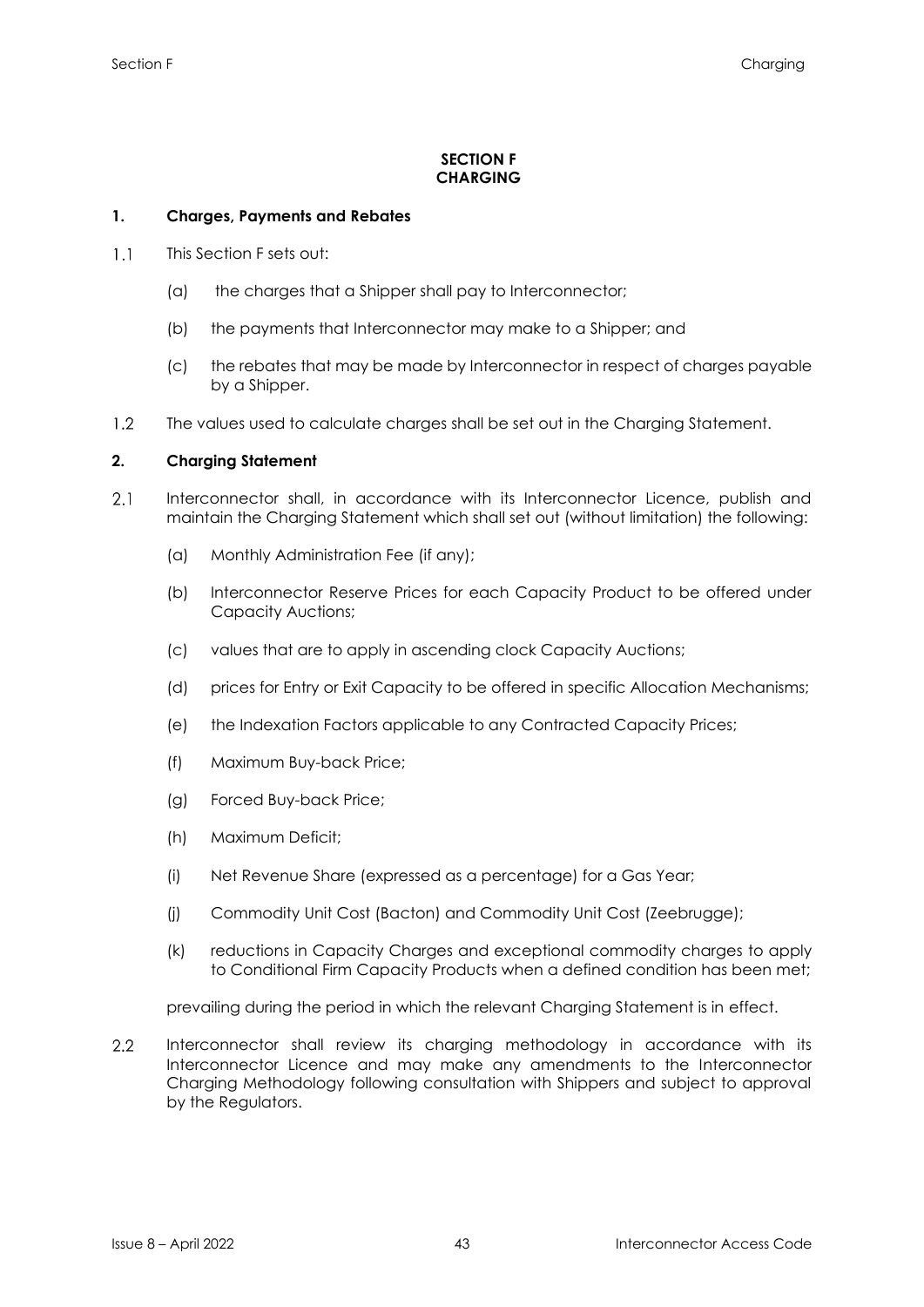# <span id="page-48-0"></span>**3. Monthly Administration Fee**

 $3.1$ The "**Monthly Administration Fee**" is the fee that a Shipper shall pay to Interconnector each Month to cover ongoing administration costs.

# <span id="page-48-1"></span>**4. Monthly Charge**

- $4.1$ A Shipper shall pay Interconnector a Monthly Charge for the immediately preceding Month, invoiced as described in Clause 2 of Appendix A to the Interconnector Access Agreement.
- $4.2$ The Monthly Charge for a Month in a Gas Year shall comprise:
	- (a) the Monthly Administration Fee;
	- (b) the total Capacity Charges for that Month calculated in accordance with paragraph 5 of this Section F;
	- (c) the total Negative Balancing Charges in accordance with paragraph 8.2 of this Section F;
	- (d) the total Monthly Commodity Charges calculated in accordance with paragraph 9.1 of this Section F;
	- (e) any other amounts payable under a Capacity Transaction or this Agreement;

less the sum of

- (f) the total Re-Allocated Capacity Payments for that Month in accordance with paragraph 6 of this Section F;
- (g) the total Buy-back Payments for that Month calculated in accordance with paragraph 7 of this Section F;
- (h) the total Positive Balancing Charges in accordance with paragraph 8.1 of this Section F;
- (i) any reduction in the Capacity Charges for that Month due to Lost Capacity calculated in accordance with paragraph 2.3 of Section I;
- (j) any reduction in the Capacity Charges due to Force Majeure as provided under Clause 5.5 of Appendix A to the Interconnector Access Agreement;
- (k) any reduction in the Capacity Charges due to exceeding the Maintenance Days Limit under paragraph 4.5 of Section I;
- (l) any reduction in the Capacity Charges under paragraph 2.3 of Section H;
- (m) any reduction in the Capacity Charges to apply to Conditional Firm Capacity Products under paragraph 4 of Section I;
- (n) any Capacity Charges to be rebated in accordance with paragraph 11 of this Section F;
- (o) any other rebates to be applied in respect of a Capacity Transaction or under this Agreement.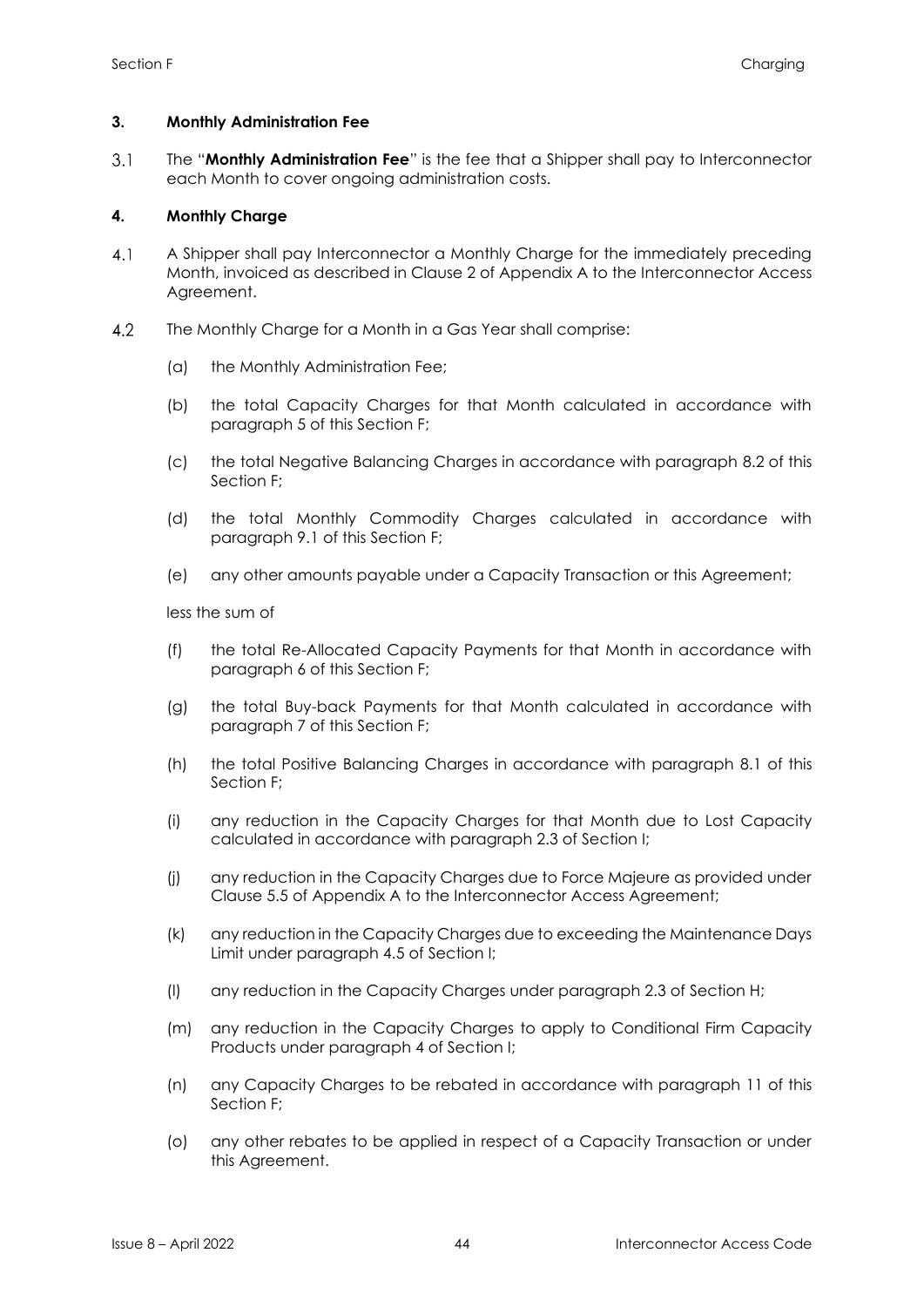- 4.3 All amounts contained in the Monthly Charge are exclusive of any VAT which may be chargeable on such amounts. The Shipper shall be liable to pay any VAT chargeable on such amounts specified in the Monthly Charge to which VAT applies.
- $4.4$ The amount of the Monthly Administration Fee, the Positive Balancing Charge and the Negative Balancing Charge, and the Monthly Commodity Charge are determined in accordance with the Charging Statement prevailing at the time such amount(s) accrue(s).

# <span id="page-49-0"></span>**5. Capacity Charges**

- $5.1$ The Capacity Charge payable by a Shipper for a Capacity Product is determined by reference to the Contracted Capacity Price prevailing at the time the Capacity is allocated. The Indexation Factor (if any) that shall apply to the Contracted Capacity Price for a Capacity Product is the Indexation Factor set out in the Charging Statement prevailing at the time the liability for the Capacity Charge accrues.
- $5.2$ Subject to paragraph 5.3 of this Section F, the "**Capacity Charge**" for each Capacity Transaction for Contracted Capacity in a Month is an amount equal to:
	- (a) where the Contracted Capacity Price is an hourly price:

 $CCn * CCP_{Hn} * H_{mn}$ 

where

- $CC_n$  = Contracted Capacity allocated in Capacity Transaction n in the Month, expressed in kWh/h.
- CCPH,n = the Contracted Capacity Price for such Contracted Capacity at the time of allocation expressed in p/(kWh/h)/h.
- $H_{m,n}$  = the number of hours in the Month during which the Contracted Capacity allocated in Capacity Transaction n was held.
- (b) where the Contracted Capacity Price is a daily price:

CC<sup>n</sup> \* CCPD,n \* Dm,n

where

- $CC_n$  = Contracted Capacity allocated in Capacity Transaction n in the Month, expressed in kWh/h.
- $CCP<sub>D,n</sub>$  = the Contracted Capacity Price for such Contracted Capacity at the time of allocation expressed in p/(kWh/h)/day.
- $D_{m,n}$  = the number of days in the Month during which the Contracted Capacity allocated in Capacity Transaction n was held.
- 5.3 Where a Shipper has been allocated a Capacity Product with a Capacity Period that starts after or extends beyond the Gas Year in which such Capacity Product is allocated ("**Initial Gas Year**"), Interconnector shall adjust the Contracted Capacity Price in each Gas Year after the Initial Gas Year, and the price payable shall be the greater of: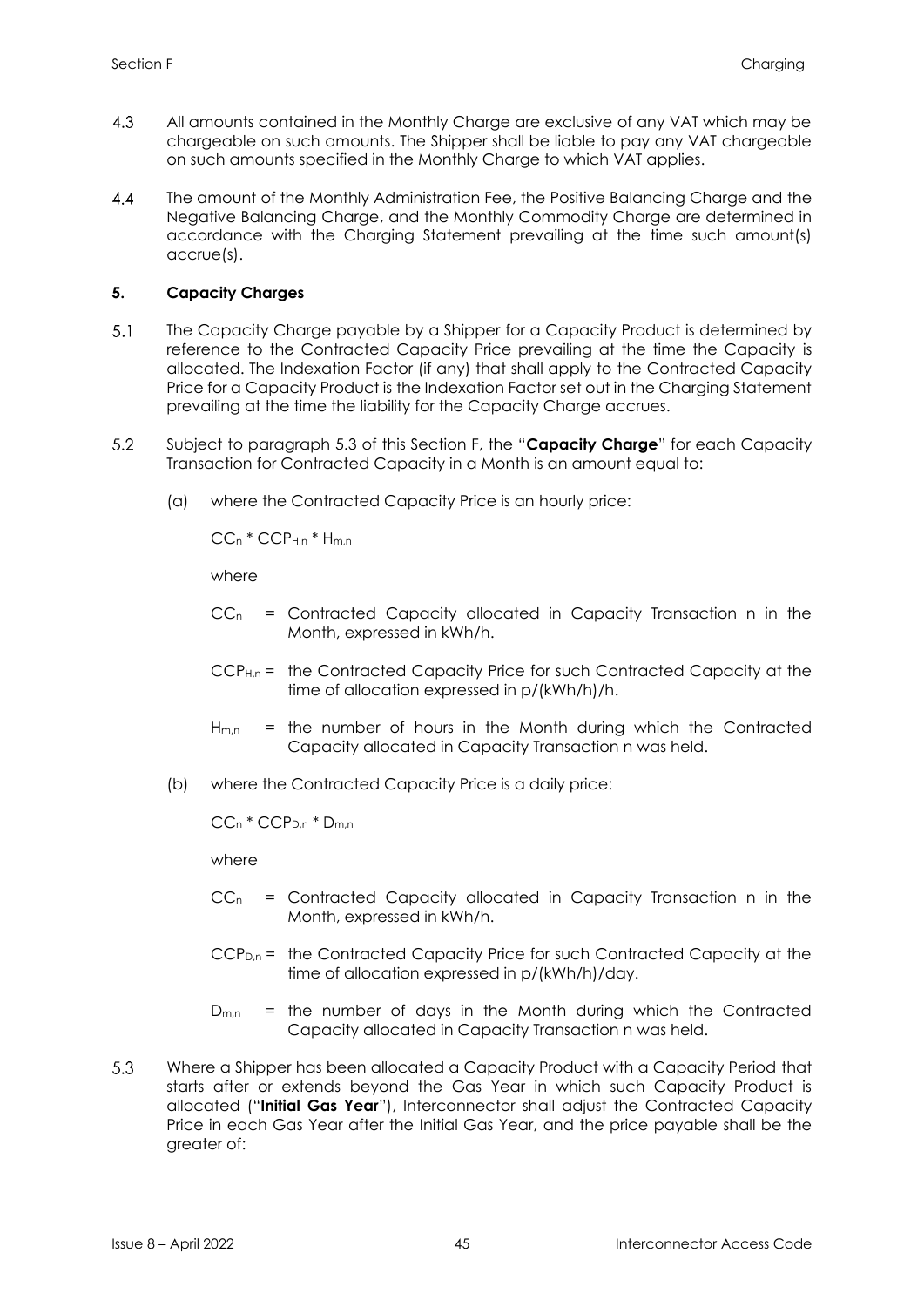- (i) the Contracted Capacity Price for such Contracted Capacity at the time of allocation expressed in p/(kWh/h)/h or p/(kWh/h)/day; and
- (ii) the result of the following calculation:
	- (1) where the Contracted Capacity Price is an hourly price:

CCPH,n \* IF<sup>Y</sup>

where

- CCPH,n = Contracted Capacity Price for the Contracted Capacity at the time of allocation in Capacity Transaction n, expressed in p/(kWh/h)/h.
- $IF<sub>Y</sub>$  = Indexation Factor for Gas Year Y.

except where the allocation was as a result of a Capacity Auction that included an Interconnector Auction Premium, then the calculation becomes:

 $(RP_{H,Y,n} * IFY) + AP_{H,n}$ 

where

- $RP_{H,Y,n}$  = Interconnector Reserve Price element of the Contracted Capacity Price for the Contracted Capacity at the time of allocation in Capacity Transaction n, expressed in p/(kWh/h)/h.
- $AP<sub>H,n</sub>$  = Interconnector Auction Premium applicable for the Contracted Capacity at the time of allocation in Capacity Transaction n, expressed in p/(kWh/h)/h.
- IF<sup>Y</sup> = Indexation Factor for Gas Year Y.
- (2) where the Contracted Capacity Price is a daily price:

CCPD,n \* IF<sup>Y</sup>

where

- CCPD,n = Contracted Capacity Price for the Contracted Capacity at the time of allocation in Capacity Transaction n, expressed in p/(kWh/h)/day.
- $IF<sub>Y</sub>$  = Indexation Factor for Gas Year Y.

except where the allocation was as a result of a Capacity Auction that included an Interconnector Auction Premium, then the calculation becomes:

 $(RP<sub>D.Y.n</sub> * IF<sub>Y</sub>) + AP<sub>D.n</sub>$ 

where

 $RP_{D,Y,n}$  = Interconnector Reserve Price element of the Contracted Capacity Price for the Contracted Capacity at the time of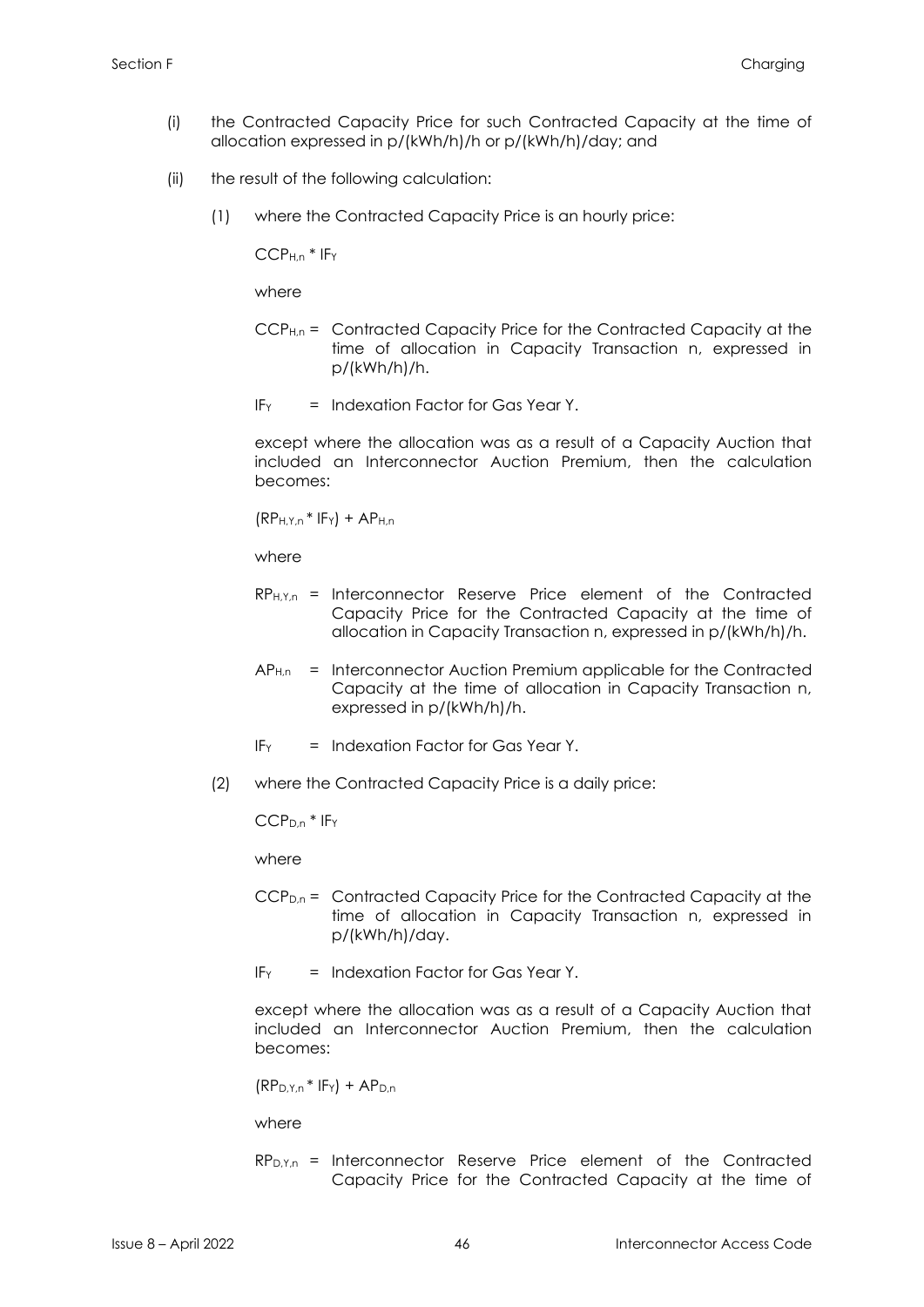allocation in Capacity Transaction n, expressed in p/(kWh/h)/day.

- $AP<sub>D,n</sub>$  = Interconnector Auction Premium applicable for the Contracted Capacity at the time of allocation in Capacity Transaction n, expressed in p/(kWh/h)/day.
- $IF<sub>y</sub> = Indexation Factor for Gas Year Y.$

#### $5.4$ Where:

- (a) a Shipper holds Registered Capacity for a Firm Annual Capacity Product for a Capacity Period of five (5) Gas Years or more allocated to the Shipper under a Capacity Transaction for the Subscription Process held in 2015; and
- (b) at the same Entry Point or Exit Point:
	- (i) Interconnector offers a Firm Annual Capacity Product that has been allocated to any eligible Shipper under a Capacity Auction; or
	- (ii) in advance of the Capacity Auction of Annual Capacity, Interconnector has allocated Firm Capacity in an Implicit Allocation Mechanism for 4 or more consecutive quarters;

which falls within the Capacity Period under paragraph (a) ("**Applicable Annual Capacity**");

the SP Clearing Price under the Capacity Transaction referred to in paragraph (a) is equal to the lower of:

- (c) the SP Clearing Price specified in the Confirmation for that Capacity Transaction; and
- (d) for the same period as the Applicable Annual Capacity, the price of Applicable Annual Capacity.

# <span id="page-51-0"></span>**6. Re-Allocated Capacity Payments**

- $6.1$ Where Interconnector receives payment for Re-Allocated Capacity from the Shipper holding such Re-Allocated Capacity for a Month, Interconnector will pay to or apply a rebate ("**Re-Allocated Capacity Payment**") to the Shipper that was registered as holding such Capacity before its re-allocation, for the following Month of an amount equal to the lower of:
	- $(a)$  RCn<sup>\*</sup> P<sub>AM,n</sub><sup>\*</sup> H<sub>m,n</sub>

where

- $RC<sub>n</sub>$  = the Re-Allocated Capacity (being Entry Capacity or Exit Capacity) allocated in Capacity Transaction n
- P<sub>AM,n</sub> = the applicable price determined by Interconnector for the Offered Capacity under the relevant Allocation Mechanism under which the Re-Allocated Capacity was re-allocated, expressed in p/(kWh/h)/h
- $H_{m,n}$  = the number of hours in the Month during which the Re-Allocated Capacity in Capacity Transaction n was re-allocated;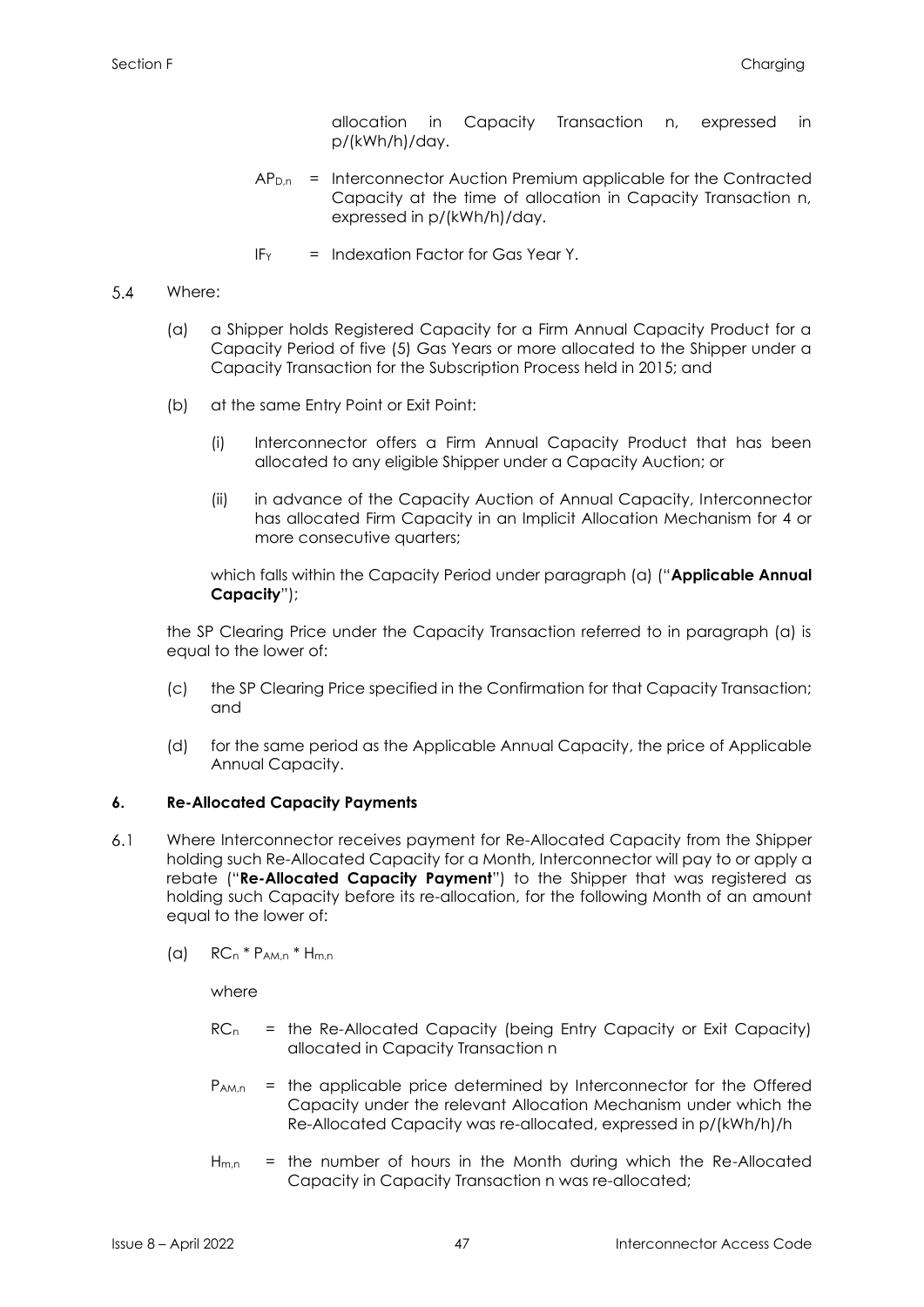and

(b) the Entry Charge or the Exit Charge that is payable by the Surrendering Shipper for the Re-Allocated Capacity determined under paragraph 5.1 or 5.2 of this Section F.

# <span id="page-52-0"></span>**7. Buy-back Payments**

- $7.1$ For the hours in each Gas Day in which Interconnector has bought back Capacity from a Shipper pursuant to paragraph 3 of Section C, Interconnector shall pay to that Shipper a Buy-back Payment equal to:
	- (a) where Interconnector has selected a Buy-back Offer pursuant to paragraph 3 of Section C, the amount of selected Entry Capacity and Exit Capacity multiplied by the lower of the Shipper's offer price under paragraph 3.1.4 of Section C and the maximum price that Interconnector will accept for a Buy-back Offer from a Shipper (the "**Maximum Buy-back Price**");
	- (b) where Interconnector has implemented Forced Buy-back pursuant to Section C paragraph 3.2, the amount of reduced Entry Capacity and Exit Capacity multiplied by the relevant price Interconnector has determined is applicable ("**Forced Buy-back Price**").

# <span id="page-52-1"></span>**8. Balancing Charge**

- $8.1$ On any Gas Day on which a Shipper has a Positive Imbalance the Positive Balancing Charge payable to it by Interconnector shall be calculated as the value of the Positive Imbalance multiplied by the Positive Imbalance Daily Gas Price.
- $8.2$ On any Gas Day on which a Shipper has a Negative Imbalance the Negative Balancing Charge payable by the Shipper to Interconnector shall be calculated as the value of the Negative Imbalance multiplied by the Negative Imbalance Daily Gas Price.

# <span id="page-52-2"></span>**9. Commodity Charge**

- 9.1 A Shipper shall pay to Interconnector a Monthly Commodity Charge that is equal to:
	- (a) the sum of the Shipper's Entry Allocations at the Bacton Entry Point for each Gas Day during the month multiplied by the applicable Commodity Unit Cost (Bacton) for that Gas Day; plus
	- (b) the sum of the Shipper's Entry Allocations at the Zeebrugge Entry Point for a Gas Day during the month multiplied by the applicable Commodity Unit Cost (Zeebrugge) for that Gas Day; plus
	- (c) where the relevant conditions have been met, any exceptional commodity charges for the Entry Allocations of Conditional Firm Capacity during the month in accordance with paragraph 4 of Section I.
	- (d) where a relevant service has been offered by Interconnector, a "**Supplementary Commodity Charge**" will be added to:
		- (i) to the Shipper's Entry Allocations at the Bacton Entry Point for each Gas Day that the relevant service has been contracted;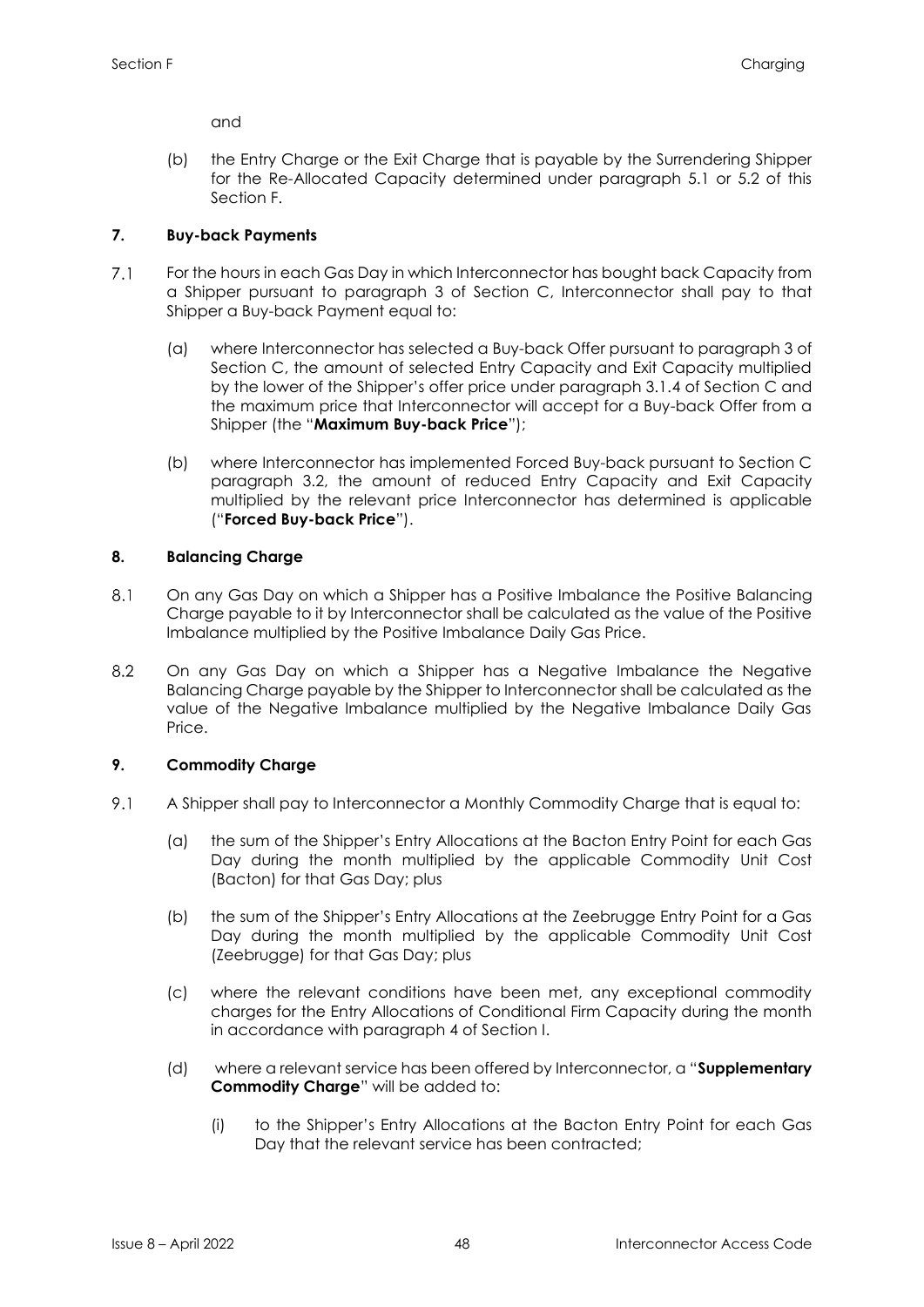(ii) to the Shipper's Entry Allocations at the Zeebrugge Entry Point for each Gas Day that the relevant service has been contracted.

# <span id="page-53-0"></span>**10. Net OS Revenue Account**

- $10.1$ Interconnector shall for a Gas Year calculate and keep an account of the revenue received from the allocation to Shippers of Offered Capacity made available from OS Capacity on a cumulative basis over such Gas Year, less Buy-back Payments for such Gas Year ("**Net OS Revenue Account**").
- The balance of Net OS Revenue Account will not be lower than the Maximum Deficit.  $10.2<sup>°</sup>$ Where the balance of the Net OS Revenue Account is lower than the Maximum Deficit Interconnector will implement Forced Buy-back pursuant to paragraph 3.2 of Section C.
- $10.3$ Interconnector shall update and publish the balance of the Net OS Revenue Account during the course of Gas Year Y and after the end of Gas Year Y, shall calculate the closing balance for Gas Year Y.
- $10.4$ If the closing balance of the Net OS Revenue Account for Gas Year Y is positive, Interconnector shall:
	- (a) calculate for each Shipper that Shipper's share of the total flows of Natural Gas in Gas Year Y at each Entry Point and each Exit Point;
	- (b) pro-rate the Net Revenue Share of the balance in the Net OS Revenue Account amongst all Shippers in accordance with the results of the calculation in subparagraph (a) above;
	- (c) rebate to each Shipper that Shipper's pro-rated share of the Net Revenue Share of the balance in the Net OS Revenue Account.

# <span id="page-53-1"></span>**11. End To End Testing Payments**

 $11.1$ Where a Shipper is initiating its registration, Interconnector may offer rebates (as shall be more particularly described in the Charging Statement) for de minimis bookings that are used by the Shipper to test its processes for accessing and using its Registered Capacity.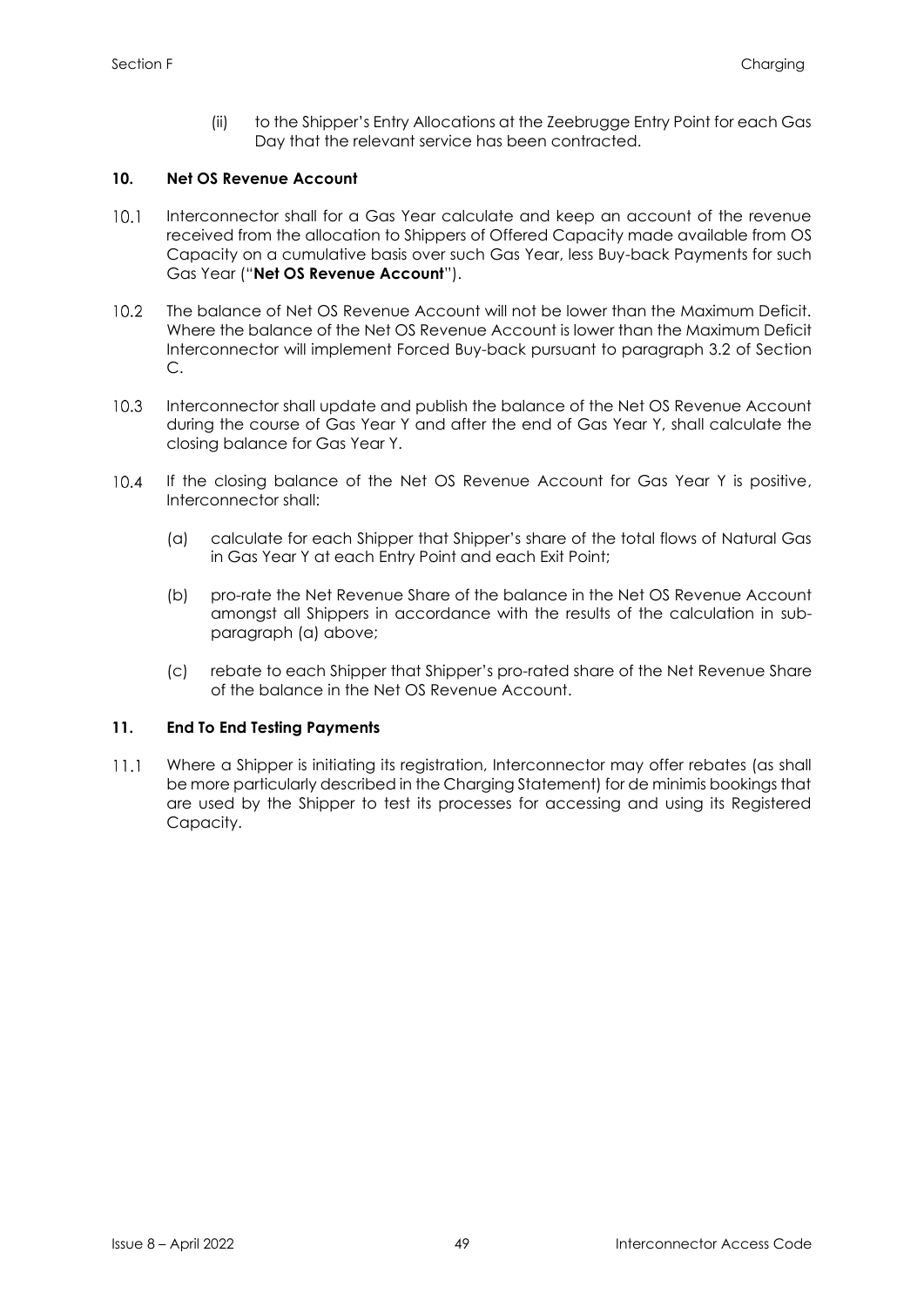# **SECTION G MEASUREMENT**

# <span id="page-54-1"></span><span id="page-54-0"></span>**1. Measurement**

- $1.1$ The Quantity of Natural Gas in each hour which is:
	- (a) delivered to Interconnector at an Entry Point; or
	- (b) redelivered by Interconnector at an Exit Point;

shall be measured by measurement equipment for such Entry Point or Exit Point as set out below.

# <span id="page-54-2"></span>**2. Measurement Facilities**

#### $2.1$ **Bacton Measurement Facilities**

The "**Bacton Measurement Facilities**" means and includes the facilities owned and operated by Interconnector for measuring the delivery of Natural Gas at the Bacton Entry Point or the redelivery of Natural Gas at Bacton Exit Point.

#### 2.2 **Zeebrugge Measurement Facilities**

The "**Zeebrugge Measurement Facilities**" means and includes the facilities owned and operated by Fluxys Belgium for measuring the redelivery of Natural Gas at the Zeebrugge Exit Point or the delivery of Natural Gas at the Zeebrugge Entry Point.

# <span id="page-54-3"></span>**3. Maintenance and Calibration**

- $3.1$ Where, for any reason (other than an error discovered upon testing), any measurement equipment is out of service or out of repair so that the Quantity of Natural Gas delivered at an Entry Point or redelivered at an Exit Point is not correctly indicated by the reading, for any known or unknown period of time Interconnector shall calculate the Quantity of Natural Gas so delivered or redelivered:
	- (a) by using the registration of any alternative or back-up measuring equipment installed and reasonably believed to be accurately registering; or
	- (b) by correcting the error if the percentage of error is ascertainable by calibration, test or mathematical calculations in accordance with Good Industry Practice; or
	- (c) by estimating in accordance with Good Industry Practice using the readings from the Zeebrugge Measurement Facilities (where it is the Bacton Measurement Facilities which are affected) or the Bacton Measurement Facilities (where it is the Zeebrugge Measurement Facilities which are affected) and taking account (in each such case) of system stock changes; or
	- (d) by estimating in accordance with Good Industry Practice the relevant Quantity by Quantities offtaken or redelivered and recorded during preceding or subsequent periods under similar conditions when the measuring equipment was registering accurately.

# <span id="page-54-4"></span>**4. Measurement Errors**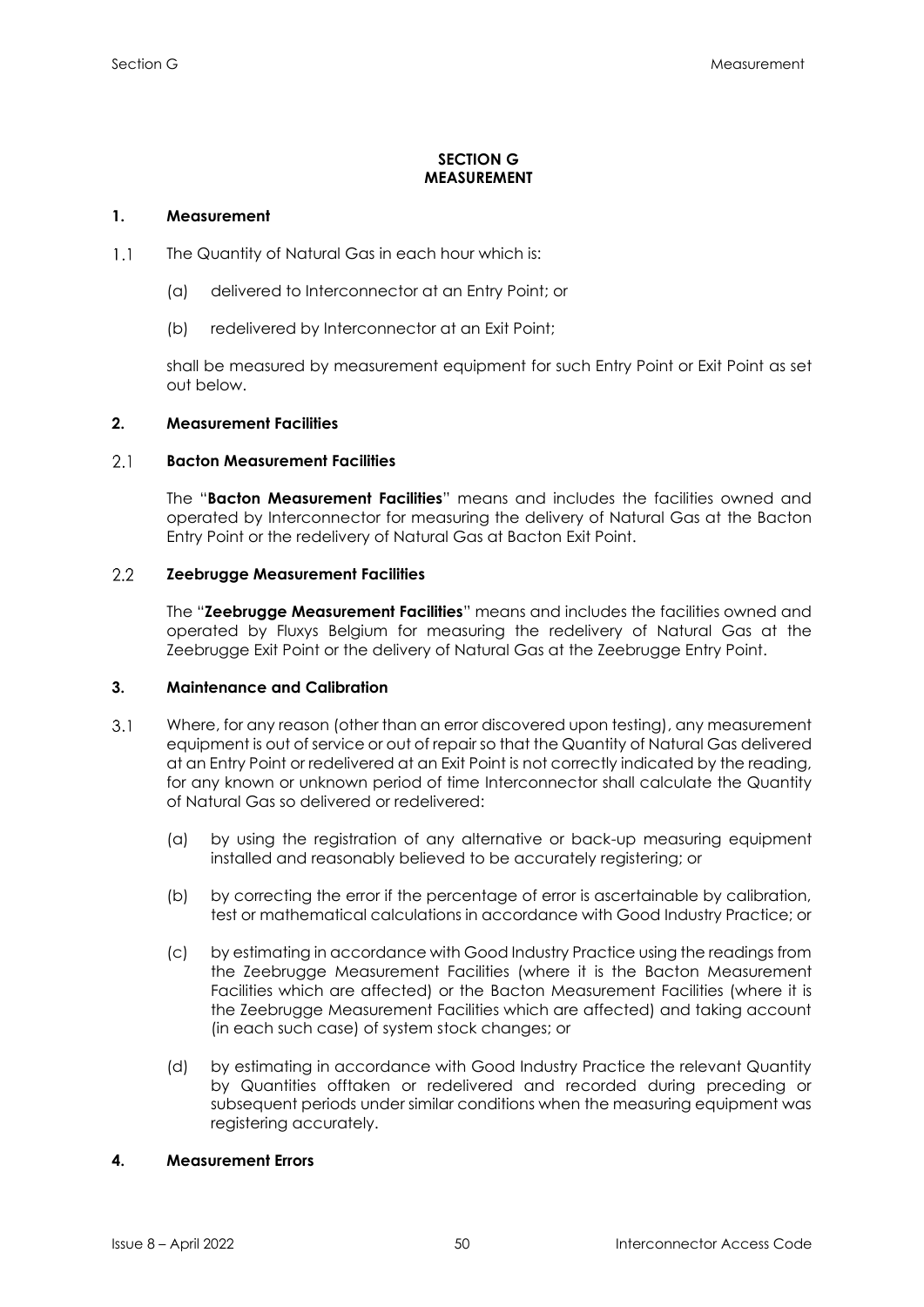#### $4.1$ **Adjustments to Measurements**

- 4.1.1 If, upon undertaking a test, any error in measuring equipment in the Bacton Measurement Facilities is found to affect the Quantities of Natural Gas being measured by an amount exceeding one per cent (1%), such measuring equipment shall:
	- (a) promptly be adjusted to record accurately; and
	- (b) previous recordings of such equipment shall be corrected to zero discrepancy for any period which is known definitely to have been affected by such error or is agreed upon by Interconnector and the relevant Adjacent TSO as having been affected by such error.
- 4.1.2 Where the period during which measurement of Quantities of Natural Gas is affected is not known or is not agreed upon by Interconnector and the relevant Adjacent TSO, such corrections shall apply for half of the period of time between the last test date and the date on which the test referred to in paragraph 4.1.1 of this Section G is undertaken.

#### 4.2 **Adjustment to allocation of Natural Gas**

- 4.2.1 If Interconnector determines that there has been an error in the measurement of the Quantity of Natural Gas delivered at an Entry Point or redelivered at an Exit Point:
	- (a) where allocation of gas has occurred and there is an OBA in place with the Adjacent TSO, the balancing account in the OBA with the Adjacent TSO may be adjusted; or
	- (b) where allocation of gas occurs where an OBA does not apply under paragraph 3 of Section D, and the error requires adjustments to the Entry Allocations or Exit Allocations of Shippers, Interconnector shall:
		- (i) recalculate any Balancing Charges due in respect of affected Gas Day(s); and
		- (ii) recover any underpayment from or apply a rebate in respect of an overpayment to Shipper(s) accordingly in the next invoice issued to the relevant Shipper(s) following such recalculation.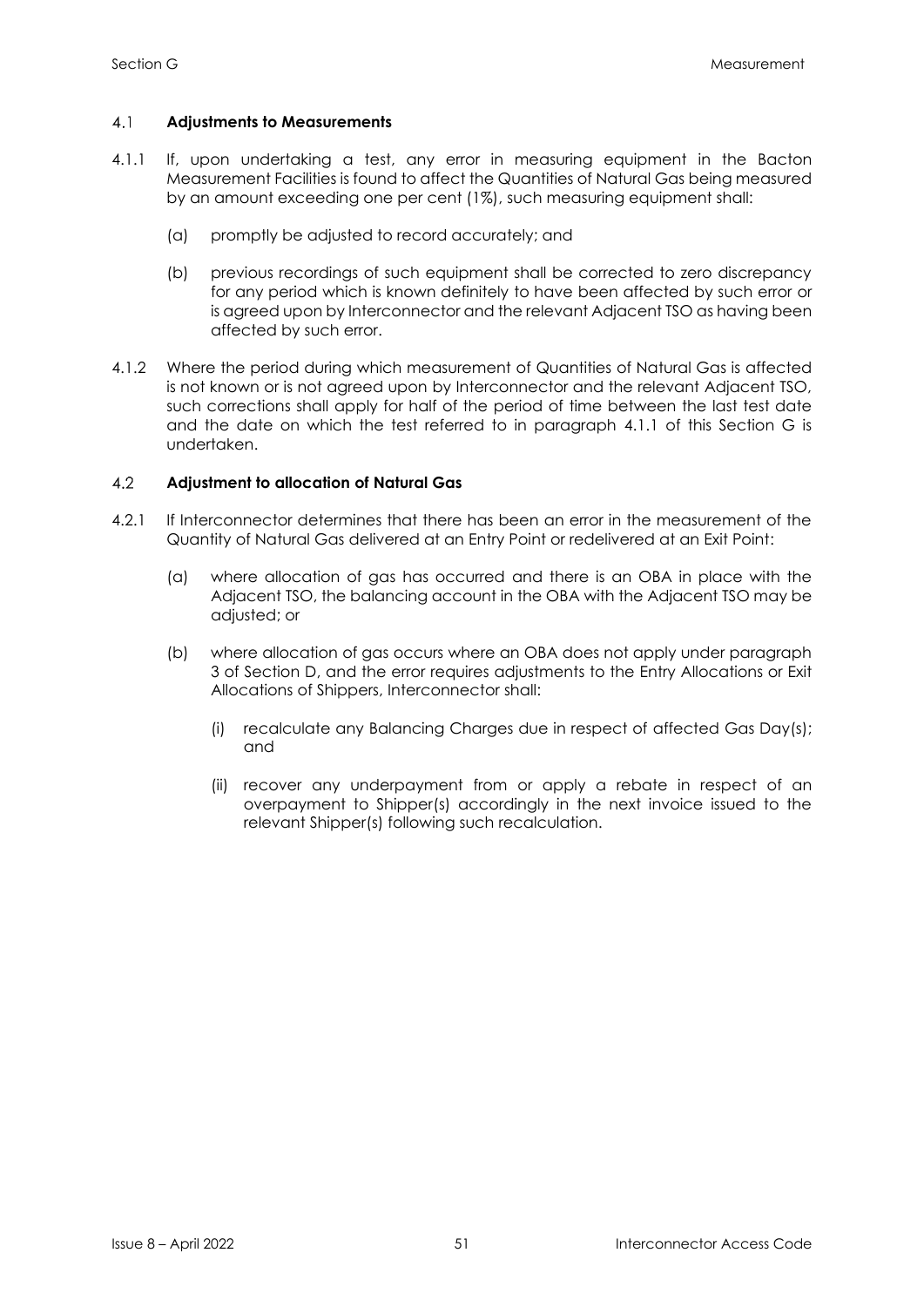# **SECTION H QUALITY REQUIREMENTS AND OPERATING CONDITIONS**

# <span id="page-56-1"></span><span id="page-56-0"></span>**1. Entry Conditions**

- $1.1$ The Natural Gas made available, or caused to be made available, by the Shipper at any Entry Point shall comply with the relevant quality requirements and operating conditions specified in Annex H-1 (the "**Specification**").
- $1.2$ If Natural Gas is made available by the Shipper at any Entry Point which does not comply with the Specification, the Shipper shall notify Interconnector or cause Interconnector to be notified of such non-compliance as soon as the Shipper or the Adjacent TSO of any AT System through which the Natural Gas is being made available to Interconnector becomes aware (or ought reasonably to have become aware) of such non-compliance.
- $1.3$ Interconnector shall at all times have the right to refuse the intake of Natural Gas made available by the Shipper at that Entry Point, and shall have the right to shut off such Natural Gas, if it does not comply with the Specification.
- $1.4$ Notwithstanding its right to refuse to intake such Natural Gas, Interconnector shall use its reasonable endeavours to intake such Natural Gas if it is satisfied that neither Interconnector nor other Shippers will be adversely affected.
- $1.5$ Interconnector shall promptly inform the Shipper of any decision taken by it either to shut off or to intake such non-compliant Natural Gas pursuant to paragraph 1.3 or paragraph 1.4 of this Section H.
- 1.6 (a) Following Interconnector's acceptance of non-compliant Natural Gas at an Entry Point, Interconnector shall promptly notify each Shipper with Confirmed Nomination Quantities in respect of the period during which such incident occurred of:
	- (i) the Quantities of Natural Gas which Interconnector requires each such Shipper to accept and remove from the System at the Entry Point and the timing thereof;
	- (ii) the Quantities of Natural Gas Interconnector requires each such Shipper to replace at the Entry Point;
	- (iii) the Nominations or Renominations Interconnector requires each such Shipper to submit to give effect to replacement referred to in subparagraph (ii);

all such actions to be taken at the cost and expense of each Shipper.

- (b) Where Interconnector determines that cleaning and clearing of the System is required (including but not limited to pipeline pigging operations) Interconnector:
	- (i) shall notify each Shipper that submitted Nominations in respect of the period during which such incident occurred of the Nominations or Renominations Interconnector requires the Shippers to submit and any other actions Interconnector requires such Shippers to take to support any cleaning and clearing operations; and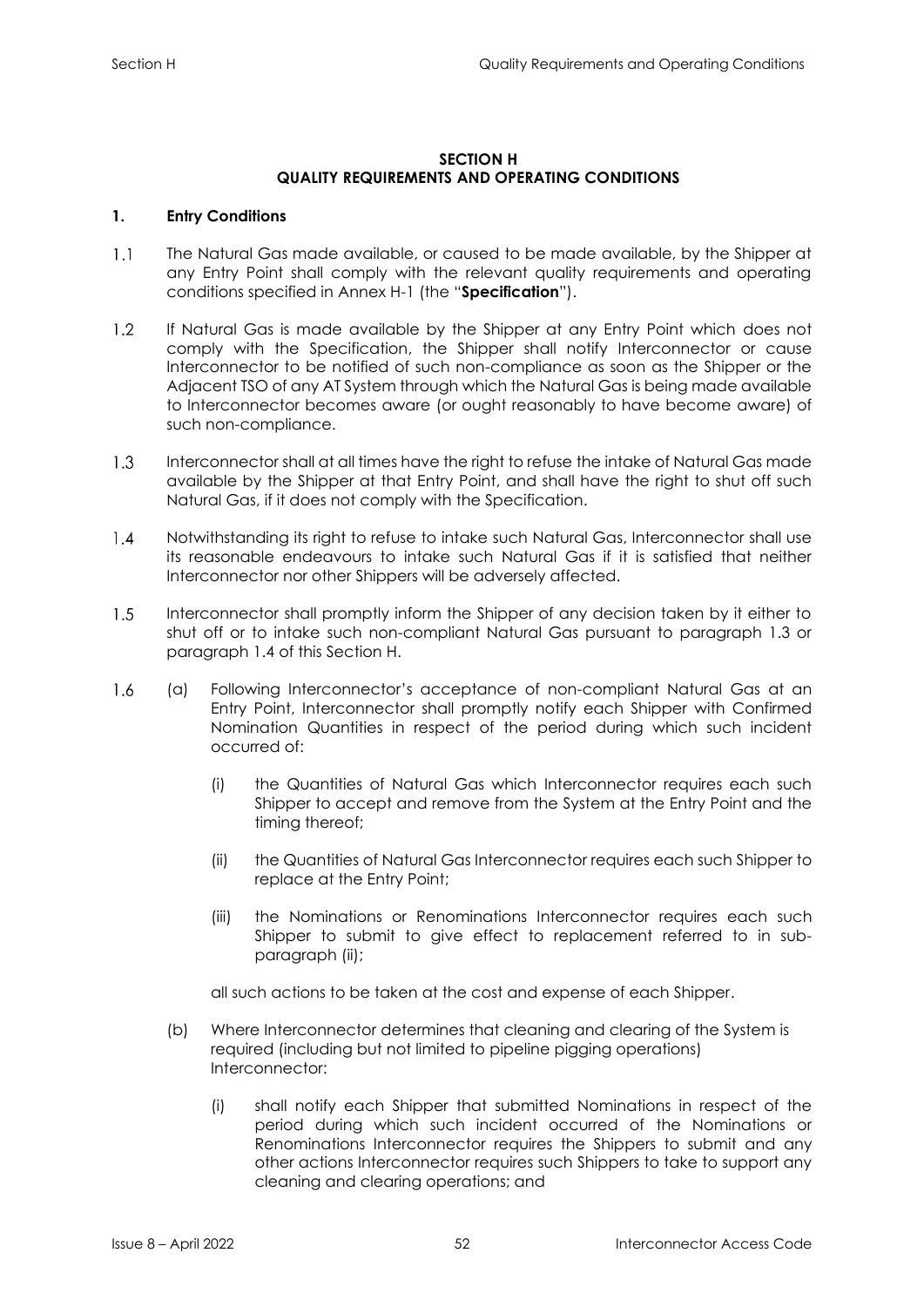(ii) may request each Shipper that did not submit Nominations in respect of the period during which the incident occurred, to submit Nominations or Renominations to support any cleaning and clearing operations;

such actions to be taken at the cost and expense of the Shipper.

- (c) Where Interconnector determines that other measures are required to bring noncompliant Natural Gas within Specification (including the blending of noncompliant Natural Gas) or to operate the System acting as a Reasonable and Prudent Operator in accordance with applicable laws and consents, Interconnector shall notify the Shippers of any actions it requires such Shippers to take to support such measures.
- (d) Where a Shipper does not comply with Interconnector's notice under paragraphs 1.6(a), 1.6(b)(i) or 1.6(c) of this Section H, Interconnector shall make such arrangements as appropriate to take such action on the Shipper's behalf.

# <span id="page-57-0"></span>**2. Exit Conditions**

- $2.1$ Interconnector shall (subject to the provisions of this paragraph 2) make Natural Gas available at the relevant Exit Point:
	- (a) which meets the relevant quality requirements and operating conditions in the Specification, provided that Natural Gas made available by the Shipper and all other Shippers complies with such operating conditions and quality requirements at all Entry Points; and
	- (b) at such pressure (within the range specified in Annex H-1) as is sufficient to meet the pressure at the Exit Point specified as applicable by Fluxys Belgium (in the case of the Zeebrugge Exit Point) or by National Grid Gas (in the case of the Bacton Exit Point), provided that Natural Gas made available by the Shipper and all other Shippers complies with the pressure for delivery at all Entry Points set out in the Specification.
- $2.2$ If Natural Gas made available to the Shipper at any relevant Exit Point does not comply with the relevant quality requirements and operating conditions in the Specification, and provided that the Natural Gas made available by the Shipper at all Entry Points complies with the Specification, Interconnector, as soon as it becomes aware of the situation, shall notify the Shipper of such deviation and the Shipper shall have the right to refuse to accept such Natural Gas at that Exit Point. The Shipper shall immediately notify Interconnector in writing of its intention to exercise such rights.
- $2.3$ If in accordance with paragraph 2.2 of this Section H the Shipper refuses to accept redelivery of such Natural Gas at the relevant Exit Point, then unless Interconnector has been affected by an event of Force Majeure, the Capacity Charges to be paid by the Shipper for that Gas Day shall be reduced by the amount of the Capacity Charges applicable to the Failed Delivery Quantity (defined in paragraph 2.4 of this Section H).
- $2.4$ The "**Failed Delivery Quantity"** is the total Quantity of Natural Gas which is made available by the Shipper and is subject to intake by Interconnector at the relevant Entry Point but which the Shipper has refused to accept at the relevant Exit Point.

# <span id="page-57-1"></span>**3. Changes to NTS or FTS Specifications**

 $3.1$ If Interconnector at any time considers that changes in the specifications or requirements applicable to the NTS or FTS necessitate changes being made to the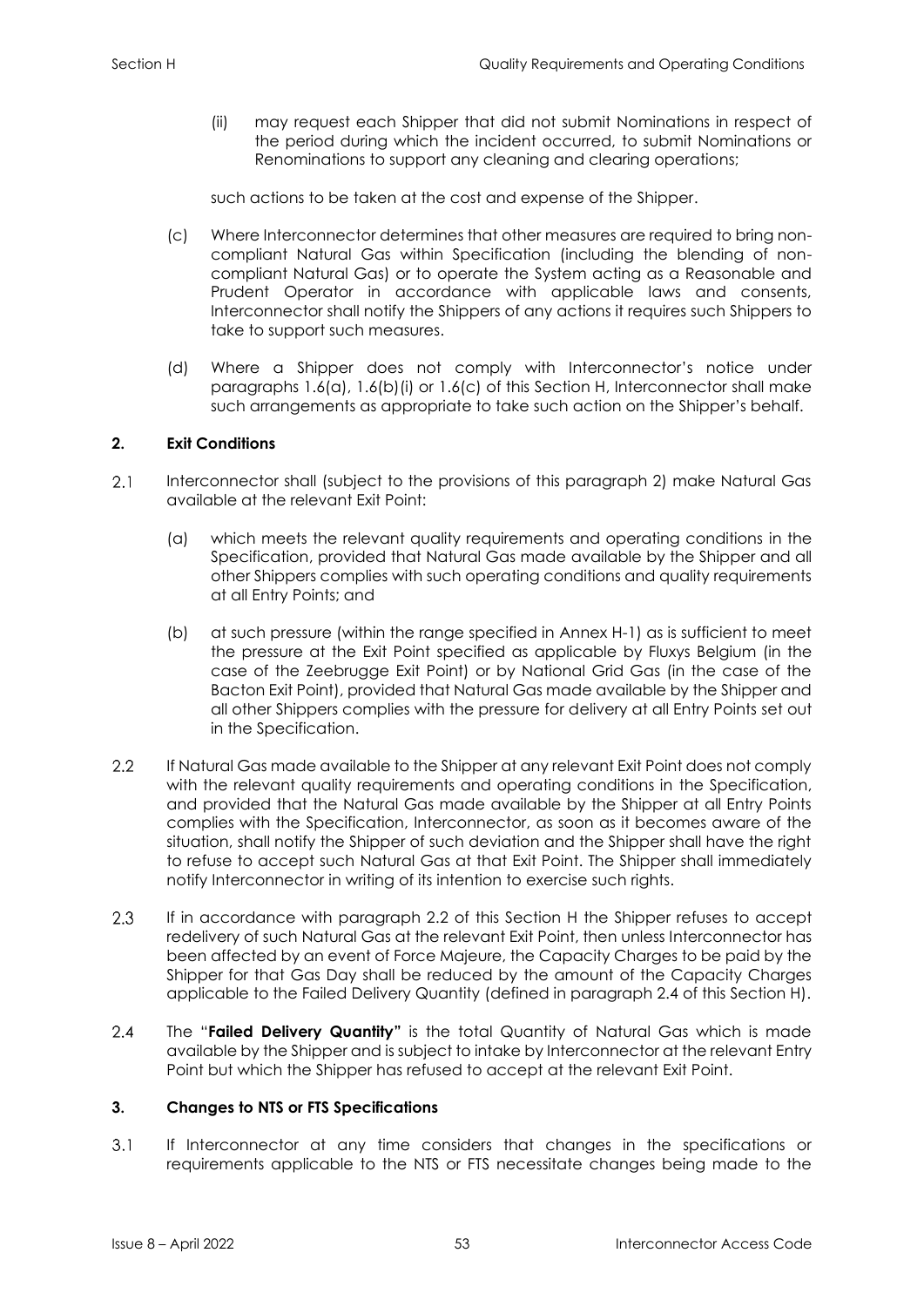Specification, Interconnector shall give notice in writing to all Shippers of the changes to the Specification proposed by Interconnector.

 $3.2$ Notwithstanding paragraph 3.1 of this Section H, if the changes in relation to the specifications applicable to the NTS or FTS involve narrower or more restrictive specifications being imposed, Interconnector shall, if it considers it necessary to do so, make appropriate changes to the Specification with immediate effect.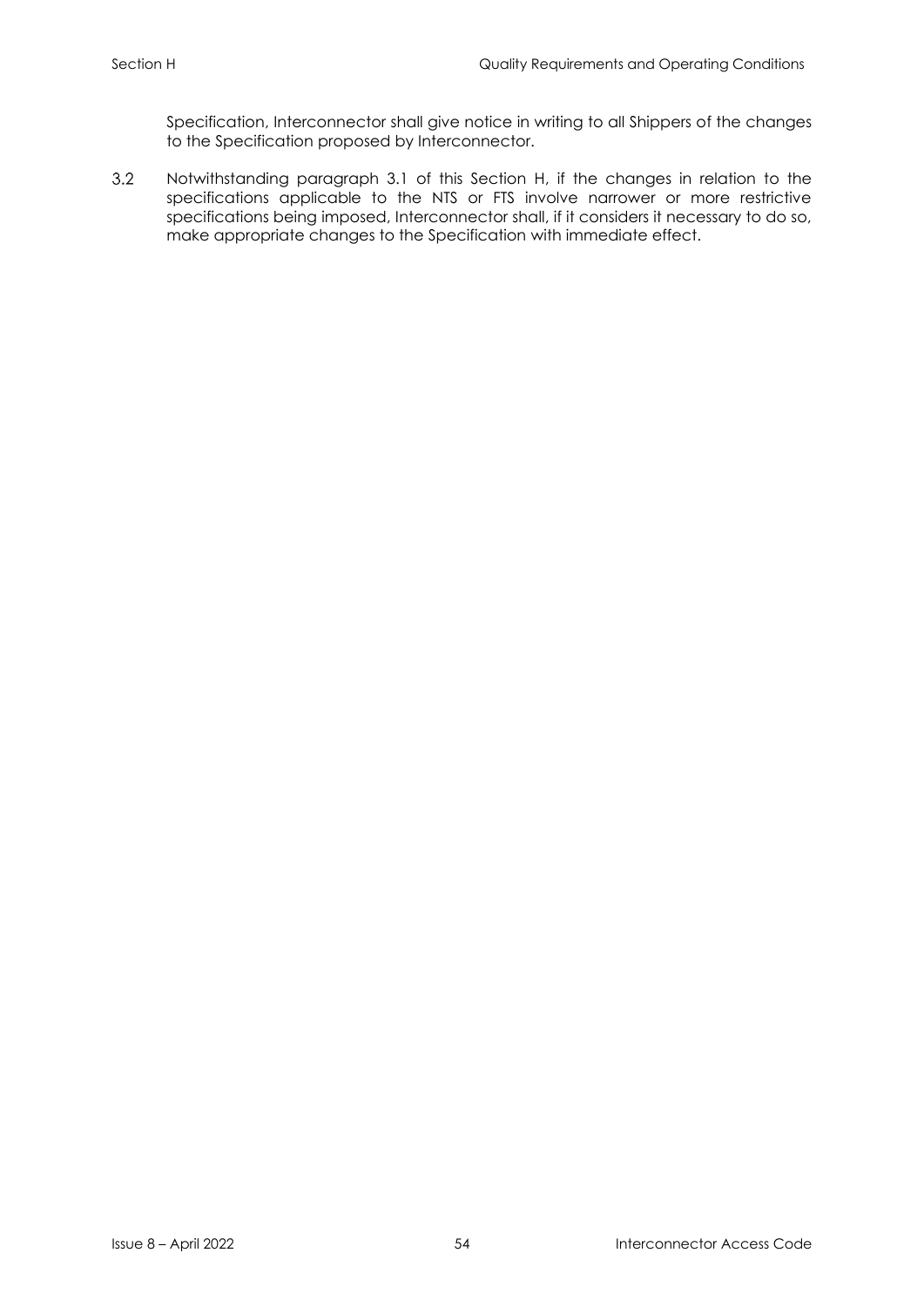<span id="page-59-0"></span>

|                                                                | Unit                               | Min            | Max                  |
|----------------------------------------------------------------|------------------------------------|----------------|----------------------|
| Gross Calorific Value^                                         | kWh/Nm <sup>3</sup>                | 10.80          | 12.38                |
| Wobbe Index <sup>^</sup>                                       | kWh/Nm <sup>3</sup>                | 13.82*         | 15.05                |
| Pressure for offtake at<br><b>Bacton Entry Point(s)</b>        | <b>Barg</b>                        | 45             | 70                   |
| Pressure for redelivery at<br><b>Bacton Exit Point</b>         | <b>Barg</b>                        | 45             | 70                   |
| Pressure for offtake at<br>Zeebrugge Entry Point               | <b>Barg</b>                        | 55             | 80                   |
| Pressure for redelivery at<br>Zeebrugge Exit Point             | <b>Barg</b>                        | 55             | 80                   |
| Temperature at Bacton<br>Entry Point connected with<br>the NTS | $\rm ^{\circ}C$                    | 1              | 28                   |
| Temperature at Bacton Exit<br>Point                            | $\rm ^{\circ}C$                    | 1              | 38                   |
| Temperature at Zeebrugge<br>Exit Point                         | $\rm ^{\circ}C$                    | $\overline{2}$ | 38                   |
| Temperature at Zeebrugge<br><b>Entry Point</b>                 | $\rm ^{\circ}C$                    | $\overline{2}$ | 38                   |
| Hydrocarbon dewpoint                                           | °C from 1<br>Barg up to<br>69 Barg |                | minus 2              |
| Water dewpoint                                                 | °C at 69<br><b>Barg</b>            |                | minus 10             |
| Oxygen content                                                 | ppm by vol                         |                | 1000                 |
| Carbon Dioxide                                                 | Mole %                             |                | 2.5                  |
| Hydrogen Sulphide content<br>(inclusive of COS)                | ppm by vol                         |                | 3.3                  |
| Total Sulphur at any time                                      | mg/m <sup>3</sup>                  |                | 30                   |
| Hydrogen                                                       | Mole %                             |                | $0.1 \bullet$        |
| Incomplete Combustion<br>Factor                                |                                    |                | $0.48 \triangleleft$ |
| Soot Index                                                     |                                    |                | $0.6 \triangleleft$  |

# **ANNEX H-1 QUALITY REQUIREMENTS AND OPERATING CONDITIONS**

Gas entering the System shall comply with the statement as to impurities contained in the table set out in Schedule 3, Part 1 of GSMR or that statement as amended, modified, re-enacted or replaced from time to time. $\star$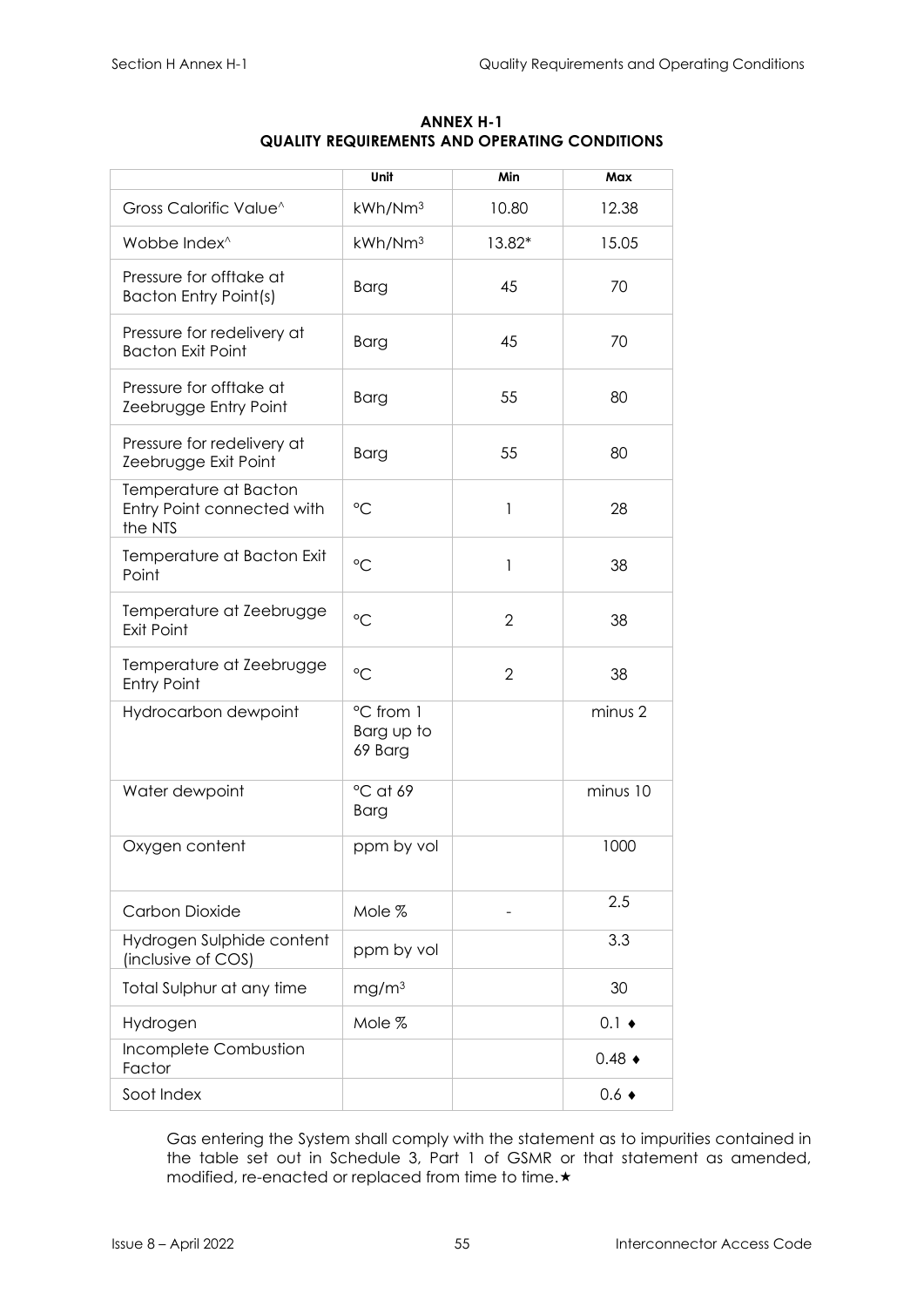Gas entering the System shall have no added odorant.

**Notes** 

- ^ Reference temperatures : 0°C for volume and 25°C for combustion.
- \* the lower Wobbe Index value of 13.65 kWh/m<sup>3</sup> will apply at the Bacton Entry Point and Zeebrugge Exit Point subject to the agreement with National Grid Gas, and Fluxys Belgium
- As required by GSMR. The Incomplete Combustion Factor and the Soot Index are to be calculated in accordance with those Regulations
- The text of the said statement as to impurities set out in GSMR as at 1.1.00 is as follows:

*"[Natural Gas] shall not contain solid or liquid material which may interfere with the integrity or operation of pipes or any gas appliance (within the meaning of regulation 2(1) of the [Gas Safety (Installation and Use) Regulations 1994] which a consumer could reasonably be expected to operate".* 

All quality requirements and operating conditions apply to both Entry and Exit Nominations except where otherwise stated above.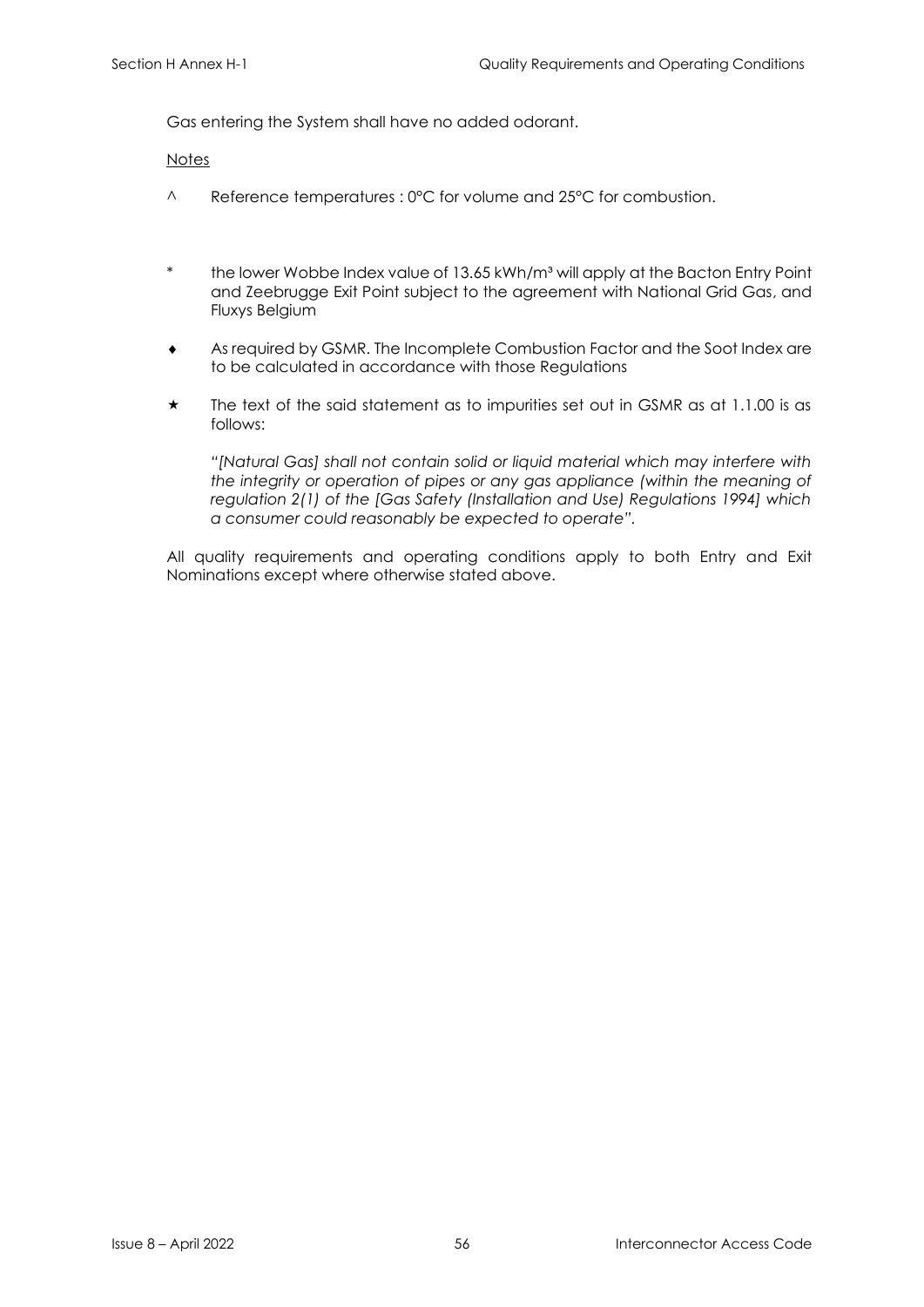### **SECTION I**

# **INTERRUPTION, CONSTRAINTS, CONDITIONALITIES AND MAINTENANCE**

# <span id="page-61-1"></span><span id="page-61-0"></span>**1. Interruption**

- $1.1$ Interconnector may interrupt at any time all or part of a Shipper's Interruptible Registered Capacity.
- $1.2<sub>1</sub>$ If Interconnector decides to interrupt Interruptible Registered Capacity at an Entry Point or an Exit Point, Interconnector shall use its reasonable endeavours to give affected Shippers notice (an "**Interruption Notice**") no later than two (2) hours before the interruption is to take effect, specifying:
	- (a) each hour of the relevant Gas Day during which there will be interruption of Interruptible Capacity at the Entry Point or Exit Point;
	- (b) the estimated start time of the Interruption;
	- (c) the estimated end time of the Interruption;
	- (d) the affected Entry Point or Exit Point; and
	- (e) its estimate of the amount of Interruptible Registered Capacity that will not be affected by the Interruption.
- Interconnector shall reduce all or part of the Interruptible Registered Capacity of  $1.3<sub>l</sub>$ Shippers (but only to the extent required) at the affected Entry Point or Exit Point for the period of such Interruption to reduce flows to correspond to the reduced available physical capability of the System. Interconnector shall reduce the Interruptible Registered Capacity of Shippers in the time order of the allocation of such Registered Capacity from the latest allocation before the time of the Interruption. Where Registered Capacity was allocated to one or more Shippers at the same time and Interconnector is not required to interrupt all of the Registered Capacity of such Shippers, Interconnector shall reduce the Registered Capacity of the Shippers on a pro rata basis.
- $1.4$ Where Interconnector gives an Interruption Notice to an affected Shipper, Interconnector shall notify such Shipper of the revised hourly Confirmed Nomination Quantities of such Shipper at the Entry Point or Exit Point to ensure that in each hour on the relevant Gas Day its Total Nomination Quantity does not exceed its Firm, Conditional Firm and Interruptible Registered Capacity (as reduced) for each hour at that Entry Point or Exit Point.
- $1.5$ The Shipper may submit the Renomination at the Entry Point or Exit Point in accordance with the matching process as described in paragraph 2.1.5 of Section C if necessary during the Interruption as long as its Total Nomination Quantity does not exceed its Firm, Conditional Firm and Interruptible Registered Capacity (as reduced) for each hour at that Entry Point or Exit Point.
- $1.6$ Interconnector may submit to the Shipper a revised Interruption Notice at any time before the end of the Interruption.

# <span id="page-61-2"></span>**2. System Constraints**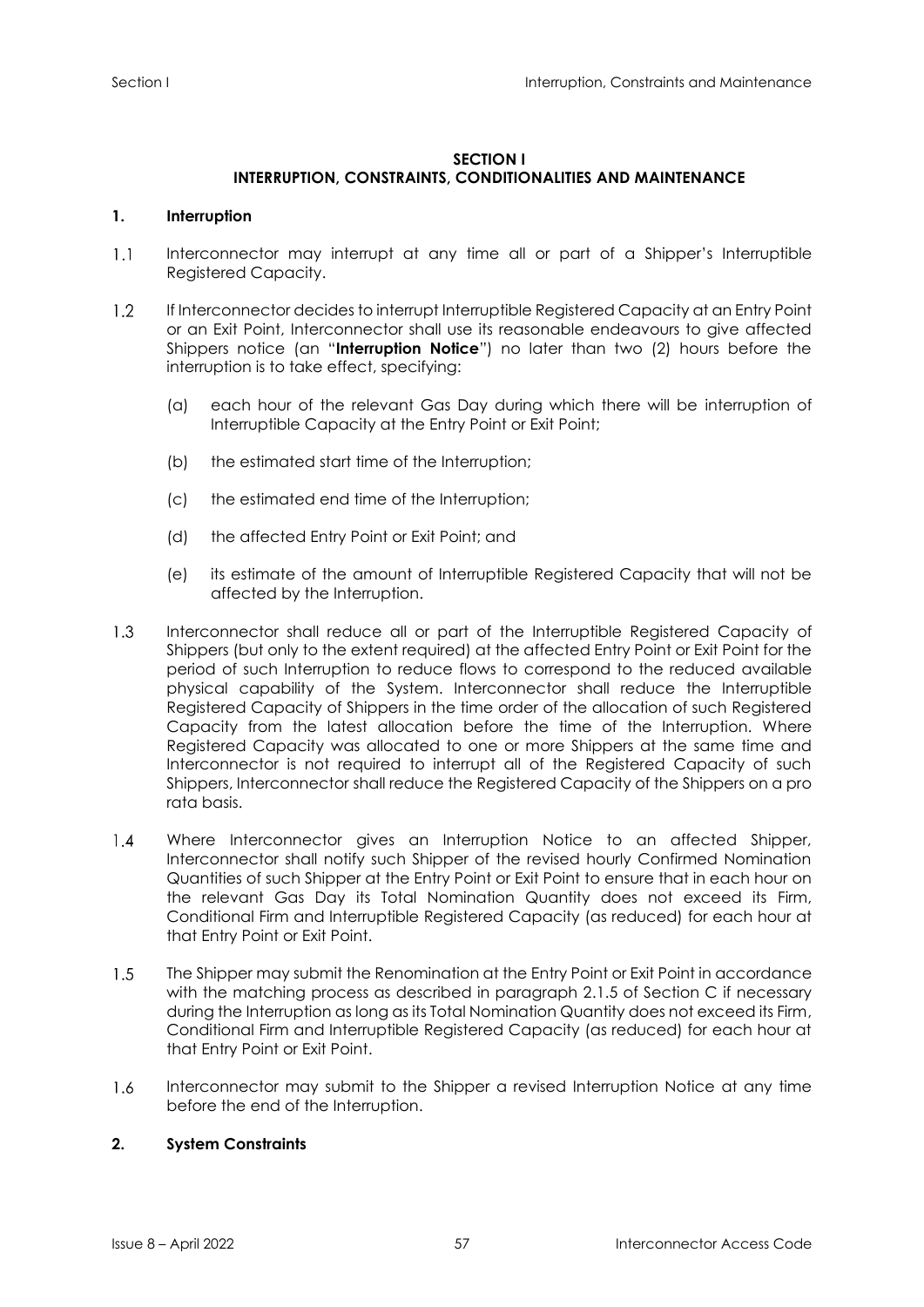- $2.1$ Where Interconnector has interrupted Interruptible Capacity in accordance with paragraph 1.1 of this Section I and such interruption is continuing, Interconnector determines that the System will be operating on the Gas Day or any part thereof subject to a constraint that affects the rate at which Interconnector can accept delivery of or redeliver Natural Gas at a Connection Point in respect of Shippers' Firm or Conditional Firm Registered Capacity ("**System Constraint**") Interconnector shall notify Shippers holding Firm or Conditional Firm Registered Capacity:
	- (a) which Connection Point is affected ("**Constrained Connection Point**"); and
	- (b) the maximum total Quantity of Natural Gas per hour which Interconnector is able to physically accept or (as the case may be) physically redeliver at the Constrained Connection Point (the "**Maximum Constrained Quantity**").
- $2.2$ Where a System Constraint occurs, for each hour of the Gas Day during which Interconnector is unable in accordance with Shippers' aggregate Confirmed Nomination Quantities to:
	- (a) accept delivery of Natural Gas at the Constrained Connection Point, Interconnector shall reduce the Confirmed Nomination Quantities for Entry pro rata, so that the Net Aggregate Confirmed Nomination Quantity (after applying that reduction) for that hour at the Constrained Connection Point shall be equal to the Maximum Constrained Quantity; and
	- (b) redeliver Natural Gas at the Constrained Connection Point, Interconnector shall reduce the Confirmed Nomination Quantities for Exit pro rata, so that the Net Aggregate Confirmed Nomination Quantity (after applying that reduction) for that hour at the Constrained Connection Point shall be equal to the Maximum Constrained Quantity.
- 2.3 If on any Gas Day the difference between:
	- (a) the lower of Shipper's Firm and Conditional Firm Registered Capacity and the Shipper's Confirmed Nomination Quantities (where not reduced under this paragraph 2); and
	- (b) the Entry Allocations or Exit Allocations of a Shipper;

is greater than three percent (3%) of the lower of the amounts specified in (a) above, such difference is the "**Lost Capacity**" and unless Interconnector has been affected by an event of Force Majeure or an AT System Constraint, the Shipper shall only be liable to pay Capacity Charges in respect of its Firm and Conditional Firm Registered Capacity that is not Lost Capacity.

 $2.4$ Interconnector shall notify the affected Shippers of the estimated end date and time of the System Constraint and after the System Constraint has ceased, the end time and date.

# <span id="page-62-0"></span>**3. AT System Constraints**

 $3.1$ If the operator of an AT System notifies Interconnector of a constraint affecting the rate at which Quantities of Natural Gas may be delivered from that AT System at an Entry Point (an "**AT System Entry Point Constraint**") or redelivered to that AT System at an Exit Point (an "**AT System Exit Point Constraint**") Interconnector shall reduce its rate of delivery or redelivery accordingly.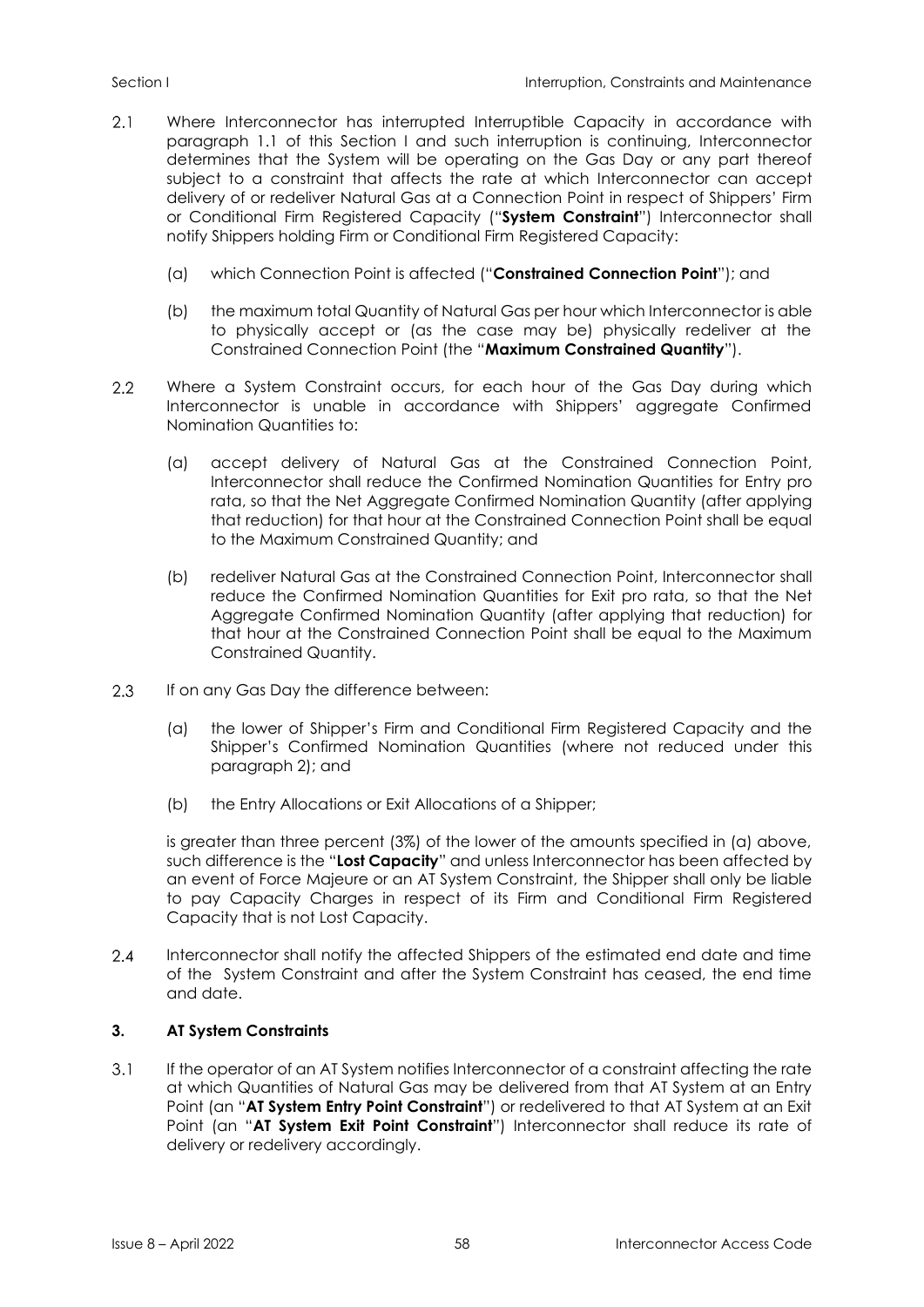- $3.2$ Upon the occurrence of an AT System Entry Point Constraint or an AT System Exit Point Constraint, the relevant Adjacent TSO shall provide new ATS Processed Nomination Quantities to Interconnector in accordance with paragraph 2.1 of Section C that identify the Shippers affected and the reduced Quantities the relevant ATS Shippers will be able to deliver to the Shippers at the relevant Entry Point or (as the case may be) which the Shippers will be able to redeliver to the ATS Shippers at the relevant Exit Point.
- $3.3$ Where Interconnector receives such information under paragraph 3.2 of this Section I, Interconnector shall as soon as reasonably practicable notify each affected Shipper of the reduced Quantities which that Shipper may deliver at the relevant Entry Point or take redelivery of at the relevant Exit Point ("**Constrained Nomination Quantities**") which will be effective as the Shipper's Confirmed Nomination Quantities at the relevant Entry Point or Exit Point on that Gas Day.
- $3.4$ Paragraph 3.3 of this Section I shall not affect the right of any affected Shipper to submit new or revised Nomination Quantities to Interconnector in accordance with paragraph 1 of Section C.

# <span id="page-63-0"></span>**4. Conditionalities**

- $4.1$ Interconnector shall offer Conditional Firm Capacity Products.
- $4.2$ Prior to offering a Conditional Firm Capacity Product Interconnector shall publish on its website full details of the restriction(s) that shall apply to that Conditional Firm Capacity Product.
- $4.3$ The restriction(s) that shall apply to Conditional Firm Capacity Products may (without limitation) relate to:
	- (a) capacity allocation;
	- (b) flow nomination;
	- (c) flow allocation; or
	- (d) pricing provisions.
- $4.4$ "**Conditional Firm CF1**" Capacity is offered, characterised by its pricing exposure to a "**Demand Response Event**".
- $4.5$ Where a Shipper holds Conditional Firm CF1 Capacity and Interconnector's electricity supplier for the Zeebrugge Facilities notifies Interconnector of a Demand Response Event for the next calendar day then:
	- (a) as soon as practicable Interconnector will notify the market via its website and via an Urgent Market Message (UMM), indicating the hours which the Demand Response Event will apply;
	- (b) Interconnector will confirm that the relevant pricing conditions as set out in the Charging Statement will apply to all Conditional Firm CF1 Capacity on the Gas Day in which the Demand Response Event applies, and Interconnector will:
		- (i) reduce the Capacity Charges due for Conditional Firm CF1 Capacity on such Gas Day by the published amount;
		- (ii) allocate the costs incurred by Interconnector at the negative imbalance tariff as published by the Belgian electricity transmission grid operator, for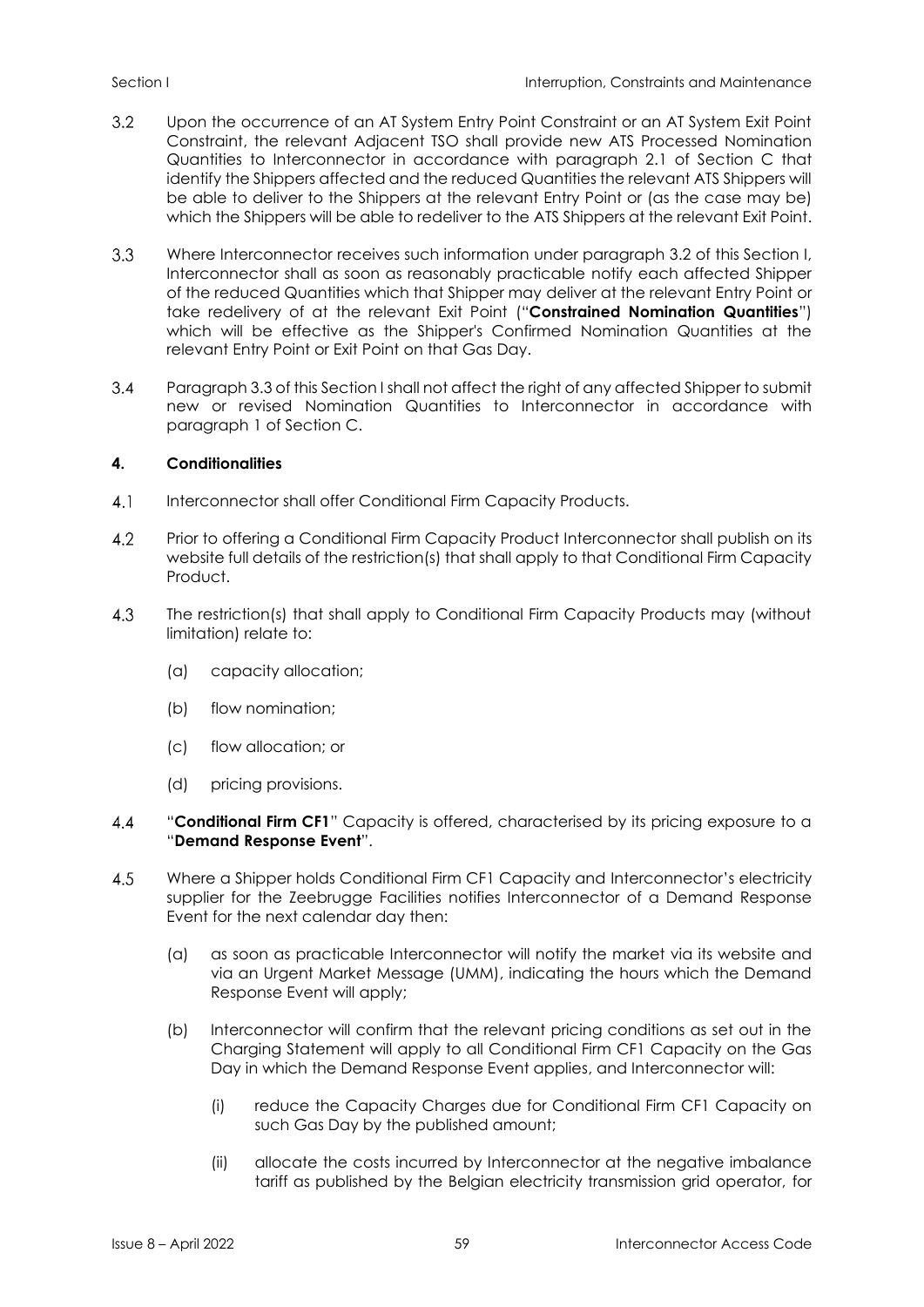electricity consumed during a Demand Response Event to the Interconnector Shipper pro-rata to the sum of its Entry Allocations for Conditional Firm CF1 Capacity at the Zeebrugge Entry Point for that Gas Day.

- $4.6$ A Demand Response Event is a period of:
	- (a) 3 consecutive hours on a calendar day;
	- (b) with a possibility for a second activation of 3 consecutive hours on days for which:
		- (i) a brown-out (an organised temporary reduction in system voltage) has been announced publicly in Belgium; or
		- (ii) the Belgian power exchange known as EPEX SPOT (formerly BELPEX) dayahead market has cleared above 2,000EUR/MWh for at least two nonconsecutive hours.

# <span id="page-64-0"></span>**5. Maintenance**

#### $5.1$ **General**

5.1.1 Interconnector shall maintain the System acting as a Reasonable and Prudent Operator.

#### $5.2$ **Long-Term Planned Maintenance**

- 5.2.1 By September of Gas Year Y, Interconnector shall notify the Shippers of the proposed Month within which Interconnector shall carry out planned maintenance of the System during the following calendar year and the corresponding estimated reductions of Registered Capacity (the "**Long-Term Planned Maintenance**").
- 5.2.2 Interconnector shall, prepare its Long-Term Planned Maintenance, to the extent reasonably practicable, so as to minimise disruption to the use of Registered Capacity by Shippers.
- 5.2.3 Interconnector shall take into account any comments from Shippers on the Long-Term Planned Maintenance period proposed in accordance with paragraph 5.2.1.
- 5.2.4 Interconnector shall use its reasonable endeavours to notify the Shippers of the timing and the number of Maintenance Days during which Long-Term Planned Maintenance will occur no later than forty two (42) days in advance of such Long-Term Planned Maintenance commencing.
- 5.2.5 Interconnector retains the right to:
	- (a) adjust the duration or the dates of any Long-Term Planned Maintenance; or
	- (b) to cancel any Long-Term Planned Maintenance;

and will provide as much notice to Shippers as reasonably practicable.

#### 5.3 **Short-Term Planned Maintenance**

5.3.1 Interconnector may perform maintenance of the System not included in the Long-Term Planned Maintenance to maintain its safety or integrity (the "**Short-Term Maintenance**").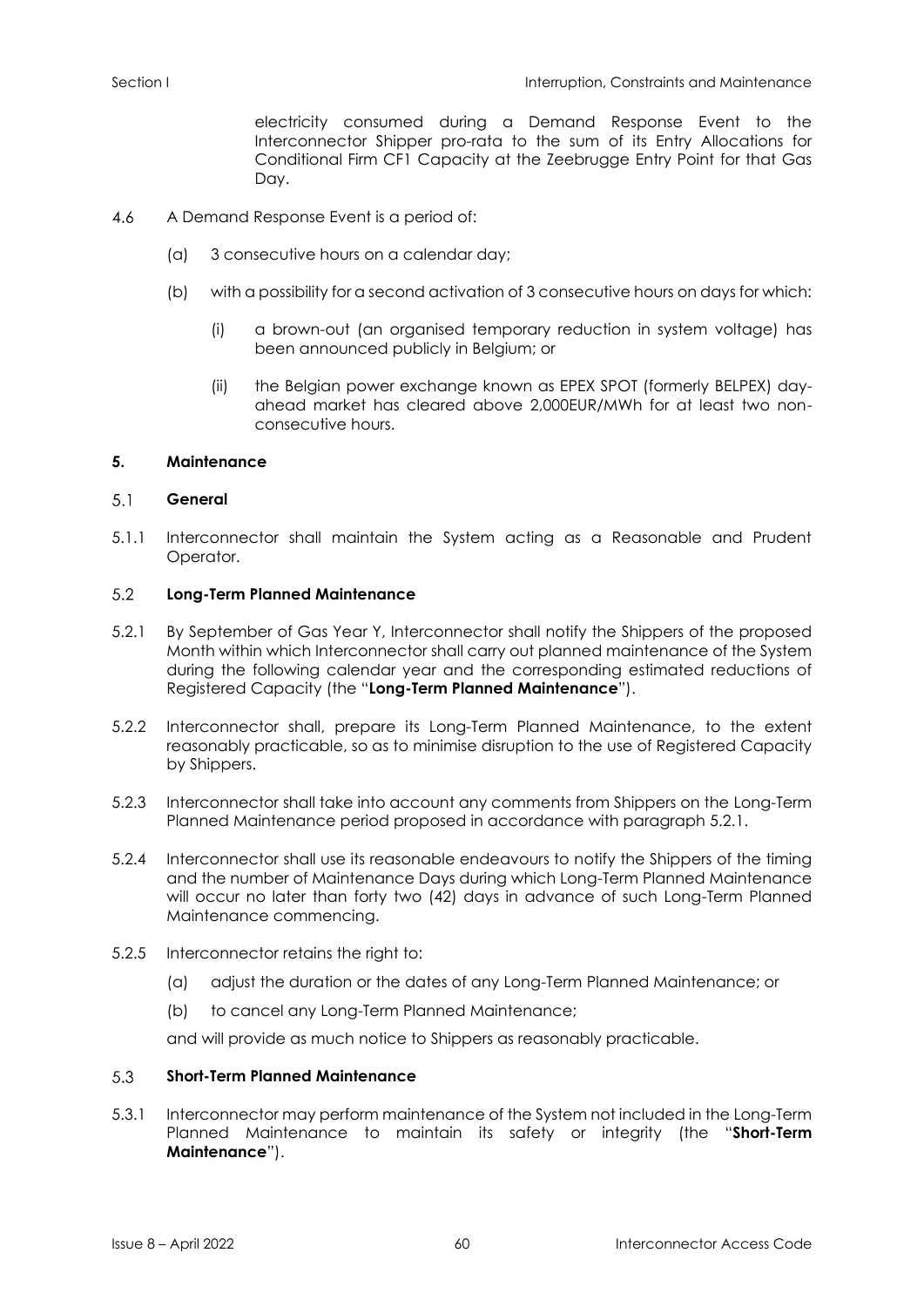- 5.3.2 Interconnector shall notify Shippers holding Registered Capacity which may be affected by the Short-Term Planned Maintenance of:
	- (a) the start time and the estimated duration of such Short-Term Planned Maintenance; and
	- (b) the estimated extent to which Firm or Conditional Firm Registered Capacity may be affected;

as soon as possible and by no later than ten (10) Business Days before such Short-Term Planned Maintenance is due to start.

5.3.3 Interconnector, acting as a Reasonable and Prudent Operator, shall use reasonable endeavours to minimise the effect of Short-Term Planned Maintenance on the Firm or Conditional Firm Registered Capacity of Shippers.

#### $5.4$ **Maintenance Days**

- 5.4.1 The total number of days in a calendar year during which Long-Term Planned Maintenance or Short-Term Planned Maintenance may reduce Firm or Conditional Firm Registered Capacity (the "**Maintenance Days**") shall not, in aggregate, be more than fifteen (15) Days per calendar year (the "**Maintenance Days Limit**").
- 5.4.2 The number of Maintenance Days shall be calculated on a full day equivalent basis meaning that for illustration only:
	- (a) if Firm or Conditional Firm Registered Capacity is reduced during six (6) hours it shall be accounted for as 0.25 of a day; and,
	- (b) if fifty percent (50%) of Firm or Conditional Firm Registered Capacity is reduced during four (4) complete days it shall be accounted for as two (2) days.

#### $5.5$ **Adjustment of Capacity Charges**

- 5.5.1 Subject to paragraph 5.5.2 of this Section I, the Shipper shall remain liable to pay Capacity Charges in full for Registered Capacity during Long-Term Planned Maintenance or Short-Term Planned Maintenance.
- 5.5.2 If the aggregate number of Maintenance Days for a calendar year exceeds the Maintenance Days Limit, Interconnector shall reduce the Capacity Charges for Registered Capacity pro-rata to any reduction in Registered Capacity for such excess days as the sole remedy for a Shipper.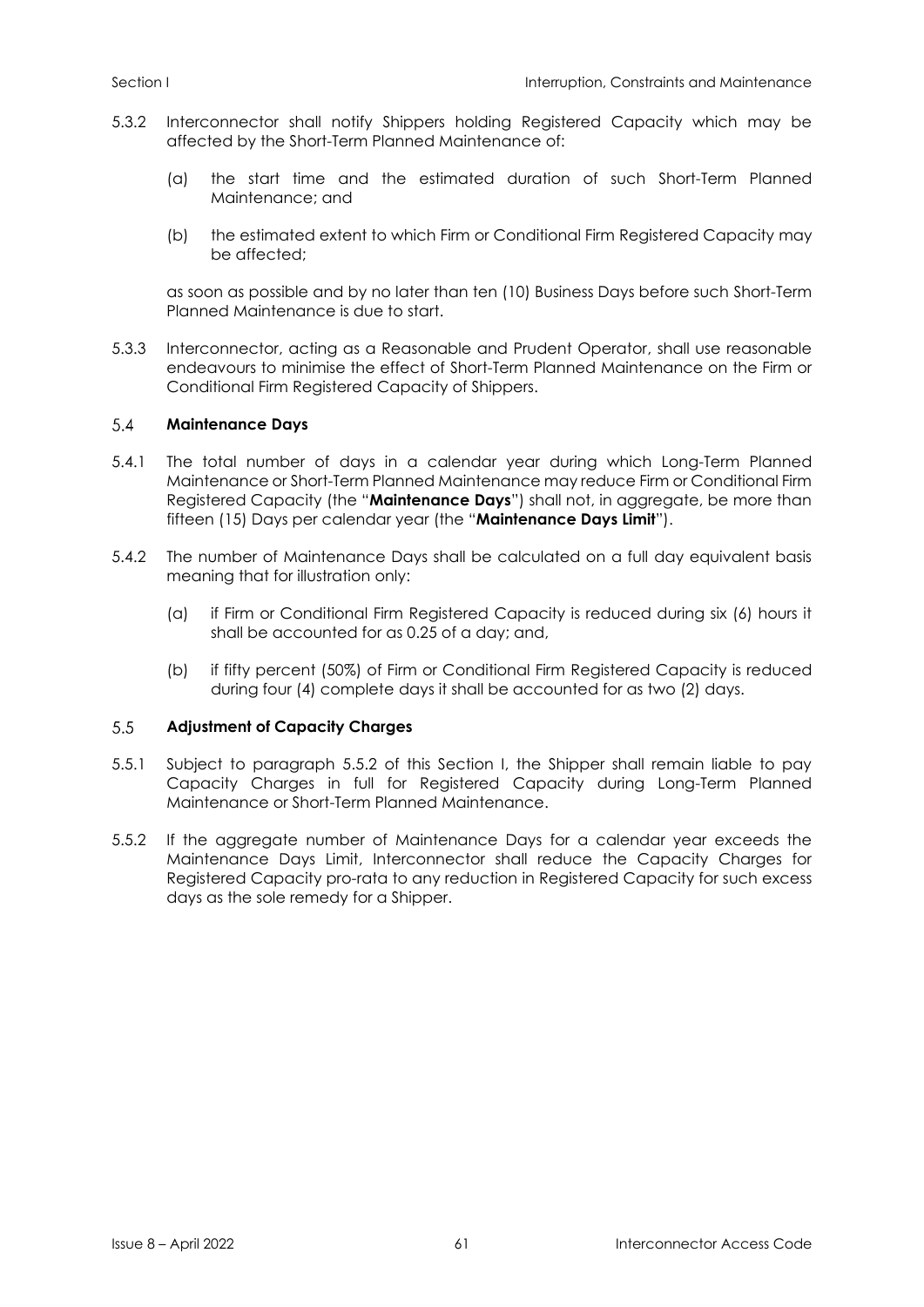# **SECTION J INTERCONNECTOR INFORMATION SYSTEM**

# <span id="page-66-2"></span><span id="page-66-1"></span><span id="page-66-0"></span>**1. Use of the System**

- 1.1 Interconnector hereby permits the Shipper and, subject to paragraph 1.2 of this Section J, any nominated Users from time to time, to access and use the Interconnector Information System during the term of this Agreement on the terms and conditions set out in this Section J.
- 1.2 The Shipper may from time to time nominate a company to act as User Agent to access the Interconnector Information System on its behalf. Interconnector will permit any such nominee to access the Interconnector Information System where such nominee can satisfy the Shipper's obligations under this Agreement as if it were a Shipper and Interconnector shall inform the Shipper accordingly.
- 1.3 The Shipper shall procure that each such User complies in all respects with the obligations set out in this Section J and shall be liable for all actions or omissions of such Users as stipulated in paragraph 1.4 of this Section J.
- 1.4 Any use of the Interconnector Information System by any such Shipper or any such User shall (for the purpose of this Agreement) be deemed to be use by the Shipper, and the Shipper will be fully liable to Interconnector for all acts or omissions of any such User, and all the provisions of this Agreement shall be read and construed subject to this provision. Neither the Shipper nor its Users shall use, or allow access to use, the Interconnector Information System for any other purpose than the purpose of exercising rights and of fulfilling obligations under this Agreement. In the event that the Shipper advises Interconnector that it has appointed a User Agent then, subject to this paragraph 1, Interconnector will facilitate installation of a Shipper Connection directly with the User Agent subject to the consent of the Shipper first being obtained. Interconnector will disable the Shipper Connection issued to any User Agent if and when requested to do so by the Shipper.
- 1.5 Interconnector may grant more than one User concurrent access to the Interconnector Information System on behalf of a Shipper, subject to any limit imposed by Interconnector, acting as Reasonable and Prudent Operator. The Shipper shall ensure that its Users comply with all rights and obligations pursuant to this Section J and shall notify Interconnector immediately that such User ceases to act on behalf of that Shipper, whether through termination of employment, of agency agreement or otherwise.
- 1.6 Both parties shall use their respective best endeavours not to allow, permit or introduce into the Interconnector Information System or the Shipper Equipment or the Shipper Software any viruses, worms or trojan horses or anything else which could damage, pose a threat to, or impair in any way the Interconnector Information System or the Shipper Equipment or the Shipper Software (the "**Destructive Features**"). This shall include both parties implementing and maintaining appropriate policies, procedures and software designed to prevent such Destructive Features.
- 1.7 The Shipper shall not allow, permit or effect any breach of security in relation to the Shipper Area of Responsibility. Interconnector shall not allow, permit or effect any breach of security in relation to the Interconnector Area of Responsibility. The Shipper shall be responsible for all activities that occur within the Shipper Area of Responsibility.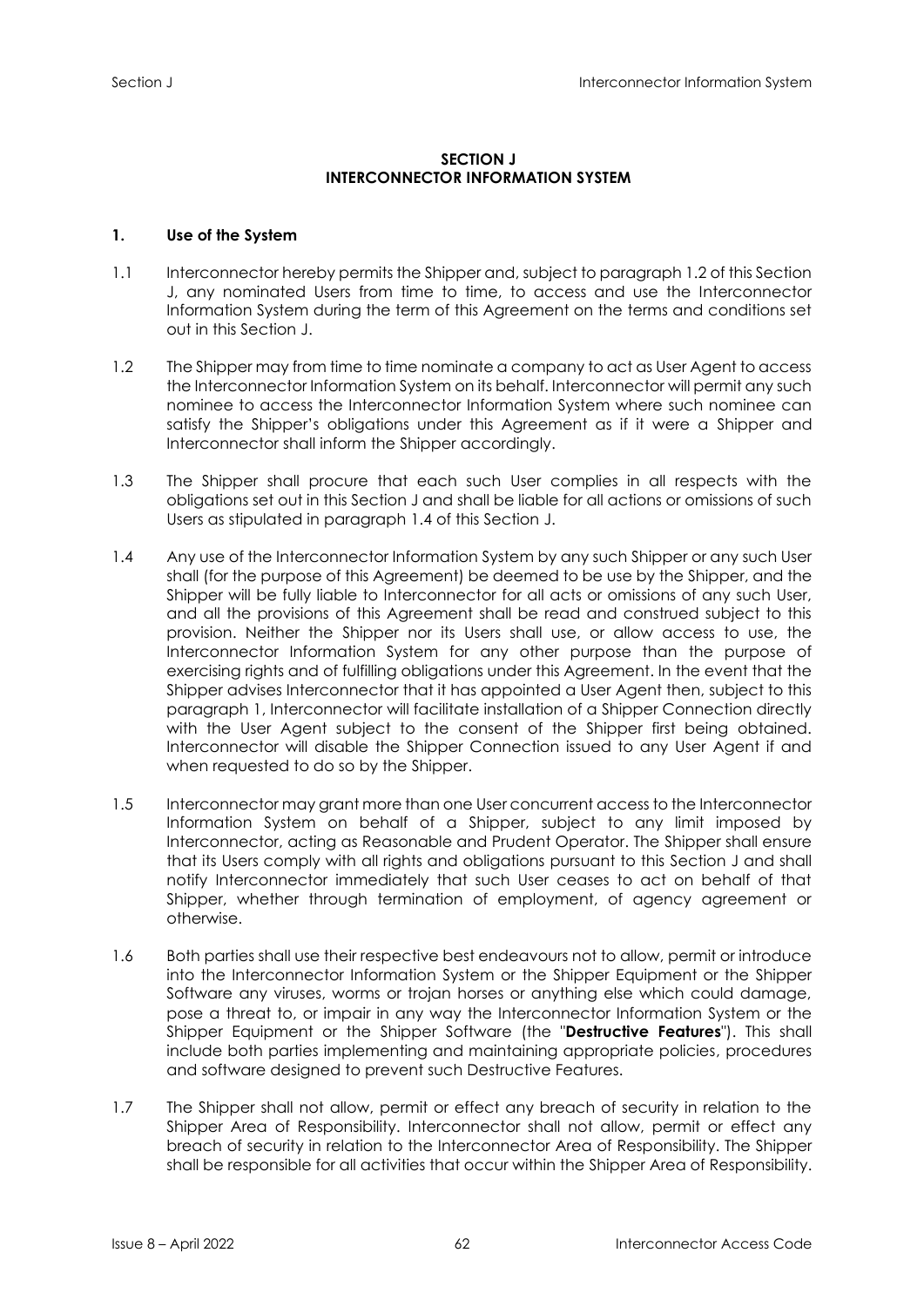- 1.8 The Shipper shall report any errors or faults in the Interconnector Information System to Interconnector as soon as practicable after the Shipper becomes aware of such errors or faults, and the Shipper shall provide reasonable assistance to Interconnector in relation to such errors or faults for the purposes of correction. Where Interconnector discovers errors or faults in the Interconnector Information System which affect the Shipper, Interconnector shall report such errors or faults to the Shipper as soon as practicable after Interconnector becomes aware of such errors or faults. Interconnector shall prioritise rectification of any such errors or faults and shall take all reasonable steps to rectify the same at the earliest possible opportunity.
- 1.9 The Shipper agrees that in using the Interconnector Information System it shall not, nor shall it attempt to, gain access to or download data from the Interconnector Information System other than that data which the Shipper is permitted to access or download.
- 1.10 Both parties acknowledge that they are aware that use of the Interconnector Information System and the data on the Interconnector Information System (whether by providing, accessing, utilising, storing or otherwise dealing with the same) may from time to time be subject to certain statutory and other legal requirements. Both parties undertake to comply with any such requirements.

# <span id="page-67-0"></span>**2. Changes to and Availability of the Interconnector Information System**

- 2.1 Interconnector reserves the right to amend, revise or update any programs, information and facilities in relation to the Interconnector Information System from time to time provided that any such changes are reasonable and do not materially diminish the quality of the Interconnector Information System. Except in the case of emergency (such as for illustrative purposes and without limitation the security of the system being under an immediate threat) Interconnector will provide the Shipper with reasonable notice of any proposed changes and, where Interconnector reasonably believes it is appropriate, will consult with the Shipper before implementation.
- 2.2 Interconnector shall use all reasonable endeavours to ensure that the Interconnector Information System and the connections within the Interconnector Area of Responsibility shall be available during the Available Hours. Interconnector has established and will maintain Contingency Arrangements to deal with any material failure in the Interconnector Information System and/or the connections within the Interconnector Area of Responsibility but cannot guarantee that such Contingency Arrangements will ensure availability of the Interconnector Information System or any such connections.
- 2.3 For the avoidance of doubt, Interconnector shall not be responsible for the Shipper Area of Responsibility, or the availability or performance of any or all hardware or any connected systems, software, technology or telecommunications outside the Interconnector Area of Responsibility. The Shipper is responsible at its own cost for ensuring that its systems meet all relevant technical specifications necessary to use the Interconnector Information System or any service made available through it and that its systems are compatible with the System.

# <span id="page-67-1"></span>**3. Conditions of Use of Equipment and/or Access to the Interconnector Information System**

3.1 Interconnector reserves the right to control and supervise all access to the Interconnector Information System, acting as a Reasonable and Prudent Operator, and any access to the Interconnector Information System by the Shipper (and its Users) is subject to the following provisions: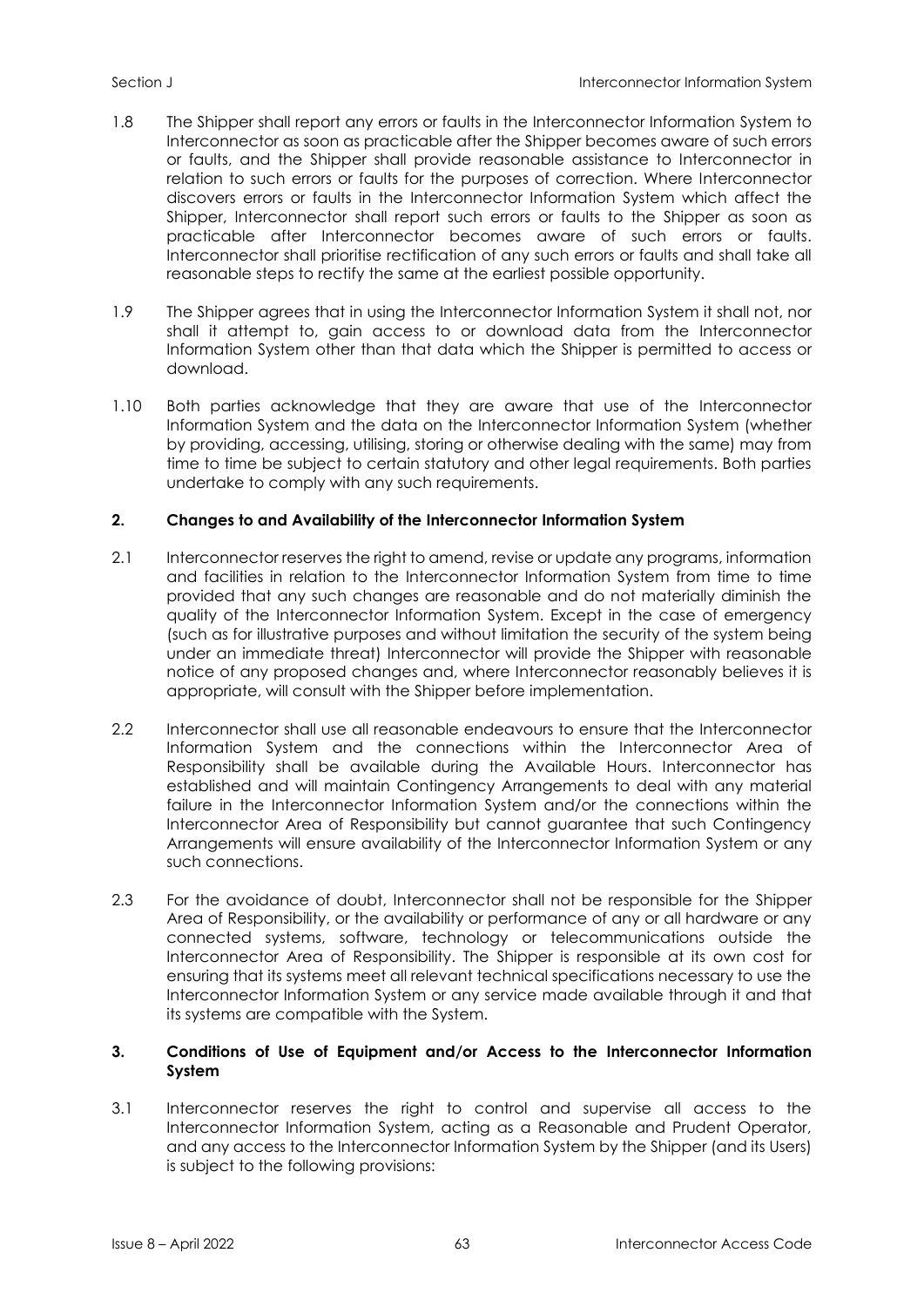- The Shipper (and its Users) shall, prior to the initial connection of the Shipper  $(\alpha)$ Equipment and the Shipper Software with the Interconnector Information System, have the Shipper Connections approved by Interconnector and, subject to the rights of Interconnector under paragraph 3.1(b) below, the Shipper (and its Users) may connect the Shipper Equipment and Shipper Software using the Shipper Connection.
- $(b)$ Interconnector may at any time require the Shipper (and its Users) to disconnect the Shipper Connection or any part or parts thereof, if in the reasonable opinion of Interconnector any part of the Shipper Equipment is or may be the cause of failures, interruptions, errors or defects in the Interconnector Information System. In the event that the Shipper (and/or its Users) is required to disconnect the Shipper Connection, Interconnector will as soon as possible thereafter advise the Shipper (and its Users) of such changes as must be made to the Shipper Equipment to enable the Shipper (and its Users) to re-obtain access to the System.
- $\mathcal{L}(\mathsf{C})$ Any material breach of paragraph 3.1(a) of this Section J or unauthorised access to, or use of, the Interconnector Information System within the Shipper Area of Responsibility will entitle Interconnector (in addition to any other remedy it may have) to suspend access to the Interconnector Information System for the Shipper (and/or its Users) immediately.
- 3.2 The Shipper shall not (without Interconnector's express prior written consent), and shall ensure that no User or other person shall, within the Shipper Area of Responsibility:
	- make any additions, modifications, adjustments or alterations to the  $(a)$ Interconnector Information System; or
	- $(b)$ attempt to rectify, or permit any persons other than Interconnector or its agents to rectify, any fault or inaccuracy in the Interconnector Information System; or
	- use the Shipper Software (when dealing in any way with the Interconnector  $(C)$ Information System or the information or facilities obtained therefrom) in a manner which would constitute a breach of the terms and conditions of this Section J.

# <span id="page-68-0"></span>**4. Copyright, Trade Marks and Other Intellectual Property Rights relating to the System**

- 4.1 The Shipper acknowledges that any and all of the copyright, database right, trademarks, and other intellectual property rights subsisting in or used in connection with the Interconnector Information System and infrastructure (including the manner in which it is presented or appears) and all information, documentation and manuals relating thereto are the property of Interconnector or the relevant Third Party Licensor as the case may be.
- 4.2 The Shipper shall not, during or after the expiry or termination of this Agreement, without the prior written consent of Interconnector or any relevant Third Party Licensor as the case may be or to the extent only permitted by any applicable law, abuse or permit the abuse of any copyright or database right in the Interconnector Information System or adopt any trade mark or trade name that includes or is similar to, or may be mistaken for, the whole or any part of any trade mark or trade name used by Interconnector or any Third Party Licensor as the case may be.
- 4.3 Interconnector warrants to the Shipper that Interconnector or any relevant Third Party Licensor owns all copyright, database rights and any other intellectual property rights or similar rights in the selection and arrangement of the contents of the Interconnector Information System and in the electronic materials necessary for its operation.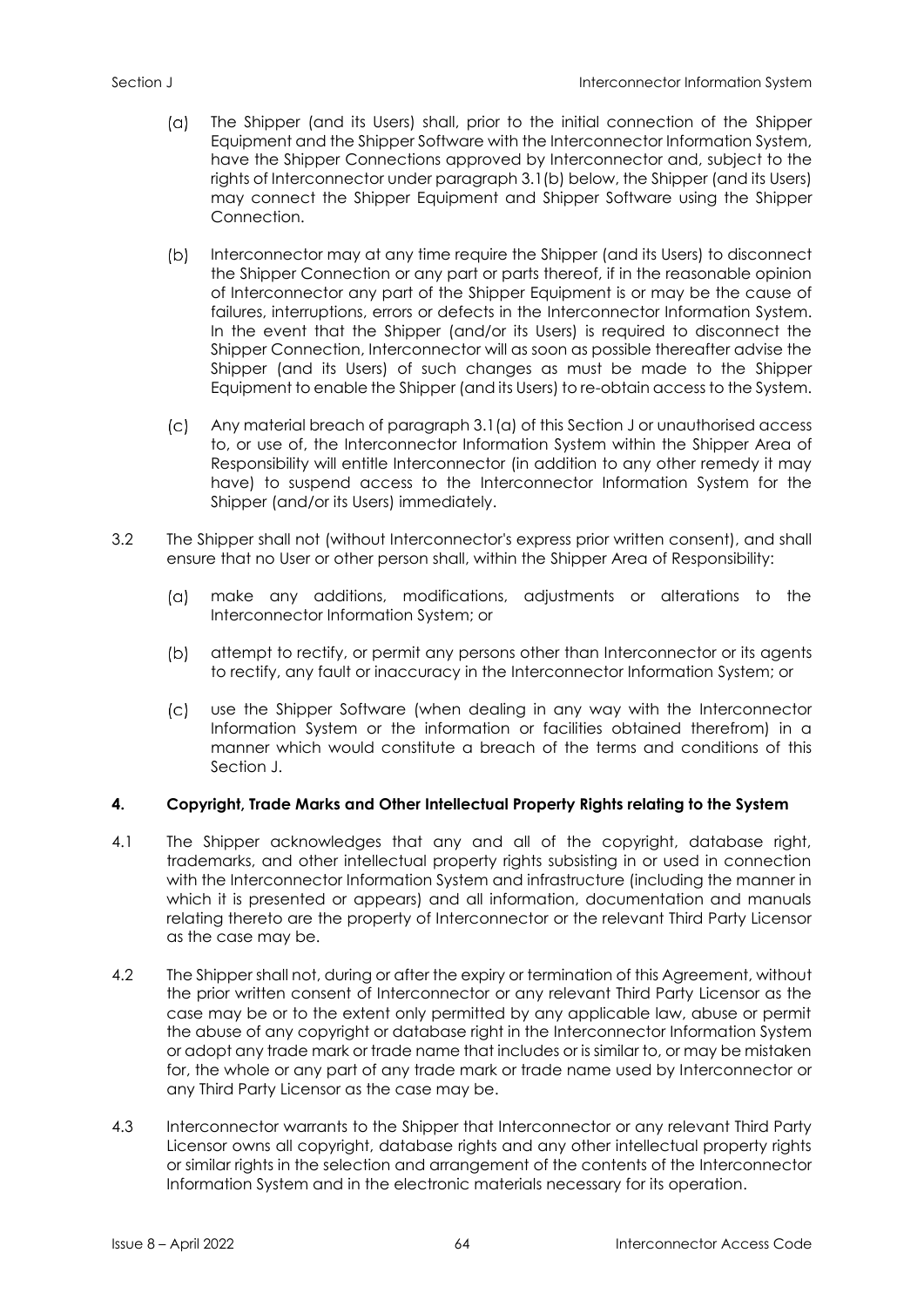- 4.4 The Shipper acknowledges that Interconnector or any relevant Third Party Licensor owns all copyright, database rights and any other intellectual property rights or similar rights in the selection and arrangement of the contents of the Interconnector Information System and in the electronic materials necessary for its operation.
- 4.5 The Shipper undertakes not to reproduce, adapt, translate, arrange or make available to any third party, either directly or indirectly, any part of the Interconnector Information System except to the extent that, and for so long as, the Shipper is expressly permitted to do so in accordance with this Agreement or as permitted by any mandatory provisions of law.

# <span id="page-69-0"></span>**5. Data Protection**

- 5.1 Interconnector shall require basic information from a Shipper which may identify a User as an individual ("**Personal Data**"), such as a User's name or email address, in order to enable the User to access and use the Interconnector Information System. Interconnector may only use such Personal Data for purposes set out in this Agreement or Fluxys Privacy Policy and the Shipper shall ensure it has the right to provide such Personal Data to enable Interconnector to use such Personal Data for the purposes set out in this Agreement or Fluxys Privacy Policy.
- 5.2 Each party shall comply with all the obligations imposed on a controller under the Data Protection Legislation, and any material breach of the Data Protection Legislation by one party shall, if not remedied within 30 days of written notice from the other party, give grounds to the other party to terminate this agreement with immediate effect.
- 5.3 Each party shall:
	- $(a)$ ensure that it has all necessary notices and consents in place to enable lawful transfer of shared Personal Data to the Permitted Recipients for the purposes of this Agreement;
	- $(b)$ give full information to any data subject whose Personal Data may be processed under this agreement of the nature such processing;
	- process shared Personal Data only for the purposes of this agreement;  $\mathcal{L}$
	- $(d)$ not disclose or allow access to shared Personal Data to anyone other than the Permitted Recipients;
	- $(e)$ ensure that it has in place appropriate technical and organisational measures to protect against unauthorised or unlawful processing of personal data and against accidental loss or destruction of, or damage to, Personal Data.
		- (i) not transfer any Personal Data received from the data discloser to another party unless the transferee can demonstrate that there are appropriate safeguards in place to protect Personal Data.
- 5.4 Each party shall assist the other in complying with all applicable requirements of the Data Protection Legislation. In particular, each party shall:
	- $(a)$ provide the other party with reasonable assistance in complying with any data subject access request;
	- $(b)$ assist the other party, at the cost of the other party, in responding to any request from a data subject and in ensuring compliance with its obligations under the